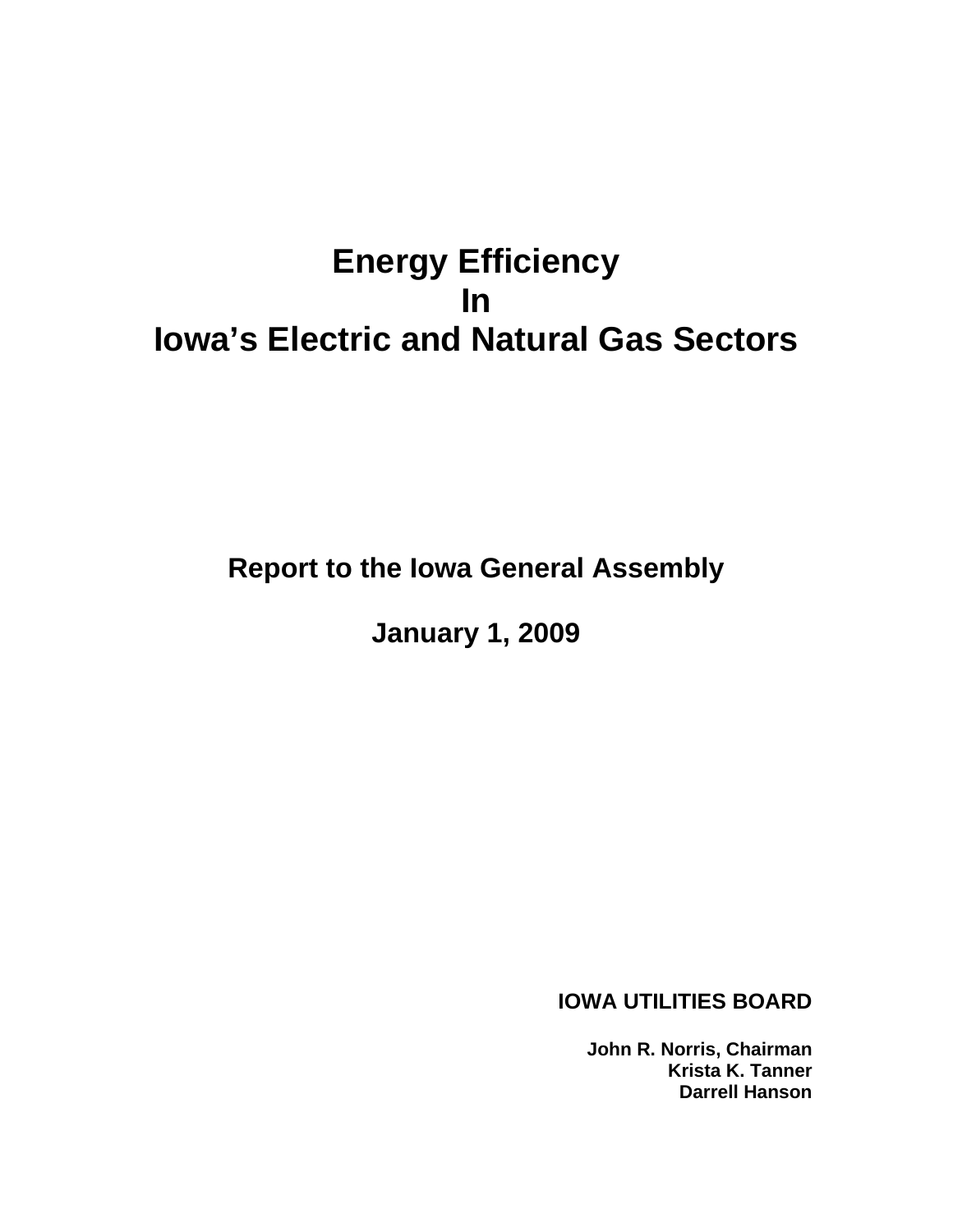# **TABLE OF CONTENTS**

| PART II. HISTORICAL TRENDS                                |     |
|-----------------------------------------------------------|-----|
| PART III. IOWA UTILITIES' ENERGY EFFICIENCY EFFORTS       |     |
| PART IV. IOWA UTILITIES' PROPOSED ENERGY EFFICIENCY PLANS | 36. |
| PART V. IOWA UTILITIES' APPROVED ENERGY EFFICIENCY PLANS  | 62  |

# **NOTE**

The Iowa Utilities Board submitted Parts I, II, III and IV of this report to the General Assembly in January 2009. The IUB will submit Part V later in 2009 after approving the investor-owned utilities' 2009-2013 energy efficiency plans.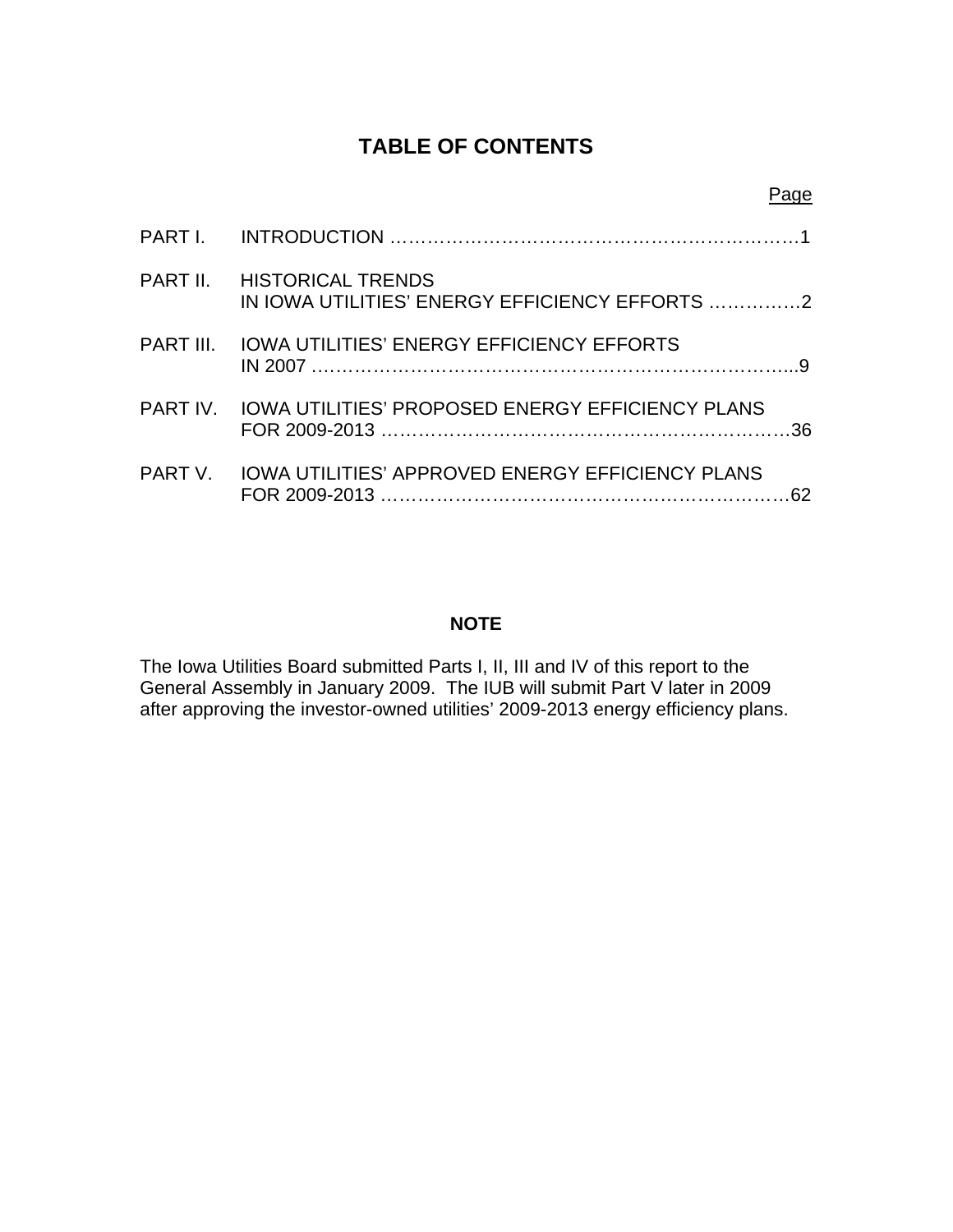# **PART I. INTRODUCTION**

The Iowa Utilities Board, through this report, is updating members of the General Assembly on the energy efficiency and load management programs operated by Iowa's investor-owned utilities and funded by the utilities' ratepayers.

This report includes:

 **·** Data about energy efficiency spending and results contained in documents that utilities have submitted to the IUB.

 **·** Descriptions of utility energy efficiency programs contained in documents that the utilities have submitted to the IUB.

**·** IUB staff analyses of spending and results of utility energy efficiency programs in 2007.

**·** IUB staff analyses of trends in utility energy efficiency spending and results for the 2001-2007 period.

The report is required under provisions of Senate File 2386, enacted on May 6, 2008.

Iowa has three major investor-owned utilities. Two of them – MidAmerican Energy Company and Interstate Power and Light Company (Alliant) – sell both electricity and natural gas. A third – Black Hills Corporation (formerly Aquila) – sells only natural gas.

Each IOU is required by law to submit to the IUB an annual report describing its energy efficiency efforts during the previous year. In addition, each IOU is required by law to submit an energy efficiency plan to the IUB for approval. In 2008 the IOUs submitted to the IUB their plans for 2009-2013.

Iowa also is served by municipally owned utilities and rural electric cooperatives. Senate File 2386 requires the municipals and the RECs to begin developing energy efficiency goals, to submit progress reports to the IUB by January 1, 2009, and to submit final reports on energy efficiency goals to the IUB by January 1, 2010. Thereafter, the municipals and RECs must submit energy efficiency reports to the IUB every two years.

Iowa's utility companies have been operating energy efficiency and load management programs, under statutory requirements, for 18 years.

According to Senate File 2386, utility energy efficiency programs can include "activities which lessen the amount of heating, cooling, or other forms of work which must be performed, including but not limited to energy studies or audits, general information, financial assistance, direct rebates to customers or vendors of energy-efficient products, research projects, direct installation by the utility of energy-efficient equipment, direct and indirect load control, time-of-use rates, tree planting programs, educational programs, and hot water insulation distribution programs."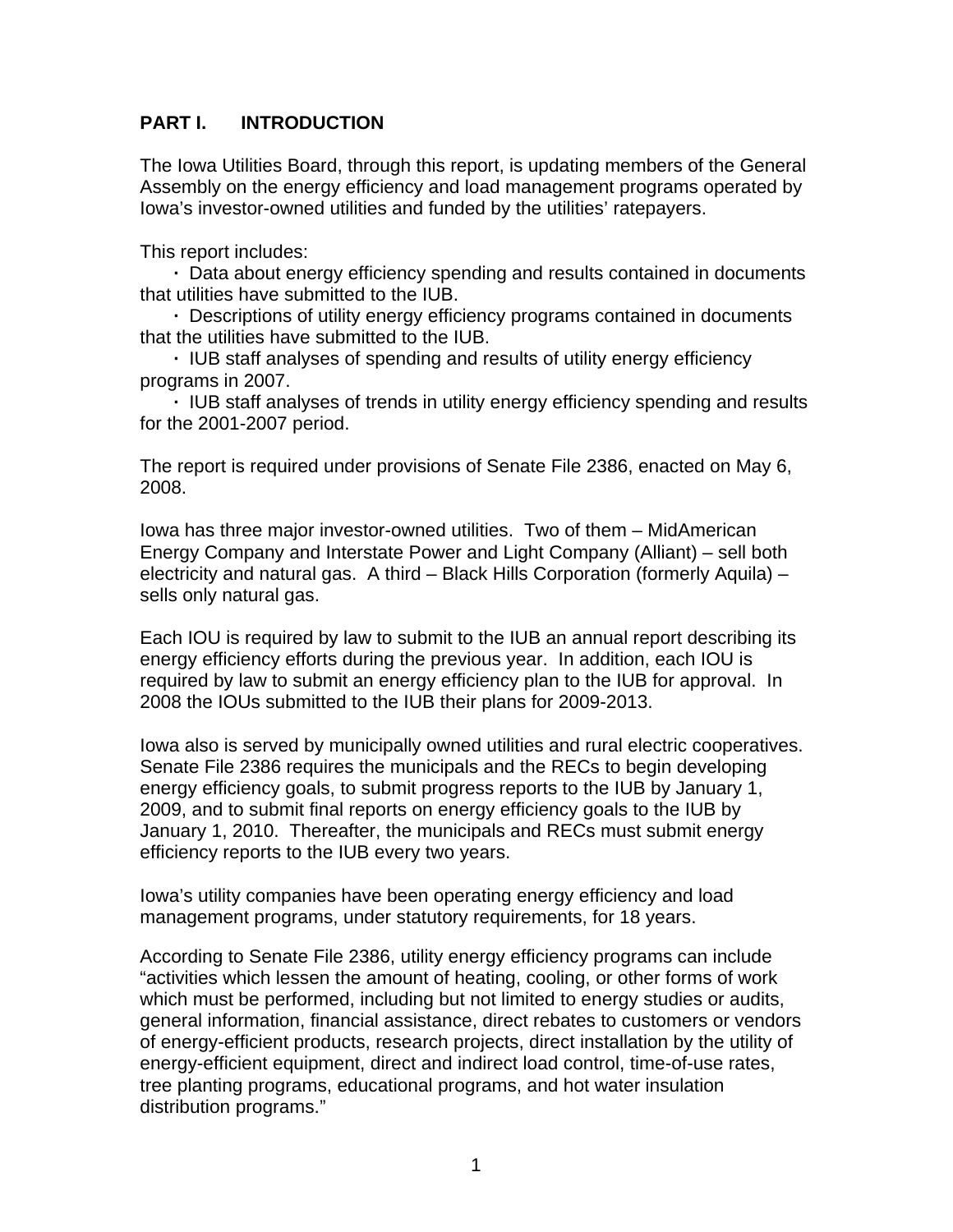# **PART II. HISTORICAL TRENDS IN IOWA UTILITIES' ENERGY EFFICIENCY EFFORTS**

In 2007 Iowa's investor-owned utilities spent twice as much on energy efficiency and load management as they did five years earlier. In 2007 they spent \$106 million, whereas in 2002 the total was only \$51 million. (See Table II-1, page 3.)

Within the electric sector, spending on energy efficiency and load management grew by 130% between 2002 and 2007, going from \$34 million to \$78 million. During the same period, electric EE and LM spending increased substantially on another measure, too, going from being the equivalent of 1.85% of electric retail sales revenue in 2002 to 3.49% in 2007. (See Table II-1 and Table II-2, page 3.)

Between 2002 and 2007 IOUs' spending on natural gas energy efficiency increased from \$17 million to \$28 million, or 65%. Spending on natural gas energy efficiency as a percentage of retail natural gas revenue was 2.3% in 2007, about the same level as it was in 2002. (See Table II-1 and Table II-2, page 3.)

The amount of energy saved in a given year as a result of spending on energy efficiency and load management increased substantially during the 2002-2007 period.

The IOUs estimated that EE and LM spending in 2002 ended up reducing electricity consumption that year by 117,000 megawatt hours. However, by 2007, EE and LM spending had reached the point that it was reducing electricity consumption by 284,000 megawatt hours in the year of the spending. During the 2002-2007 period, electricity savings increased substantially on another measure, too, going from 0.38% of utilities' retail megawatt hour sales in 2002 to 0.84% in 2007. (See Table II-3 and Table II-4, page 4.)

Natural gas consumption in 2007 was 806 million cubic feet less than expected as a result of spending on gas energy efficiency that year, according to the IOUs. In 2002 energy efficiency efforts saved only 509 million cubic feet. Natural gas savings as a percentage of retail gas sales increased from 0.47% in 2002 to 0.68% in 2007. (See Table II-8 and Table II-9, page 7.)

Another important measure is the overall cost effectiveness of electric and natural gas efficiency programs. An IUB analysis shows that the annual benefit/cost ratio for the IOUs' energy efficiency programs is consistently about 2-to-1, meaning that \$1 of investment in energy efficiency yields \$2 of benefits in reduced energy consumption. (See Table II-11, page 8.)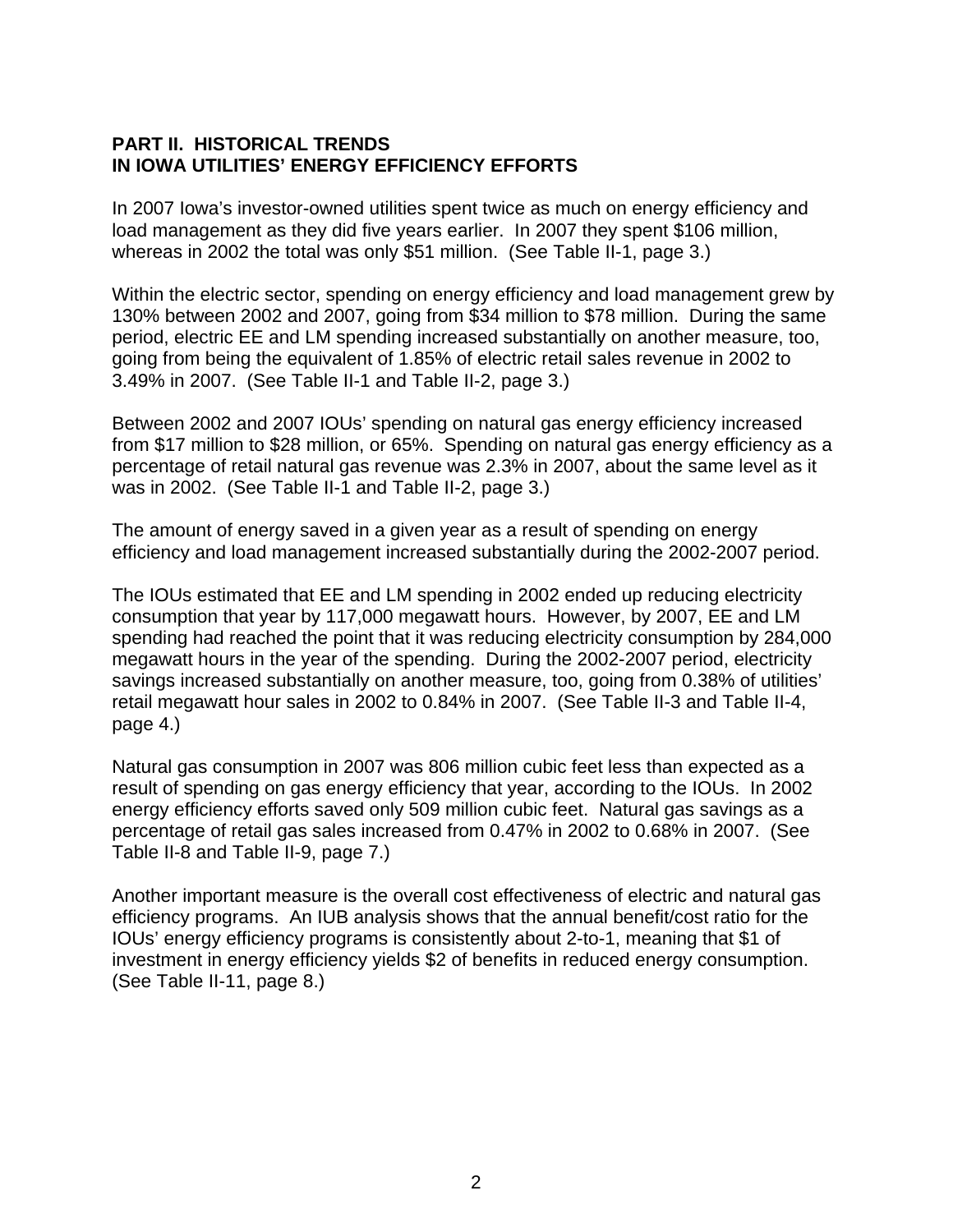# **Table II-1 Iowa Investor-Owned Utilities Spending on Energy Efficiency and Load Management Programs 2001-2007**

|                          | 2001         | 2002         | 2003         | 2004         | 2005         | 2006          | 2007          |
|--------------------------|--------------|--------------|--------------|--------------|--------------|---------------|---------------|
|                          |              |              |              |              |              |               |               |
| <b>Electric</b>          | \$33,451,732 | \$33,697,482 | \$46,578,055 | \$66,527,777 | \$70,992,471 | \$75,446,606  | \$77,989,135  |
|                          |              |              |              |              |              |               |               |
| Residential              | \$13,704,562 | \$13,031,321 | \$16,380,837 | \$18,305,222 | \$19,231,656 | \$21,037,971  | \$22,335,791  |
| <b>Energy Efficiency</b> | \$9,309,289  | \$8,662,171  | \$11,842,387 | \$13,092,323 | \$14,205,512 | \$15,860,671  | \$16,360,891  |
| Load Management          | \$4,395,273  | \$4,369,150  | \$4,538,450  | \$5,212,899  | \$5,008,145  | \$5,177,300   | \$5,974,900   |
|                          |              |              |              |              |              |               |               |
| Non-Residential          | \$17,246,559 | \$18,155,006 | \$26,604,529 | \$45,395,011 | \$48,936,279 | \$51,354,235  | \$51,982,900  |
| <b>Energy Efficiency</b> | \$11,892,930 | \$12,398,617 | \$13,036,953 | \$16,787,091 | \$17,879,026 | \$21,268,537  | \$21,349,815  |
| Load Management          | \$5,353,629  | \$5,756,389  | \$13,567,576 | \$28,607,920 | \$31,057,253 | \$30,085,698  | \$30,633,085  |
|                          |              |              |              |              |              |               |               |
| Other                    | \$2,500,611  | \$2,511,155  | \$3,592,689  | \$2,827,544  | \$2,842,536  | \$3,054,401   | \$3,670,444   |
|                          |              |              |              |              |              |               |               |
| <b>Natural Gas</b>       | \$18,010,597 | \$17,136,016 | \$22,236,361 | \$22,687,726 | \$28,298,984 | \$31,065,272  | \$28,432,982  |
|                          |              |              |              |              |              |               |               |
| <b>Residential EE</b>    | \$15,431,013 | \$13,877,136 | \$18,187,264 | \$19,080,789 | \$23,719,125 | \$25,807,875  | \$22,228,600  |
|                          |              |              |              |              |              |               |               |
| Non-Residential EE       | \$1,450,209  | \$2,157,738  | \$2,176,691  | \$2,222,615  | \$3,182,192  | \$3,648,270   | \$4,335,062   |
|                          |              |              |              |              |              |               |               |
| Other                    | \$1,129,374  | \$1,101,142  | \$1,872,406  | \$1,384,322  | \$1,397,667  | \$1,609,127   | \$1,869,320   |
|                          |              |              |              |              |              |               |               |
| <b>Total</b>             | \$51,462,328 | \$50,833,498 | \$68,814,416 | \$89,215,502 | \$99,291,455 | \$106,511,878 | \$106,422,117 |

Notes: 1) Amounts are expressed in nominal dollars; 2) Rows and columns may not sum because of independent rounding; 3) The major increase in spending between 2003 and 2004 resulted primarily from IPL's having shifted the cost recovery mechanism for its non-residential load management program.

Source: Utilities' reports submitted to the Iowa Utilities Board.

#### **Table II-2**

# **Iowa Investor-Owned Utilities Spending on Energy Efficiency and Load Management Programs 2001-2007 As a Percentage of Utilities' Retail Sales Revenue**

|                    | 2001  | 2002  | 2003  | 2004  | 2005  | 2006  | 2007  |
|--------------------|-------|-------|-------|-------|-------|-------|-------|
| <b>Electric</b>    | 1.85% | 1.85% | 2.52% | 3.49% | 3.37% | 3.36% | 3.49% |
| <b>Natural Gas</b> | 2.04% | 2.41% | 2.29% | 2.27% | 2.31% | 2.80% | 2.30% |

Source: The Iowa Utilities Board staff calculated the percentages, using data that utilities provided in reports to the IUB.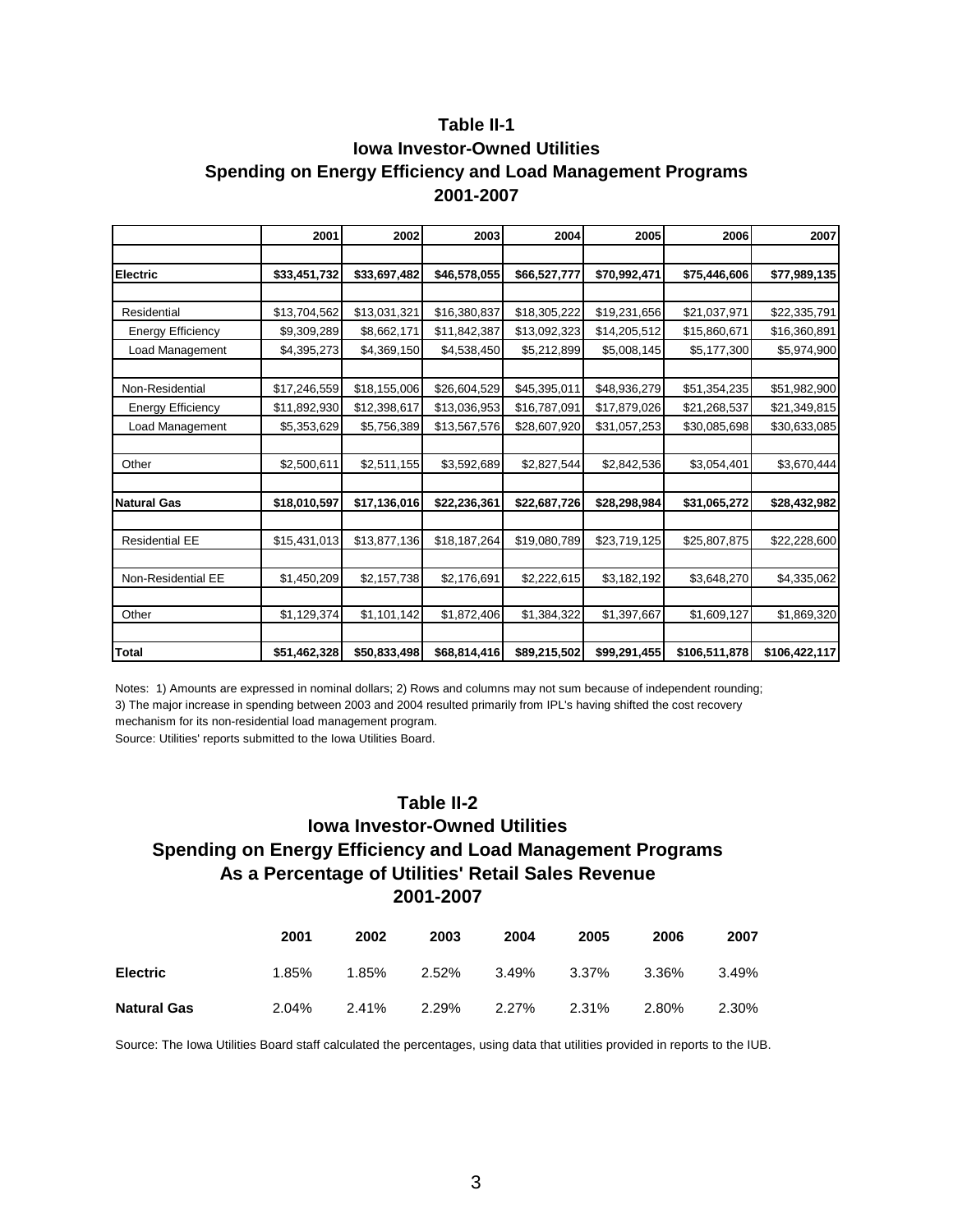# **Table II-3 Iowa Investor-Owned Utilities Megawatt Hours Saved in a Year As a Result of Energy Efficiency and Load Management Measures**

# **Initiated in That Year**

# **(Incremental Savings)**

|                          | 2001    | 2002    | 2003    | 2004    | 2005    | 2006     | 2007    |
|--------------------------|---------|---------|---------|---------|---------|----------|---------|
|                          |         |         |         |         |         |          |         |
| <b>Residential</b>       | 20,677  | 23,233  | 27,760  | 33,424  | 62,771  | 63,992   | 64,224  |
| <b>Energy Efficiency</b> | 20,626  | 23,185  | 27,727  | 33,398  | 60,072  | 65,532   | 63,272  |
| Load Management          | 51      | 48      | 33      | 26      | 2,699   | $-1,540$ | 952     |
|                          |         |         |         |         |         |          |         |
| <b>Non-Residential</b>   | 92,100  | 93,862  | 134,521 | 164,636 | 161,992 | 209,976  | 219,703 |
| <b>Energy Efficiency</b> | 90,769  | 94,154  | 133,791 | 164,636 | 157,681 | 209,443  | 218,625 |
| Load Management          | 1,331   | $-291$  | 730     |         | 4,311   | 533      | 1,078   |
|                          |         |         |         |         |         |          |         |
| <b>Total</b>             | 112,776 | 117.095 | 162.281 | 198,059 | 224.763 | 273,968  | 283,927 |

Note: Rows and columns may not sum because of independent rounding. Source: Utilities' reports submitted to the Iowa Utilities Board.

# **As a Percentage of Utilities' Retail MWh Sales By Energy Efficiency and Load Management Table II-4 Iowa Investor-Owned Utilities Incremental Megawatt Hours Saved**

|                        | 2001     | 2002     | 2003  | 2004  | 2005  | 2006     | 2007  |
|------------------------|----------|----------|-------|-------|-------|----------|-------|
| Residential            | 0.25%    | $0.27\%$ | 0.33% | 0.40% | 0.70% | $0.72\%$ | 0.69% |
| <b>Non-Residential</b> | $0.42\%$ | 0.42%    | 0.60% | 0.74% | 0.71% | $0.88\%$ | 0.89% |
| Total                  | 0.38%    | 0.38%    | 0.53% | 0.65% | 0.70% | $0.84\%$ | 0.84% |

Source: The Iowa Utilities Board staff calculated the percentages, using data that utilities provided in reports to the IUB.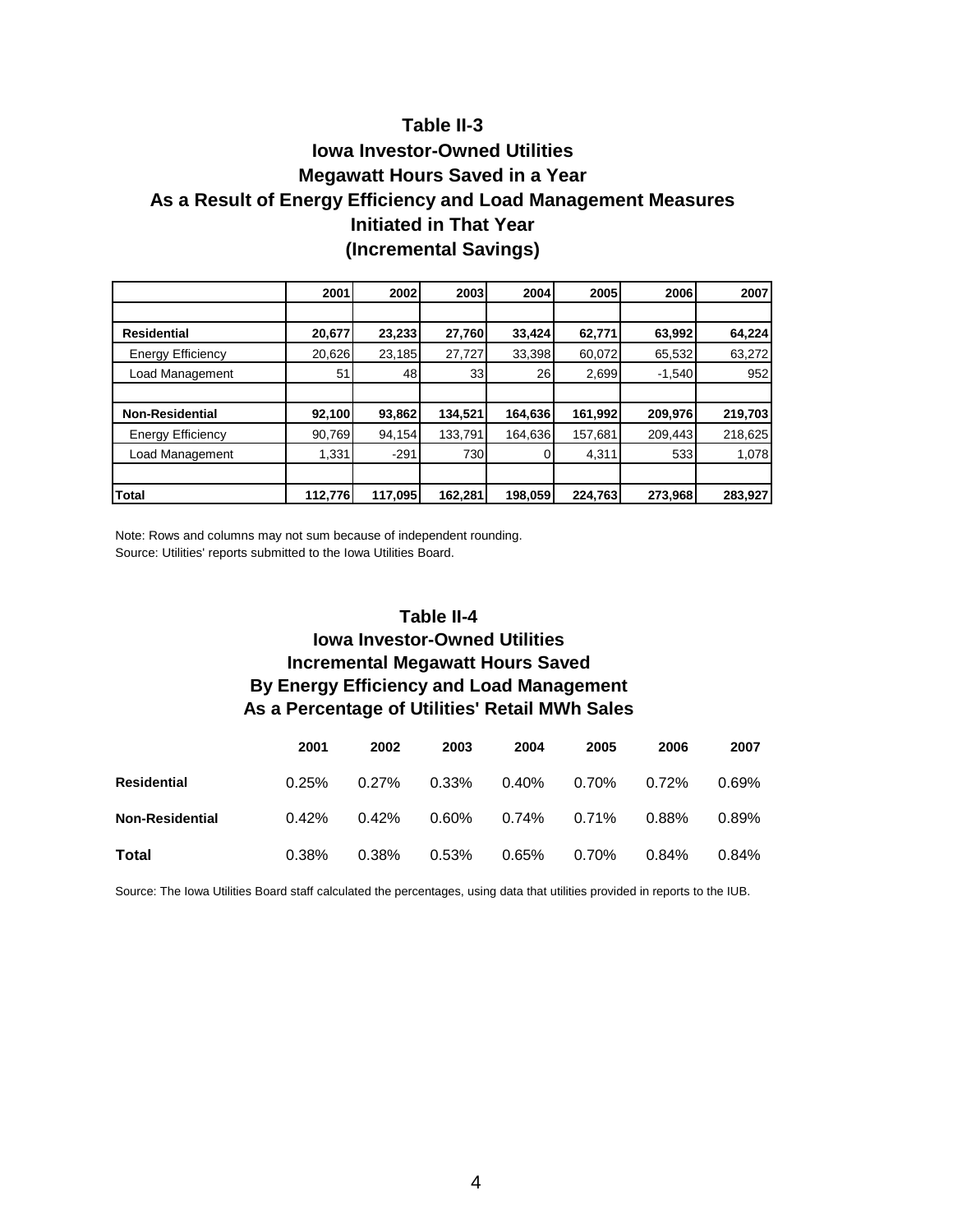# **Table II-5**

# **(Cumulative Savings) Initiated in That Year and All Previous Years Iowa Investor-Owned Utilities Megawatt Hours Saved in a Year As a Result of Energy Efficiency and Load Management Measures**

|                          | 2001    | 2002      | 2003      | 2004      | 2005      | 2006      | 2007      |
|--------------------------|---------|-----------|-----------|-----------|-----------|-----------|-----------|
|                          |         |           |           |           |           |           |           |
| <b>Residential</b>       | 139,775 | 163,008   | 190,768   | 224,192   | 286,962   | 350,954   | 415,178   |
| <b>Energy Efficiency</b> | 136,819 | 160,004   | 187,731   | 221,129   | 281,200   | 346,733   | 410,004   |
| Load Management          | 2,955   | 3,004     | 3,037     | 3,063     | 5,762     | 4,222     | 5,174     |
|                          |         |           |           |           |           |           |           |
| <b>Non-Residential</b>   | 800,098 | 893,961   | 1,028,482 | 1,193,118 | 1,355,110 | 1,565,086 | 1,784,789 |
| <b>Energy Efficiency</b> | 774,945 | 869,099   | 1,002,890 | 1,167,526 | 1,325,206 | 1,534,649 | 1,753,275 |
| Load Management          | 3,120   | 2,828     | 3,558     | 3,558     | 7,870     | 8,403     | 9,481     |
| Other                    | 22,034  | 22,034    | 22,034    | 22,034    | 22,034    | 22,034    | 22,034    |
|                          |         |           |           |           |           |           |           |
| Total                    | 939,873 | 1,056,968 | 1,219,250 | 1,417,309 | 1,642,072 | 1,916,040 | 2,199,967 |

Note: Rows and columns may not sum because of independent rounding. Source: Utilities' reports submitted to the Iowa Utilities Board.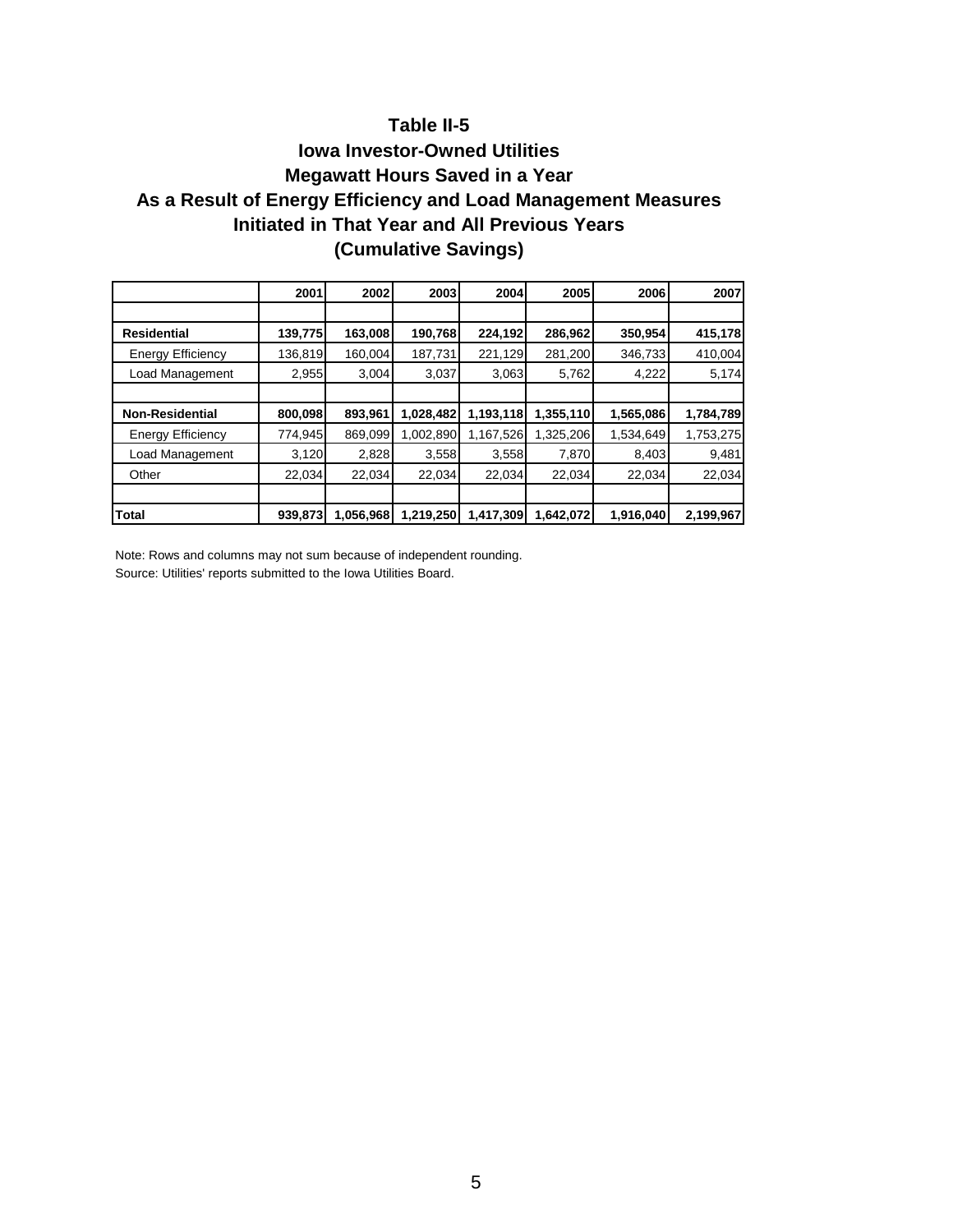# **(Incremental Savings) Initiated in That Year Table II-6 Iowa Investor-Owned Utilities Peak Megawatts Saved in a Year As a Result of Energy Efficiency and Load Management Measures**

|                          | 2001 | 2002  | 2003            | 2004       | 2005  | 2006  | 2007           |
|--------------------------|------|-------|-----------------|------------|-------|-------|----------------|
|                          |      |       |                 |            |       |       |                |
| <b>Residential</b>       | 12   | 13    | 17              | 26         |       | 26    | 26             |
| <b>Energy Efficiency</b> | 9    | 11    | 14              | 18         | 28    | 25    | 24             |
| Load Management          | 3    | っ     | 3               | 8          | $-28$ |       | $\overline{2}$ |
|                          |      |       |                 |            |       |       |                |
| <b>Non-Residential</b>   | 15   | $-25$ | 35              | <b>116</b> | $-16$ | 10    | 37             |
| <b>Energy Efficiency</b> | 18   | 19    | 28              | 34         | 38    | 40    | 38             |
| Load Management          | -31  | -44   |                 | 82         | $-54$ | $-30$ | $-1$           |
|                          |      |       |                 |            |       |       |                |
| <b>Total</b>             | 27   | $-11$ | 52 <sub>l</sub> | 143        | $-16$ | 36    | 63             |

Note: Rows and columns may not sum because of independent rounding. Source: Utilities' reports submitted to the Iowa Utilities Board.

# **(Cumulative Savings) Initiated in That Year and All Previous Years Table II-7 Iowa Investor-Owned Utilities Peak Megawatts Saved in a Year As a Result of Energy Efficiency and Load Management Measures**

|                          | 2001 | 2002 | 2003            | 2004 | 2005 | 2006 | 2007       |
|--------------------------|------|------|-----------------|------|------|------|------------|
|                          |      |      |                 |      |      |      |            |
| <b>Residential</b>       | 164  | 178  | 194             | 221  | 221  | 248  | <b>274</b> |
| <b>Energy Efficiency</b> | 79   | 90   | 104             | 122  | 150  | 175  | 199        |
| Load Management          | 85   | 88   | 90 <sub>l</sub> | 99   | 71   | 73   | 75         |
|                          |      |      |                 |      |      |      |            |
| <b>Non-Residential</b>   | 620  | 596  | 631             | 747  | 731  | 742  | 779        |
| <b>Energy Efficiency</b> | 155  | 175  | 203             | 237  | 275  | 315  | 353        |
| Load Management          | 465  | 421  | 428             | 510  | 456  | 427  | 426        |
|                          |      |      |                 |      |      |      |            |
| <b>Total</b>             | 785  | 774  | 825             | 969  | 953  | 989  | 1,052      |

Note: Rows and columns may not sum because of independent rounding. Source: Utilities' reports submitted to the Iowa Utilities Board.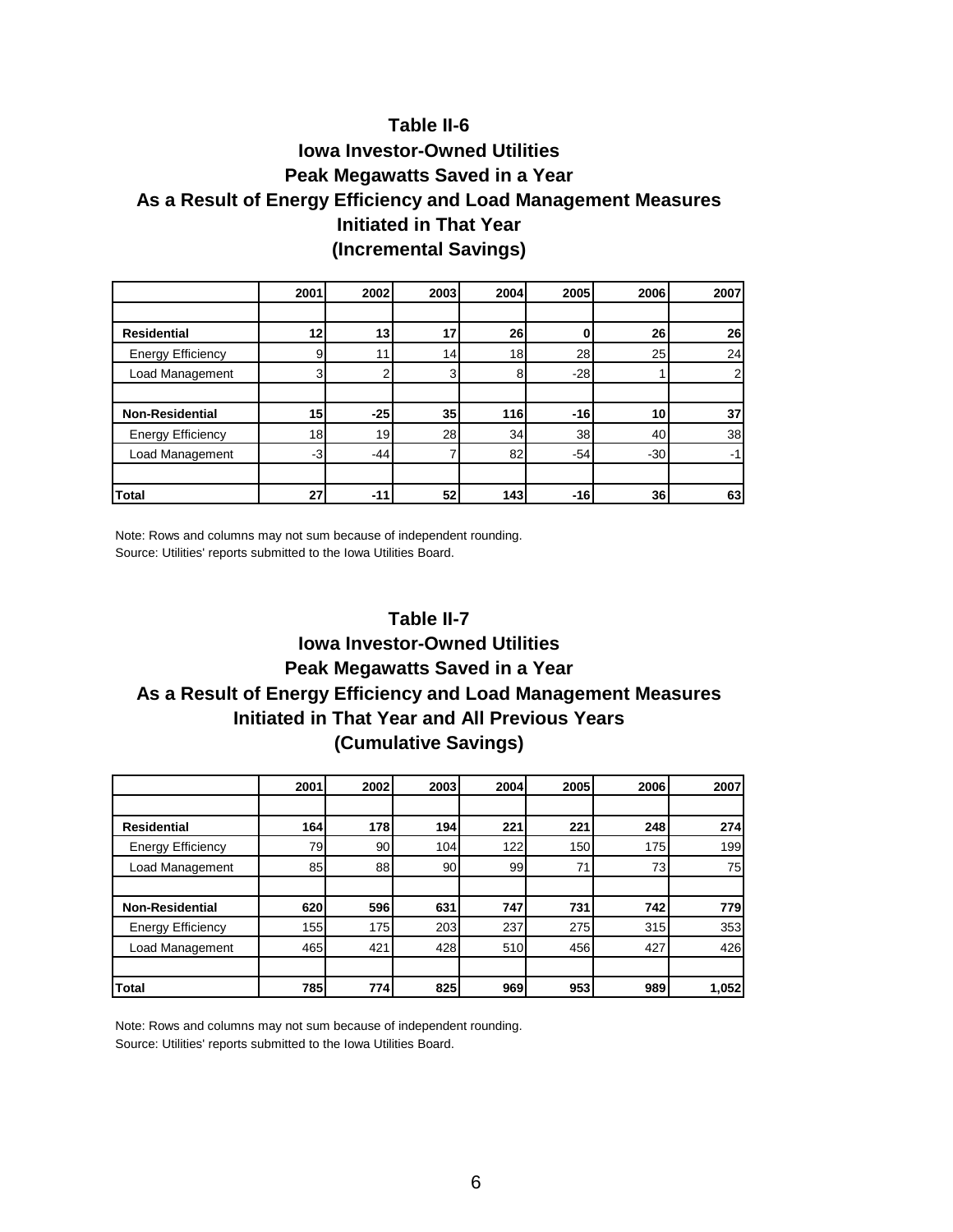# **(Incremental Savings) Initiated in That Year Table II-8 Iowa Investor-Owned Utilities Thousands of Cubic Feet of Natural Gas Saved in a Year As a Result of Energy Efficiency Measures**

|                        | 2001    | 2002    | 2003    | <b>2004</b> | 2005I   | 2006    | 2007    |
|------------------------|---------|---------|---------|-------------|---------|---------|---------|
|                        |         |         |         |             |         |         |         |
| Residential            | 489,336 | 414.115 | 473.365 | 529,792     | 661.301 | 692.112 | 592,431 |
|                        |         |         |         |             |         |         |         |
| <b>Non-Residential</b> | 88,830  | 94.784  | 146.836 | 131,092     | 210.841 | 175.719 | 213,587 |
|                        |         |         |         |             |         |         |         |
| <b>Total</b>           | 578,167 | 508,899 | 620,201 | 660,884     | 872,142 | 867,831 | 806,018 |

Note: Rows and columns may not sum because of independent rounding. Source: Utilities' reports submitted to the Iowa Utilities Board.

# **As a Percentage of Utilities' Retail MCF Sales Table II-9 Iowa Investor-Owned Utilities Incremental MCF of Natural Gas Saved By Energy Efficiency and Load Management**

|                        | 2001     | 2002     | 2003  | 2004  | 2005  | 2006     | 2007     |
|------------------------|----------|----------|-------|-------|-------|----------|----------|
| Residential            | 0.73%    | $0.61\%$ | 0.67% | 0.81% | 1.04% | 1.18%    | 0.91%    |
| <b>Non-Residential</b> | $0.22\%$ | 0.23%    | 0.35% | 0.33% | 0.52% | $0.46\%$ | $0.41\%$ |
| Total                  | 0.53%    | $0.47\%$ | 0.55% | 0.63% | 0.83% | $0.89\%$ | 0.68%    |

Source: The Iowa Utilities Board staff calculated the percentages, using data that utilities provided in reports to the IUB.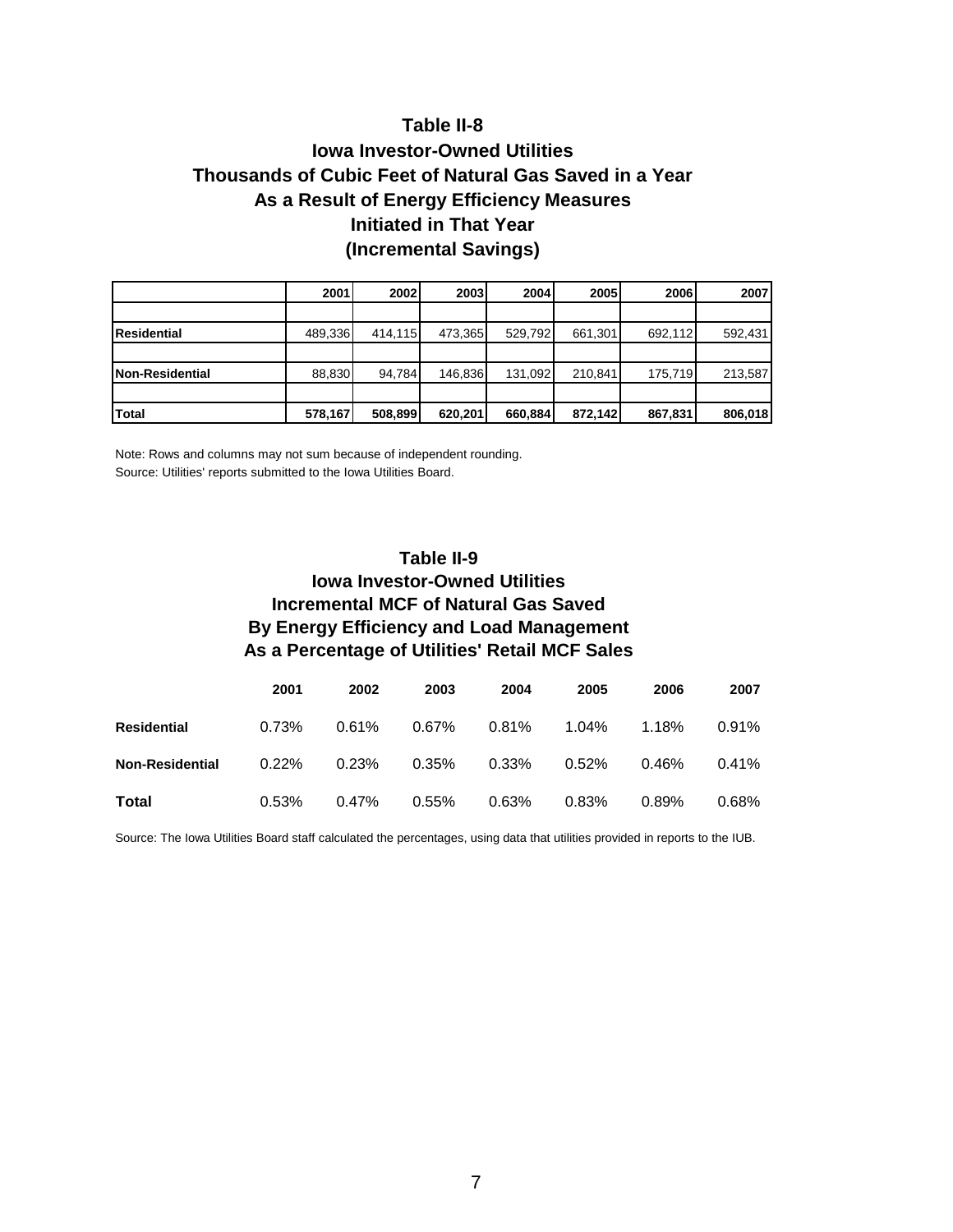#### **Table II-10**

# **(Cumulative Savings) Initiated in That Year and All Previous Years Iowa Investor-Owned Utilities Thousand Cubic Feet of Natural Gas Saved in a Year As a Result of Energy Efficiency Measures**

|                         | 2001      | <b>2002</b> | 2003      | <b>2004</b> | 2005      | <b>2006</b> | 2007      |
|-------------------------|-----------|-------------|-----------|-------------|-----------|-------------|-----------|
|                         |           |             |           |             |           |             |           |
| <b>IResidential</b>     | 3,683,889 | 4,097,003   | 4,570,368 | 5,100,161   | 5,761,461 | 6,453,573   | 7,046,004 |
|                         |           |             |           |             |           |             |           |
| <b>INon-Residential</b> | 733,798   | 828,582     | 975,418   | 1,106,510   | 1,317,352 | 1,493,071   | 1,706,658 |
|                         |           |             |           |             |           |             |           |
| Total                   | 4,416,687 | 4,925,586   | 5,545,786 | 6,206,671   | 7,078,813 | 7,946,644   | 8,752,662 |

Note: Rows and columns may not sum because of independent rounding. Source: Utilities' reports submitted to the Iowa Utilities Board.

# **(Using the Societal Test) Table II-11 Iowa Investor-Owned Utilities Benefits and Costs Of All Energy Efficiency and Load Management Measures**

|                           | 2004          | 2005          | 2006          | 2007          |
|---------------------------|---------------|---------------|---------------|---------------|
| <b>Benefits</b>           | \$206,456,197 | \$244,332,182 | \$298,001,414 | \$300,415,810 |
| <b>Costs</b>              | \$113,947,626 | \$118,313,410 | \$146,629,198 | \$139,789,413 |
| <b>Net Benefits</b>       | \$92,508,571  | \$126,018,773 | \$151,372,216 | \$160,626,397 |
| <b>Benefit/Cost Ratio</b> | 1.81          | 2.07          | 2.03          | 2.15          |

Note: Dollar amounts are expressed in present-value dollars. Source: Utilities' reports submitted to the Iowa Utilities Board.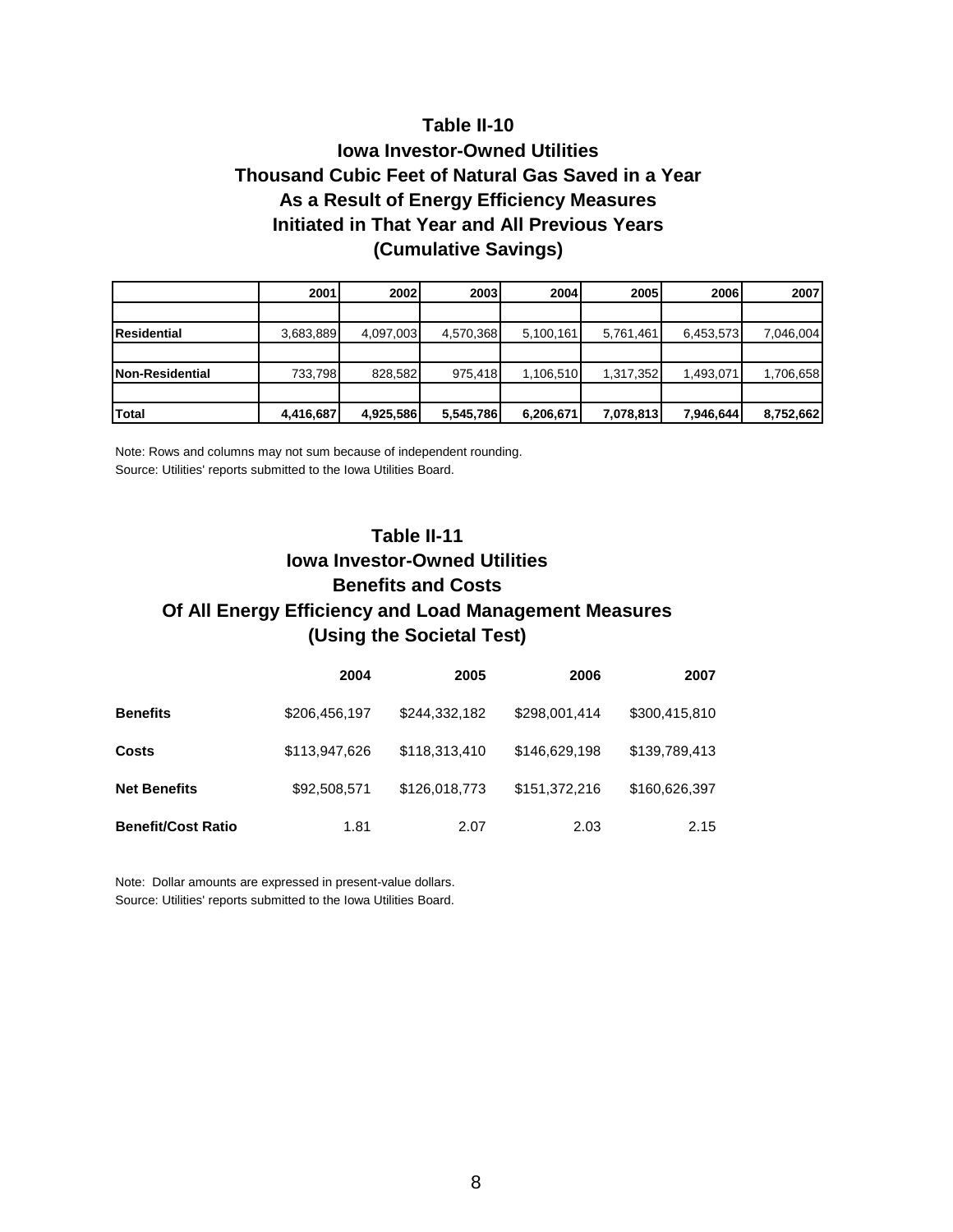# **PART III. IOWA UTILITIES' ENERGY EFFICIENCY EFFORTS IN 2007**

### **Section 1. Overview**

Iowa is one of the leading states in per-capita spending on energy efficiency and load management, according to a nationwide analysis by the Consortium for Energy Efficiency. In 2007 Iowa's investor-owned utilities budgeted \$94.8 million for energy efficiency and load management – a per capita level of \$31.73. In per capita spending, Iowa ranks third nationally behind Vermont and California. (See Table III-1, page 10, and Table III-2, page 11.)

In 2007 Iowa's IOUs spent \$106.4 million on energy efficiency and load management, with \$69.8 million going for energy efficiency programs and \$36.6 million for load management. Of the \$106.4 million, \$78.0 million was spent in the electric sector and \$28.4 million in the natural gas sector. (See Table III-3, page 12; Table III-4, page 13; and Table III-5, page 14.)

Within the electric sector, spending was divided fairly evenly between energy efficiency and load management, with the utilities spending \$41.4 million on energy efficiency and \$36.6 million on load management. (See Table III-4, page 13.)

Among the electric energy efficiency programs, five programs accounted for about 70% of the spending: residential equipment rebates, \$8.7 million; residential new construction, \$3.7 million; non-residential new construction, \$6.6 million; non-residential custom rebates, \$6.2 million; and non-residential equipment, \$4.2 million. (See Table III-4, page 13.)

Among the gas energy efficiency programs, two programs accounted for about half of the spending: residential equipment rebates, \$8.3 million, and residential new construction, \$5.6 million. (See Table III-5, page 14.)

The utilities calculated that as a result of the 2007 spending in the electric sector, they needed to generate about 284 million fewer kilowatt hours of power in 2007 than they would have otherwise. (See Table III-6, page 15, and Table III-7, page 16.) In the natural gas sector, the utilities calculated that their 2007 spending resulted in gas consumption being 8 million therms less than it would have been otherwise. (A therm is equivalent to 100 cubic feet.) (See Table III-6, page 15, and Table III-8, page 17.)

Each of the three IOUs submitted an annual report providing details of its energy efficiency operations in 2007. Each of those annual reports contained the equivalent of an executive summary, and those summaries appear in this report to the General Assembly on pages 18 through 35.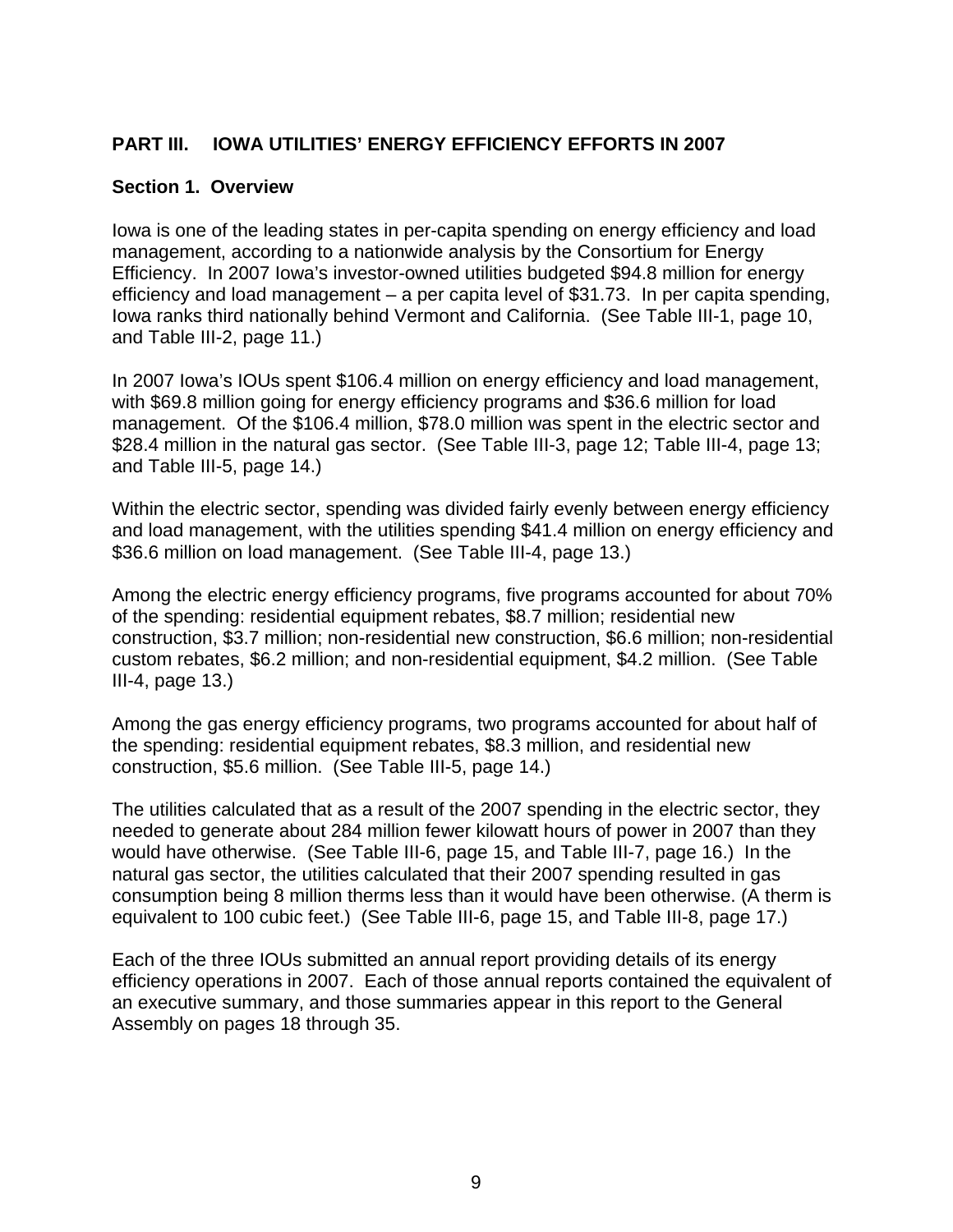#### **Table III-1 States Ranked by Spending Budgeted For Energy Efficiency (EE) and Load Management (LM) In 2007**

| <b>Amount Budgeted For</b> |                 |                   |                    |                 |                       |  |  |
|----------------------------|-----------------|-------------------|--------------------|-----------------|-----------------------|--|--|
|                            | EE              | Load              | EЕ                 | EE & LM         | <b>Rank In</b>        |  |  |
|                            | <b>Electric</b> | <b>Management</b> | <b>Natural Gas</b> | <b>Total</b>    | <b>Total Spending</b> |  |  |
| California                 | \$823,200,000   | \$204,500,000     | \$182,500,000      | \$1,210,200,000 |                       |  |  |
| New York                   | \$239,800,000   | \$15,700,000      | \$15,000,000       | \$270,600,000   | $\overline{c}$        |  |  |
| Florida                    | \$119,500,000   | \$136,500,000     | \$0                | \$256,000,000   | 3                     |  |  |
| Massachusetts              | \$122,000,000   | \$0               | \$26,800,000       | \$148,800,000   | 4                     |  |  |
| New Jersey                 | \$98,800,000    | \$0               | \$45,600,000       | \$144,400,000   | 5                     |  |  |
| Wisconsin                  | \$58,000,000    | \$2,000,000       | \$53,900,000       | \$113,800,000   | 6                     |  |  |
| Connecticut                | \$72,700,000    | \$30,900,000      | \$4,000,000        | \$107,700,000   | $\overline{7}$        |  |  |
| lowa                       | \$34,600,000    | \$36,900,000      | \$23,300,000       | \$94,800,000    | 8                     |  |  |
| Minnesota                  | \$50,700,000    | \$20,900,000      | \$18,000,000       | \$89,600,000    | 9                     |  |  |
| Washington                 | \$76,700,000    | \$0               | \$10,500,000       | \$87,200,000    | 10                    |  |  |
| Texas                      | \$76,300,000    | \$6,700,000       | \$0                | \$83,000,000    | 11                    |  |  |
| Oregon                     | \$46,000,000    | \$100,000         | \$0                | \$46,100,000    | 12                    |  |  |
| Utah                       | \$23,100,000    | \$8,600,000       | \$7,000,000        | \$38,700,000    | 13                    |  |  |
| Nevada                     | \$28,600,000    | \$7,900,000       | \$600,000          | \$37,100,000    | 14                    |  |  |
| Arizona                    | \$30,500,000    | \$0               | \$0                | \$30,500,000    | 15                    |  |  |
| Georgia                    | \$9,800,000     | \$19,900,000      | \$0                | \$29,700,000    | 16                    |  |  |
| Vermont                    | \$23,800,000    | \$0               | \$1,600,000        | \$25,400,000    | 17                    |  |  |
| Colorado                   | \$15,000,000    | \$7,200,000       | \$2,600,000        | \$24,800,000    | 18                    |  |  |
| Hawaii                     | \$19,300,000    | \$5,100,000       | \$0                | \$24,400,000    | 19                    |  |  |
| Idaho                      | \$15,900,000    | \$5,900,000       | \$1,000,000        | \$22,800,000    | 20                    |  |  |
| Rhode Island               | \$21,800,000    | \$0               | \$0                | \$21,800,000    | 21                    |  |  |
| New Hampshire              | \$18,800,000    | \$100,000         | \$2,400,000        | \$21,300,000    | 22                    |  |  |
| Michigan                   | \$20,000,000    | \$0               | \$0                | \$20,000,000    | 23                    |  |  |
| Maine                      | \$16,600,000    | \$0               | \$700,000          | \$17,300,000    | 24                    |  |  |
| Maryland                   | \$2,000,000     | \$13,100,000      | \$800,000          | \$15,900,000    | 25                    |  |  |
| Tennessee                  | \$11,500,000    | \$2,200,000       | \$0                | \$13,700,000    | 26                    |  |  |
| Montana                    | \$12,000,000    | \$0               | \$0                | \$12,000,000    | 27                    |  |  |
| Indiana                    | \$2,800,000     | \$3,300,000       | \$4,500,000        | \$10,600,000    | 28                    |  |  |
| <b>Illinois</b>            | \$5,200,000     | \$3,400,000       | \$0                | \$8,500,000     | 29                    |  |  |
| Missouri                   | \$5,500,000     | \$2,000,000       | \$300,000          | \$7,800,000     | 30                    |  |  |
| Ohio                       | \$3,200,000     | \$0               | \$2,900,000        | \$6,100,000     | 31                    |  |  |
| Kansas                     | \$2,000,000     | \$2,300,000       | \$0                | \$4,300,000     | 32                    |  |  |
| Kentucky                   | \$1,400,000     | \$800,000         | \$200,000          | \$2,400,000     | 33                    |  |  |
| <b>New Mexico</b>          | \$300,000       | \$0               | \$1,700,000        | \$2,000,000     | 34                    |  |  |
| Wyoming                    | \$1,200,000     | \$0               | \$0                | \$1,200,000     | 35                    |  |  |

Note: Fifteen states and the District of Columbia budgeted no money for energy efficiency and load management.

Sources: 1) Consortium for Energy Efficiency, for the amount each state budgeted for energy efficiency and load management in 2007; 2) U. S. Census Bureau, for the estimated population of each state in 2007; 3) Iowa Utilities Board staff, for the calculation of the amount budgeted per capita and the calculation of state rankings.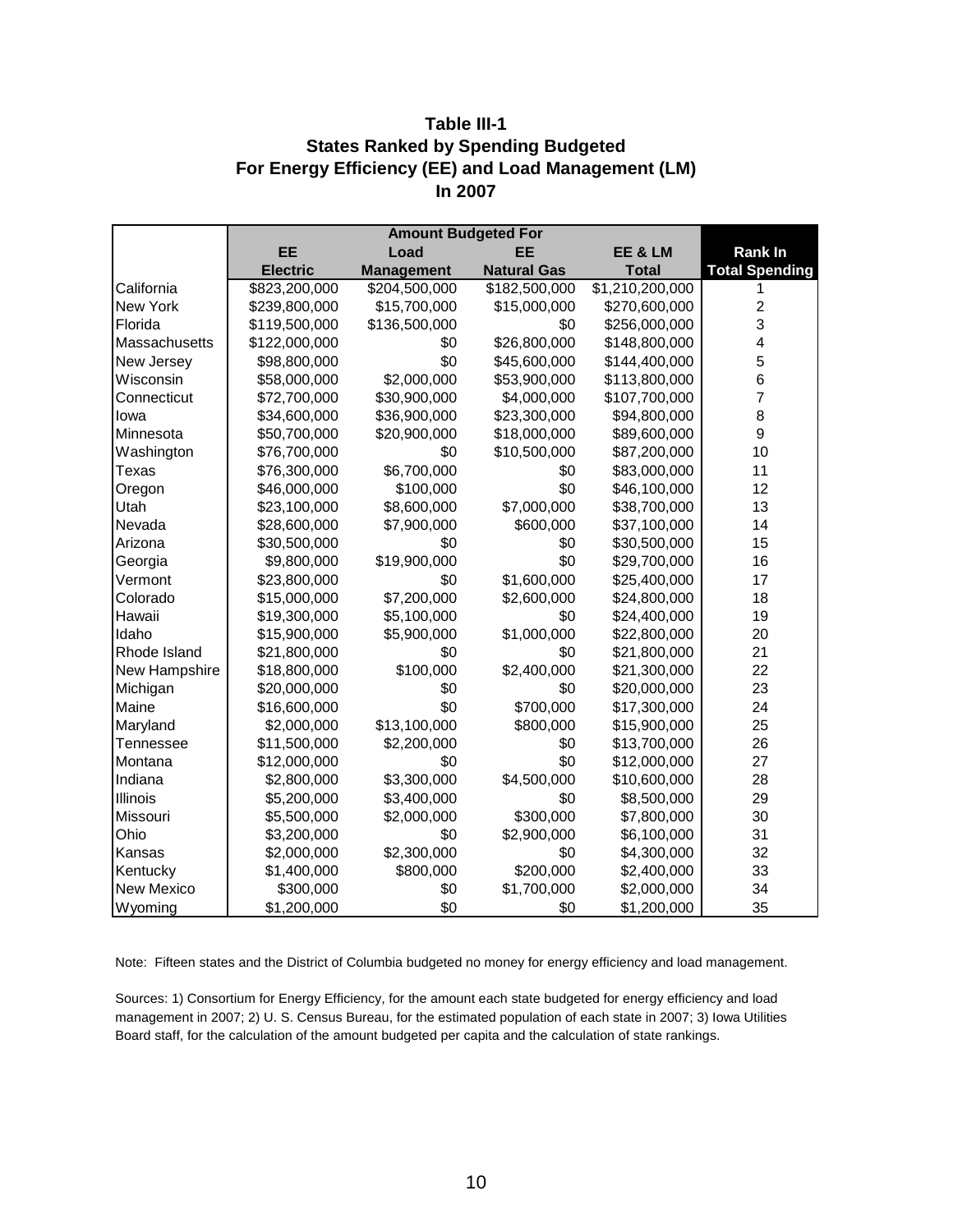| Table III-2                                          |
|------------------------------------------------------|
| <b>States Ranked by Per Capita Spending Budgeted</b> |
| For Energy Efficiency (EE) and Load Management (LM)  |
| In 2007                                              |

|                      | <b>Amount Budgeted Per Capita</b> |           |                    |              | <b>State Rankings</b> |                  |                           |                |
|----------------------|-----------------------------------|-----------|--------------------|--------------|-----------------------|------------------|---------------------------|----------------|
|                      | <b>EE</b>                         | <b>LM</b> | <b>EE</b>          | EE & LM      | EE                    | <b>LM</b>        | EE                        | EE & LM        |
|                      | <b>Electric</b>                   |           | <b>Natural Gas</b> | <b>Total</b> | <b>Electric</b>       |                  | <b>Natural Gas</b>        | <b>Total</b>   |
| Vermont              | \$38.31                           | \$0.00    | \$2.58             | \$40.89      | 1                     | 38               | 8                         | 1              |
| California           | \$22.52                           | \$5.59    | \$4.99             | \$33.11      | $\overline{c}$        | 4                | $\overline{\mathbf{4}}$   | $\overline{c}$ |
| lowa                 | \$11.58                           | \$12.35   | \$7.80             | \$31.73      | 13                    | 1                | $\overline{2}$            | 3              |
| Connecticut          | \$20.76                           | \$8.82    | \$1.14             | \$30.75      | $\mathfrak{S}$        | $\overline{2}$   | 11                        | 4              |
| <b>Massachusetts</b> | \$18.92                           | \$0.00    | \$4.16             | \$23.07      | 5                     | 38               | 5                         | 5              |
| Rhode Island         | \$20.61                           | \$0.00    | \$0.00             | \$20.61      | $\overline{4}$        | 38               | 37                        | 6              |
| Wisconsin            | \$10.35                           | \$0.36    | \$9.62             | \$20.32      | 17                    | 17               | $\mathbf{1}$              | $\overline{7}$ |
| Hawaii               | \$15.04                           | \$3.97    | \$0.00             | \$19.01      | 6                     | 6                | 37                        | 8              |
| Minnesota            | \$9.75                            | \$4.02    | \$3.46             | \$17.24      | 18                    | 5                | $\,6$                     | 9              |
| New Jersey           | \$11.37                           | \$0.00    | \$5.25             | \$16.62      | 14                    | 38               | $\ensuremath{\mathsf{3}}$ | 10             |
| New Hampshire        | \$14.29                           | \$0.08    | \$1.82             | \$16.19      | $\overline{7}$        | 22               | $\boldsymbol{9}$          | 11             |
| Idaho                | \$10.60                           | \$3.93    | \$0.67             | \$15.21      | 16                    | $\overline{7}$   | 15                        | 12             |
| Utah                 | \$8.73                            | \$3.25    | \$2.65             | \$14.63      | 19                    | 8                | $\overline{7}$            | 13             |
| Nevada               | \$11.15                           | \$3.08    | \$0.23             | \$14.46      | 15                    | $\boldsymbol{9}$ | 19                        | 14             |
| Florida              | \$6.55                            | \$7.48    | \$0.00             | \$14.03      | 20                    | 3                | 37                        | 15             |
| <b>New York</b>      | \$12.43                           | \$0.81    | \$0.78             | \$14.02      | 10                    | 14               | 13                        | 16             |
| Washington           | \$11.86                           | \$0.00    | \$1.62             | \$13.48      | 12                    | 38               | 10                        | 17             |
| Maine                | \$12.60                           | \$0.00    | \$0.53             | \$13.13      | 8                     | 38               | 17                        | 18             |
| Montana              | \$12.53                           | \$0.00    | \$0.00             | \$12.53      | $\boldsymbol{9}$      | 38               | 37                        | 19             |
| Oregon               | \$12.27                           | \$0.03    | \$0.00             | \$12.30      | 11                    | 23               | 37                        | 20             |
| Colorado             | \$3.09                            | \$1.48    | \$0.53             | \$5.10       | 23                    | 12               | 16                        | 21             |
| Arizona              | \$4.81                            | \$0.00    | \$0.00             | \$4.81       | 21                    | 38               | 37                        | 22             |
| Texas                | \$3.19                            | \$0.28    | \$0.00             | \$3.47       | 22                    | 19               | 37                        | 23             |
| Georgia              | \$1.03                            | \$2.08    | \$0.00             | \$3.11       | 27                    | 11               | 37                        | 24             |
| Maryland             | \$0.36                            | \$2.33    | \$0.14             | \$2.83       | 32                    | 10               | 20                        | 25             |
| Wyoming              | \$2.30                            | \$0.00    | \$0.00             | \$2.30       | 24                    | 38               | 37                        | 26             |
| Tennessee            | \$1.87                            | \$0.36    | \$0.00             | \$2.23       | 26                    | 16               | 37                        | 27             |
| Michigan             | \$1.99                            | \$0.00    | \$0.00             | \$1.99       | 25                    | 38               | 37                        | 28             |
| Indiana              | \$0.44                            | \$0.52    | \$0.71             | \$1.67       | 30                    | 15               | 14                        | 29             |
| Kansas               | \$0.72                            | \$0.83    | \$0.00             | \$1.55       | 29                    | 13               | 37                        | 30             |
| Missouri             | \$0.94                            | \$0.34    | \$0.05             | \$1.33       | 28                    | 18               | 21                        | 31             |
| New Mexico           | \$0.15                            | \$0.00    | \$0.86             | \$1.02       | 35                    | 38               | 12                        | 32             |
| Illinois             | \$0.40                            | \$0.26    | \$0.00             | \$0.66       | 31                    | 20               | 37                        | 33             |
| Kentucky             | \$0.33                            | \$0.19    | \$0.05             | \$0.57       | 33                    | 21               | 22                        | 34             |
| Ohio                 | \$0.28                            | \$0.00    | \$0.25             | \$0.53       | 34                    | 38               | 18                        | 35             |

Note: Fifteen states and the District of Columbia budgeted no money for energy efficiency and load management.

Sources: 1) Consortium for Energy Efficiency, for the amount each state budgeted for energy efficiency and load management in 2007; 2) U. S. Census Bureau, for the estimated population of each state in 2007; 3) Iowa Utilities Board staff, for the calculation of the amount budgeted per capita and the calculation of state rankings.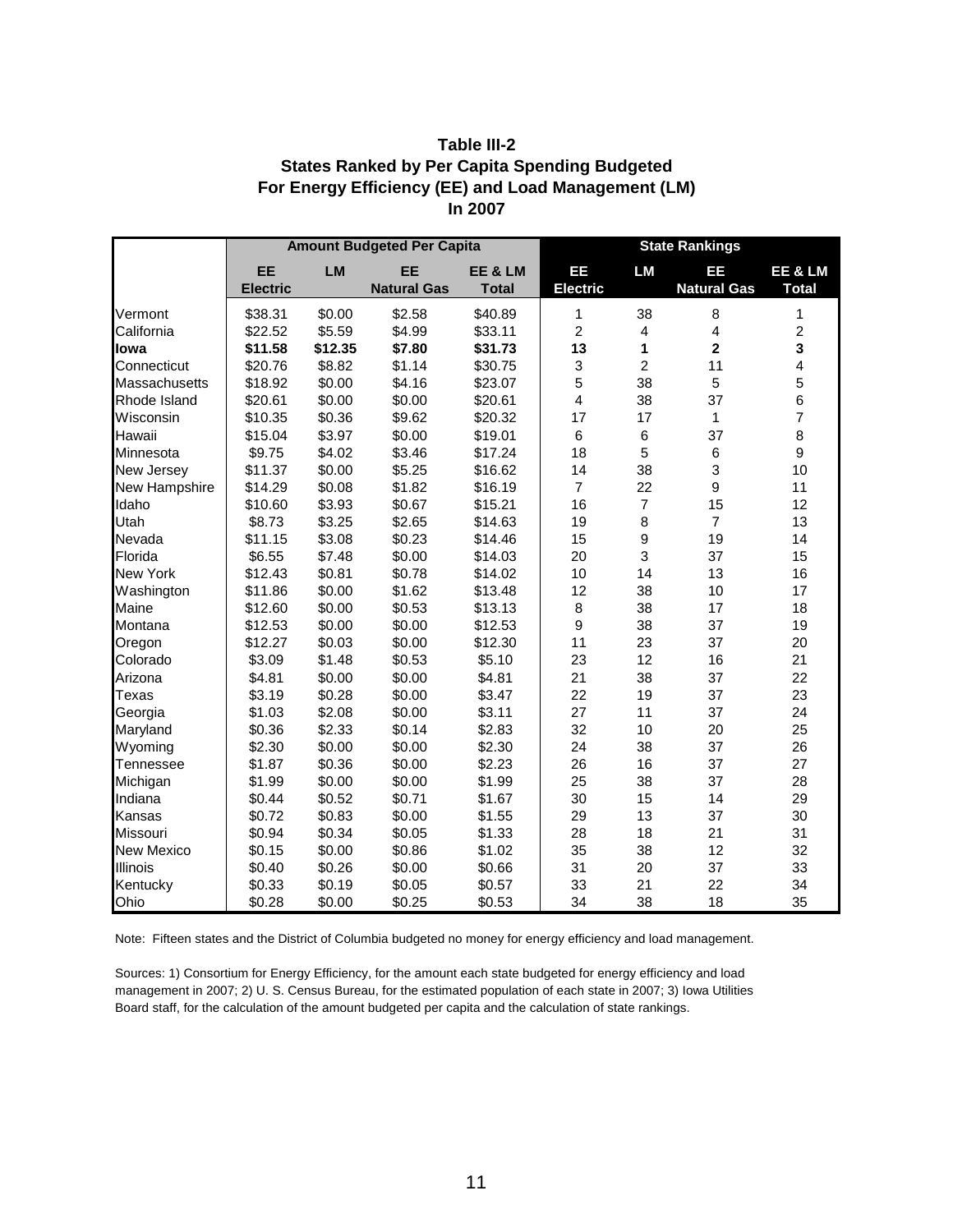# **Table III-3 Iowa Investor-Owned Utility Companies Spending on Energy Efficiency Programs and Load Management In 2007**

|                                   | <b>MidAmerican</b> | <b>IPL/Alliant</b> | <b>Black Hills</b> | <b>Total</b>  |
|-----------------------------------|--------------------|--------------------|--------------------|---------------|
| <b>Energy Efficiency Programs</b> | \$35,267,908       | \$30,953,867       | \$3,592,458        | \$69,814,232  |
| <b>Electric</b>                   | \$19,454,240       | \$21,926,911       | -----              | \$41,381,151  |
| <b>Natural Gas</b>                | \$15,813,668       | \$9,026,956        | \$3,592,458        | \$28,433,082  |
| <b>Load Management</b>            | \$10,815,747       | \$25,792,238       | -----              | \$36,607,985  |
| <b>Total</b>                      | \$46,083,654       | \$56,746,105       | \$3,592,458        | \$106,422,217 |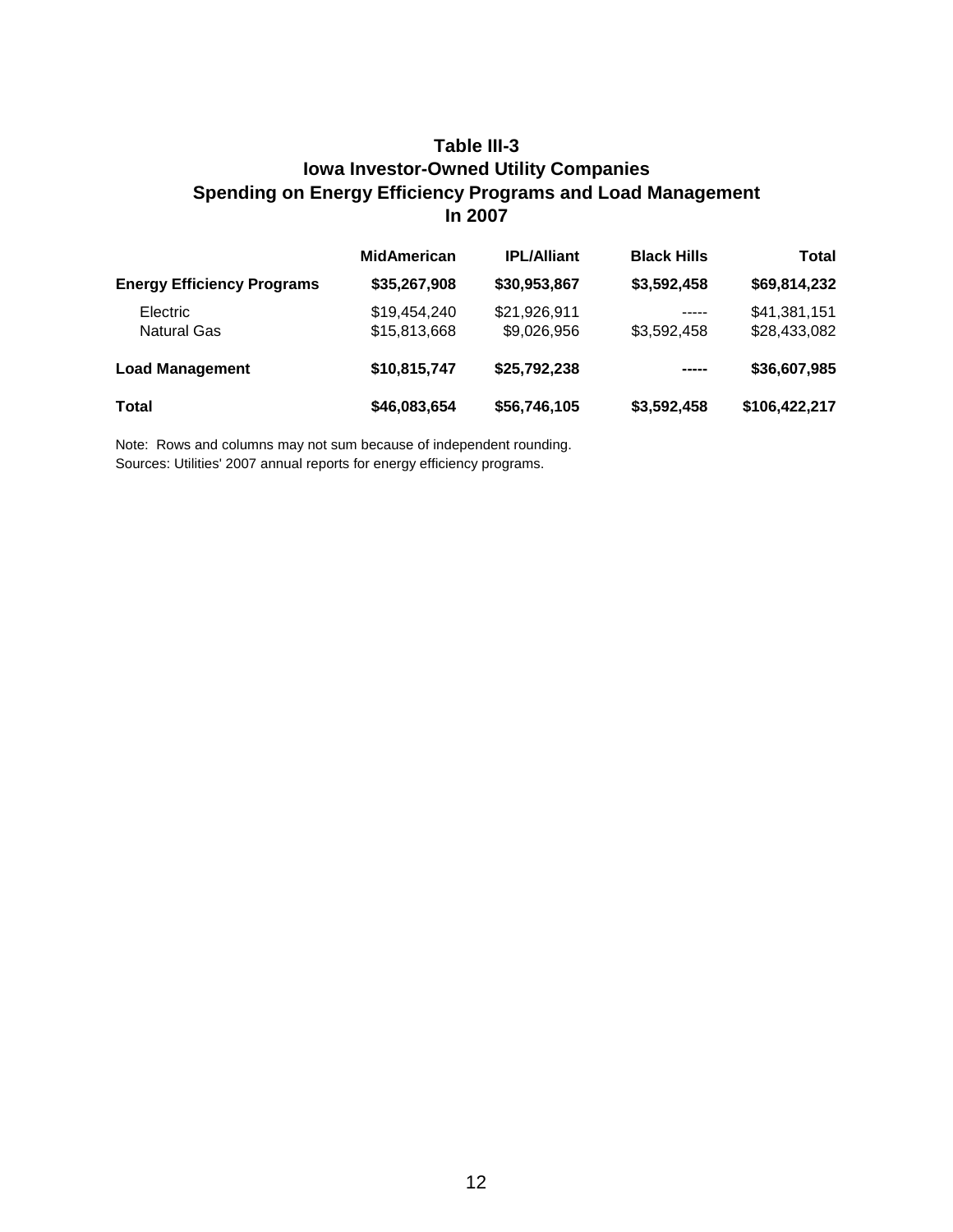# **Table III-4 Iowa Investor-Owned Utility Companies Spending for Electric Energy Efficiency Programs and Load Management In 2007**

|                                                    | <b>MidAmerican</b> | <b>IPL/Alliant</b> | <b>Total</b> |
|----------------------------------------------------|--------------------|--------------------|--------------|
| <b>Energy Efficiency Programs</b>                  | \$19,454,240       | \$21,926,911       | \$41,381,151 |
| <b>Residential</b>                                 | \$6,793,887        | \$9,567,005        | \$16,360,892 |
| Equipment/Prescriptive Rebates                     | \$2,459,871        | \$6,219,823        | \$8,679,694  |
| <b>Appliance Recycling</b>                         |                    | \$692,105          | \$692,105    |
| <b>New Construction</b>                            | \$2,390,762        | \$1,272,298        | \$3,663,060  |
| <b>Energy Audits</b>                               | \$1,423,054        | \$728,202          | \$2,151,256  |
| Low-Income                                         | \$520,199          | \$654,577          | \$1,174,776  |
| <b>Non-Residential</b>                             | \$11,248,460       | \$10,101,355       | \$21,349,815 |
| <b>New Construction</b>                            | \$4,875,302        | \$1,692,250        | \$6,567,552  |
| <b>Equipment/Prescriptive Rebates</b>              | \$2,593,421        | \$1,577,788        | \$4,171,209  |
| <b>Commercial Energy Audits</b>                    | \$742,543          |                    | \$742,543    |
| <b>Energy Analysis</b>                             | \$1,578,285        |                    | \$1,578,285  |
| <b>Custom Rebates</b>                              | \$1,016,480        | \$5,211,175        | \$6,227,656  |
| <b>Efficiency Bid</b>                              | \$442,429          | -----              | \$442,429    |
| <b>Performance Contracting</b>                     |                    | \$1,090,079        | \$1,090,079  |
| Agriculture                                        |                    | \$530,062          | \$530,062    |
| <b>Other</b>                                       | \$1,411,893        | \$2,258,551        | \$3,670,444  |
| <b>Trees</b>                                       | \$275,865          | \$663,201          | \$939,066    |
| Assessments/Regulatory                             | \$1,136,028        | \$1,185,128        | \$2,321,156  |
| Other                                              |                    | \$410,222          | \$410,222    |
| <b>Load Management</b>                             | \$10,815,747       | \$25,792,238       | \$36,607,985 |
| Residential                                        | \$3,177,993        | \$2,796,907        | \$5,974,900  |
| Non-Residential                                    | \$7,637,754        | \$22,995,332       | \$30,633,085 |
| <b>Total Energy Efficiency and Load Management</b> | \$30,269,986       | \$47,719,149       | \$77,989,135 |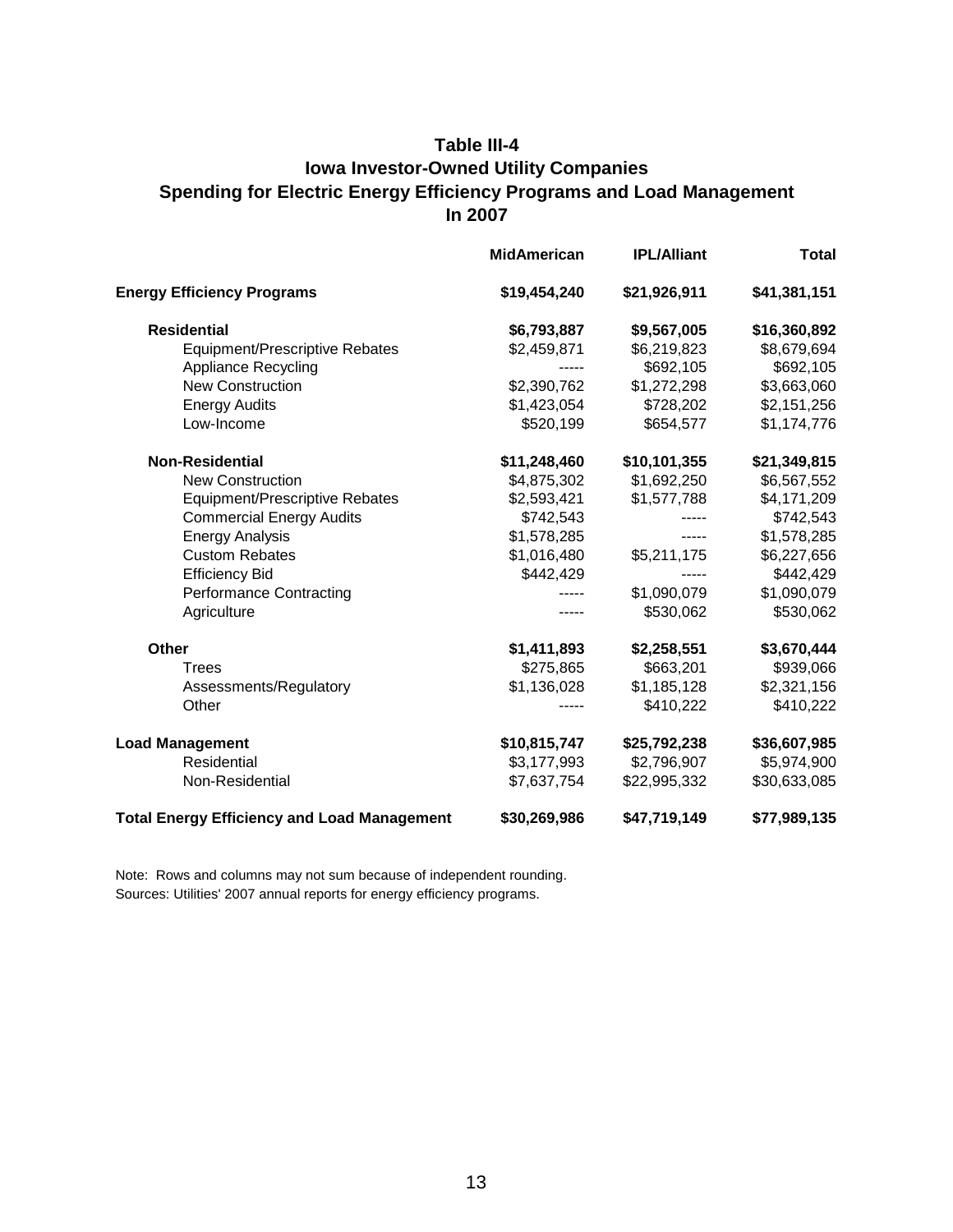#### **Table III-5 Iowa Investor-Owned Utility Companies Spending for Natural Gas Energy Efficiency Programs In 2007**

|                                 | <b>MidAmerican</b> | <b>IPL/Alliant</b> | <b>Black Hills</b> | <b>Total</b> |
|---------------------------------|--------------------|--------------------|--------------------|--------------|
| <b>Residential</b>              | \$12,538,264       | \$6,894,022        | \$2,650,446        | \$22,082,732 |
| Equipment/Prescriptive Rebates  | \$3,421,744        | \$3,269,006        | \$1,623,108        | \$8,313,858  |
| <b>New Construction</b>         | \$4,490,168        | \$703,739          | \$391,440          | \$5,585,347  |
| <b>Energy Audits</b>            | \$2,819,308        | \$597,093          | \$186,467          | \$3,602,868  |
| Low-Income                      | \$1,807,044        | \$2,324,184        | \$449,431          | \$4,580,659  |
| <b>Non-Residential</b>          | \$2,344,463        | \$1,628,724        | \$329,375          | \$4,302,562  |
| New Construction                | \$1,008,275        | \$176,446          |                    | \$1,184,721  |
| Equipment/Prescriptive Rebates  | \$258,261          | \$633,442          | \$119,073          | \$1,010,776  |
| <b>Commercial Energy Audits</b> | \$629,207          |                    | \$29,305           | \$658,512    |
| <b>Energy Analysis</b>          | \$98,169           |                    |                    | \$98,169     |
| <b>Custom Rebates</b>           | \$348,786          | \$531,477          | \$180,997          | \$1,061,260  |
| <b>Efficiency Bid</b>           | \$1,766            |                    |                    | \$1,766      |
| <b>Performance Contracting</b>  |                    | \$287,259          |                    | \$287,259    |
| Agriculture                     |                    | \$100              |                    | \$100        |
| Other                           | \$930,941          | \$504,211          | \$612,636          | \$2,047,788  |
| Trees                           | \$279,388          | -----              | \$118,786          | \$398,174    |
| Assessments/Regulatory          | \$651,553          | \$328,130          | \$186,810          | \$1,166,493  |
| Other                           |                    | \$176,081          | \$307,040          | \$483,121    |
| <b>Total</b>                    | \$15,813,668       | \$9,026,956        | \$3,592,458        | \$28,433,082 |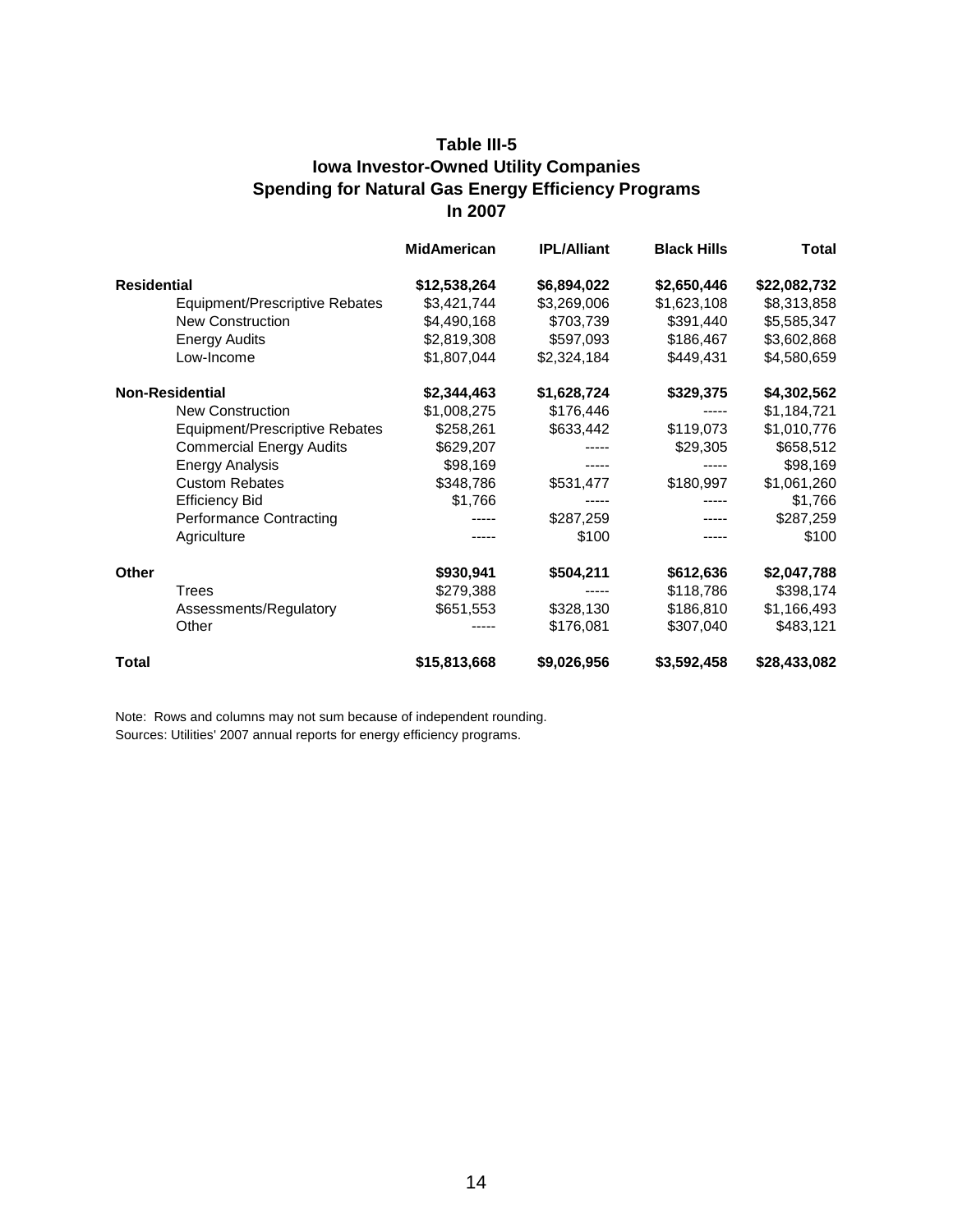# **Table III-6 Iowa Investor-Owned Utility Companies Resulting from Energy Efficiency Programs and Load Management In 2007 Energy Savings**

#### **kWh of Electricity Saved in 2007 as a Result of EE and LM Measures Initiated in 2007**

|                                   | <b>MidAmerican</b> | <b>IPL/Alliant</b> | <b>Total</b> |
|-----------------------------------|--------------------|--------------------|--------------|
| <b>Energy Efficiency Programs</b> | 161,690,473        | 120,206,222        | 281,896,695  |
| <b>Load Management</b>            | 2,030,380          | -----              | 2,030,380    |
| <b>Total</b>                      | 163,720,853        | 120,206,222        | 283,927,075  |

#### **Initiated in 2007 Therms of Natural Gas Saved in 2007 as a Result of EE Measures**

|                                   | <b>MidAmerican</b> | <b>IPL/Alliant</b> | <b>Black Hills</b> | Total     |
|-----------------------------------|--------------------|--------------------|--------------------|-----------|
| <b>Energy Efficiency Programs</b> | 3,718,576          | 2,888,205          | 1.453.390          | 8.060.171 |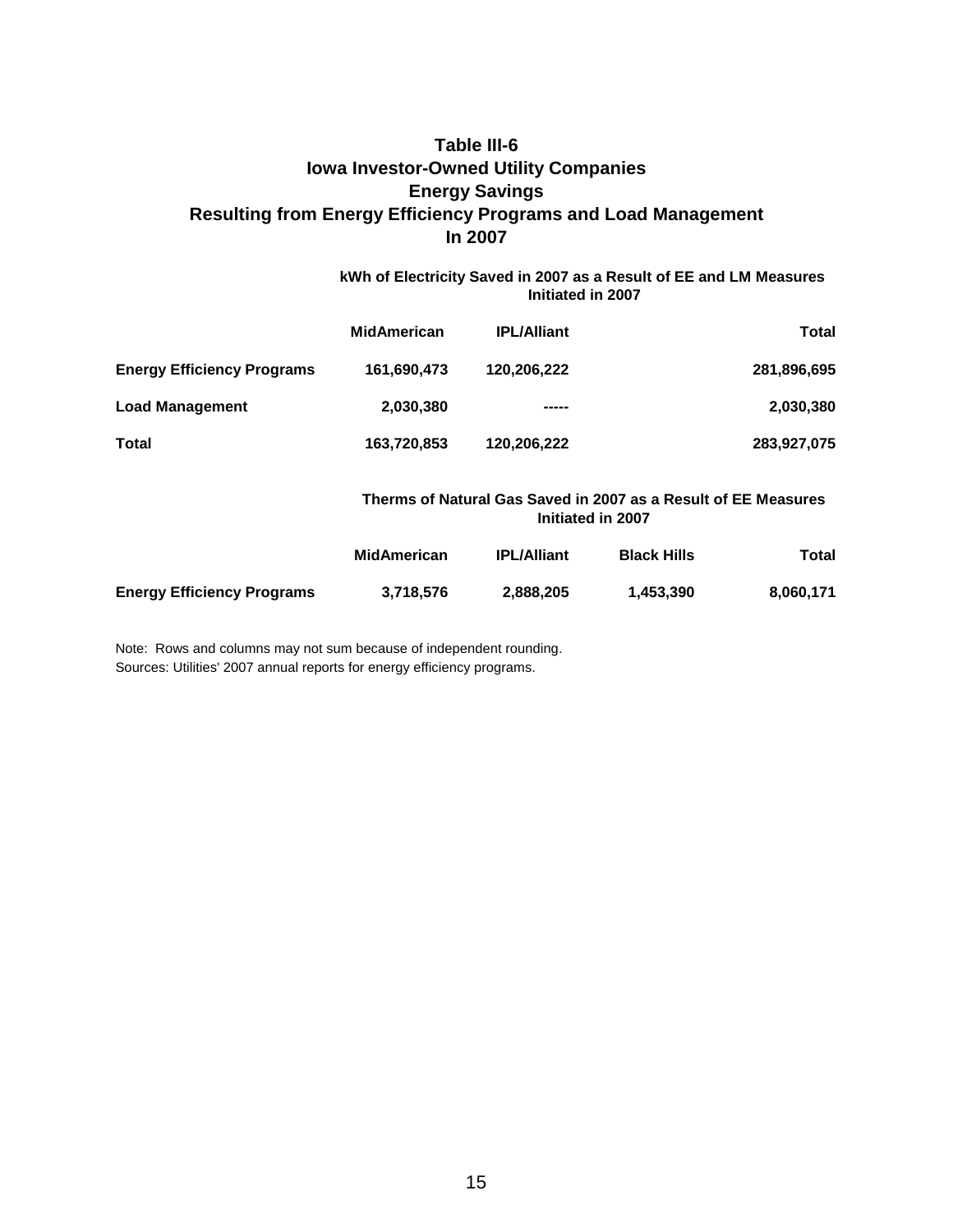# **In 2007 Table III-7 Iowa Investor-Owned Utility Companies Electric Energy Savings Resulting from Energy Efficiency Programs and Load Management**

#### **kWh Saved in 2007 As a Result of EE and LM Measures Initiated in 2007**

|                                   | <b>MidAmerican</b> | <b>IPL/Alliant</b> | <b>Total</b> |
|-----------------------------------|--------------------|--------------------|--------------|
| <b>Energy Efficiency Programs</b> | 161,690,473        | 120,206,222        | 281,896,695  |
| <b>Residential</b>                | 29,135,527         | 34,136,049         | 63,271,576   |
| Equipment/Prescriptive Rebates    | 4,911,600          | 19,065,554         | 23,977,154   |
| <b>Appliance Recycling</b>        |                    | 6,515,723          | 6,515,723    |
| <b>New Construction</b>           | 8,856,052          | 3,445,549          | 12,301,601   |
| <b>Energy Audits</b>              | 13,707,482         | 2,827,702          | 16,535,184   |
| Low-Income                        | 1,660,393          | 2,281,521          | 3,941,914    |
| <b>Non-Residential</b>            | 132,554,946        | 86,070,173         | 218,625,119  |
| <b>New Construction</b>           | 33,881,815         | 6,176,234          | 40,058,049   |
| Equipment/Prescriptive Rebates    | 74,280,767         | 11,720,541         | 86,001,308   |
| <b>Commercial Energy Audits</b>   | 3,203,582          |                    | 3,203,582    |
| <b>Energy Analysis</b>            | 8,240,475          |                    | 8,240,475    |
| <b>Custom Rebates</b>             | 10,065,550         | 54,869,056         | 64,934,606   |
| <b>Efficiency Bid</b>             | 2,882,757          |                    | 2,882,757    |
| <b>Performance Contracting</b>    |                    | 8,066,557          | 8,066,557    |
| Agriculture                       |                    | 5,237,785          | 5,237,785    |
| <b>Load Management</b>            | 2,030,380          |                    | 2,030,380    |
| Residential                       | 952,389            |                    | 952,389      |
| Non-Residential                   | 1,077,991          |                    | 1,077,991    |
| Total                             | 163,720,853        | 120,206,222        | 283,927,075  |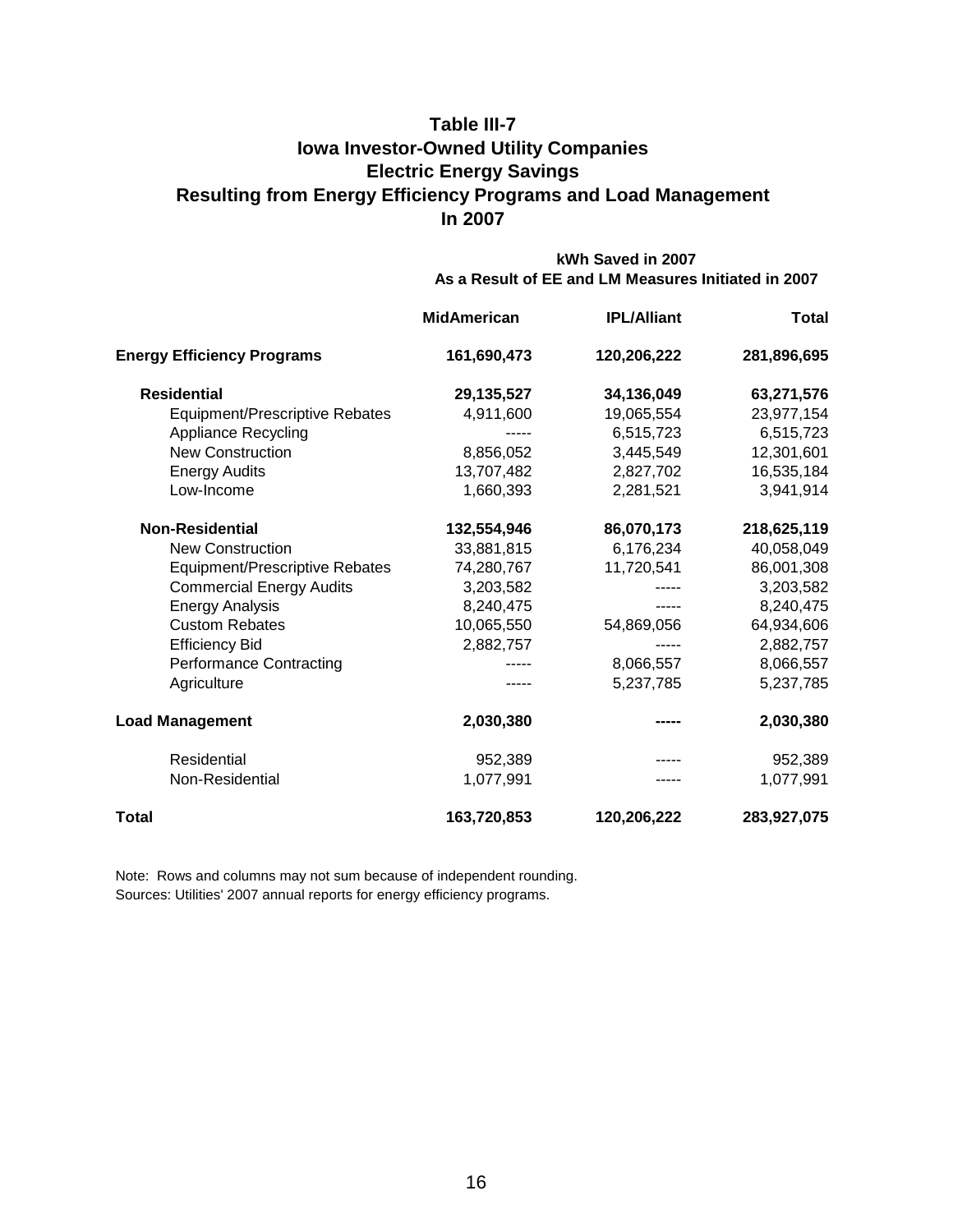# **In 2007 Table III-8 Iowa Investor-Owned Utility Companies Natural Gas Energy Savings Resulting from Energy Efficiency Programs**

#### **Therms Saved in 2007 As a Result of EE Measures Initiated in 2007**

|                                 | <b>MidAmerican</b> | <b>IPL/Alliant</b> | <b>Black Hills</b> | Total     |
|---------------------------------|--------------------|--------------------|--------------------|-----------|
| <b>Residential</b>              | 2,889,646          | 1,929,668          | 1,026,820          | 4,921,996 |
| Equipment/Prescriptive Rebates  | 805,684            | 940,125            | 877,590            | 1,833,568 |
| New Construction                | 1,307,020          | 164,002            | 86,350             | 1,479,657 |
| <b>Energy Audits</b>            | 631,351            | 650,922            | 37,380             | 1,286,011 |
| Low-Income                      | 145,591            | 174,619            | 25,500             | 322,760   |
| <b>Non-Residential</b>          | 828,930            | 958,537            | 298,660            | 1,817,333 |
| <b>New Construction</b>         | 457,408            | 76,155             | -----              | 533,563   |
| Equipment/Prescriptive Rebates  | 142,756            | 236,330            | 150,090            | 394,095   |
| <b>Commercial Energy Audits</b> | 119,020            |                    |                    | 119,020   |
| <b>Energy Analysis</b>          | 1,576              |                    |                    | 1,576     |
| <b>Custom Rebates</b>           | 108,170            | 476,390            | 148,570            | 599,417   |
| <b>Performance Contracting</b>  |                    | 144,739            |                    | 144,739   |
| Agriculture                     |                    | 24,923             |                    | 24,923    |
| <b>Other</b>                    |                    |                    | 127,920            | 12,792    |
| Total                           | 3,718,576          | 2,888,205          | 1,453,390          | 8,060,171 |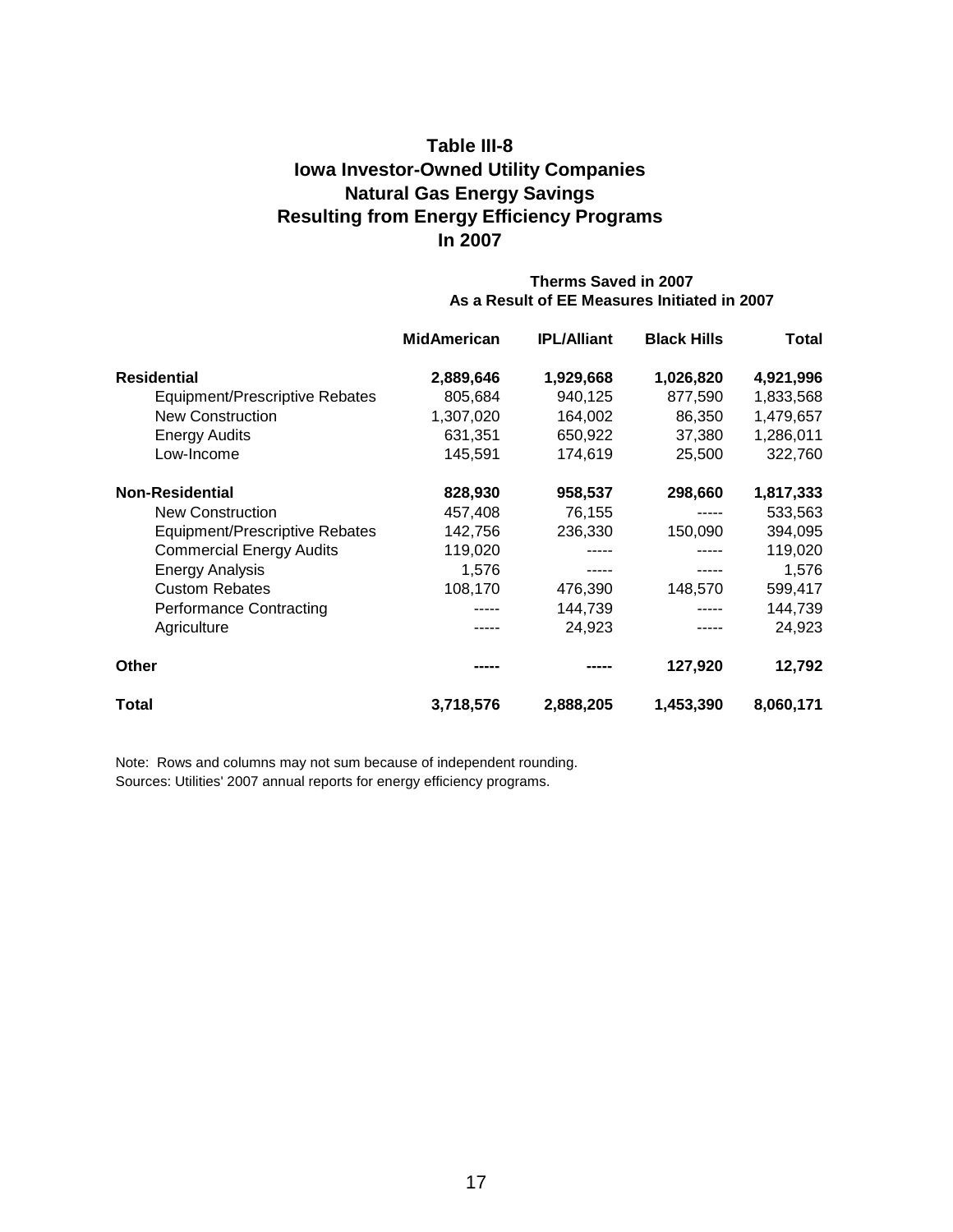#### **Section 2. MidAmerican Energy Company – 2007 Energy Efficiency Report**

#### EXECUTIVE SUMMARY

#### **Introduction**

MidAmerican Energy Company (MidAmerican) presents its 2007 annual report on energy efficiency programs and activities. MidAmerican had a successful year in 2007, making additional progress toward each of our three central goals for the current plan.

• MidAmerican increased the emphasis on commercial and industrial customers by continuing to grow the core group of business customers who have adapted their corporate cultures to internalize energy efficiency into their management processes. MidAmerican's customers are making energy efficiency part of their core corporate values similar to their emphasis on quality and safety. The strong performance of our nonresidential programs in 2007 is a reflection of our customers' commitments to energy efficiency. In 2007, MidAmerican continued to encourage nonresidential customers to take a comprehensive approach to energy efficiency. The success of this effort is found in the improved results in 2007 compared to 2006 of our comprehensive programs such as Nonresidential Custom, Commercial New Construction and Nonresidential Energy Analysis. MidAmerican is proud of its role in encouraging customers to make energy efficiency part of their core values and in partnering with them in their corporate-wide adoption of energy efficiency practices.

• MidAmerican increased advertising and promotion efforts to raise customer awareness of programs and promote the benefits of energy efficiency. Last year was the second full year for MidAmerican's updated *Save some green®*. campaign, including Mr. Green as the campaign's chief spokesperson. In June of 2007, MidAmerican held important consumer focus group meetings to gain customer feedback and impressions of energy efficiency advertising and our *Save some green. campaign.* The information collected was valuable and was used in 2007 to update our television ads. In 2008, MidAmerican plans to make additional updates to the media campaign, drawing on information from the focus group meetings.

• MidAmerican accomplished these goals without sacrificing the ongoing success of our residential programs. Major accomplishments in the residential sector included extending the Energy Wise low-income program to include all Community Action Program agencies in the Iowa service territory and increasing the total number of electric and natural gas measures rebated or financed compared to 2006. Additionally, MidAmerican dramatically increased the number of participating homes in the Residential New Construction program that utilized the ENERGY STAR<sup>®</sup> performance path that requires individual modeling of the home to ensure its energy savings to 2,508 in 2007 compared to 812 in 2006. Correspondingly, the number of Home Energy Rating System (HERS) raters in Iowa who perform third-party inspections for our Residential New Construction program increased to 18 in 2007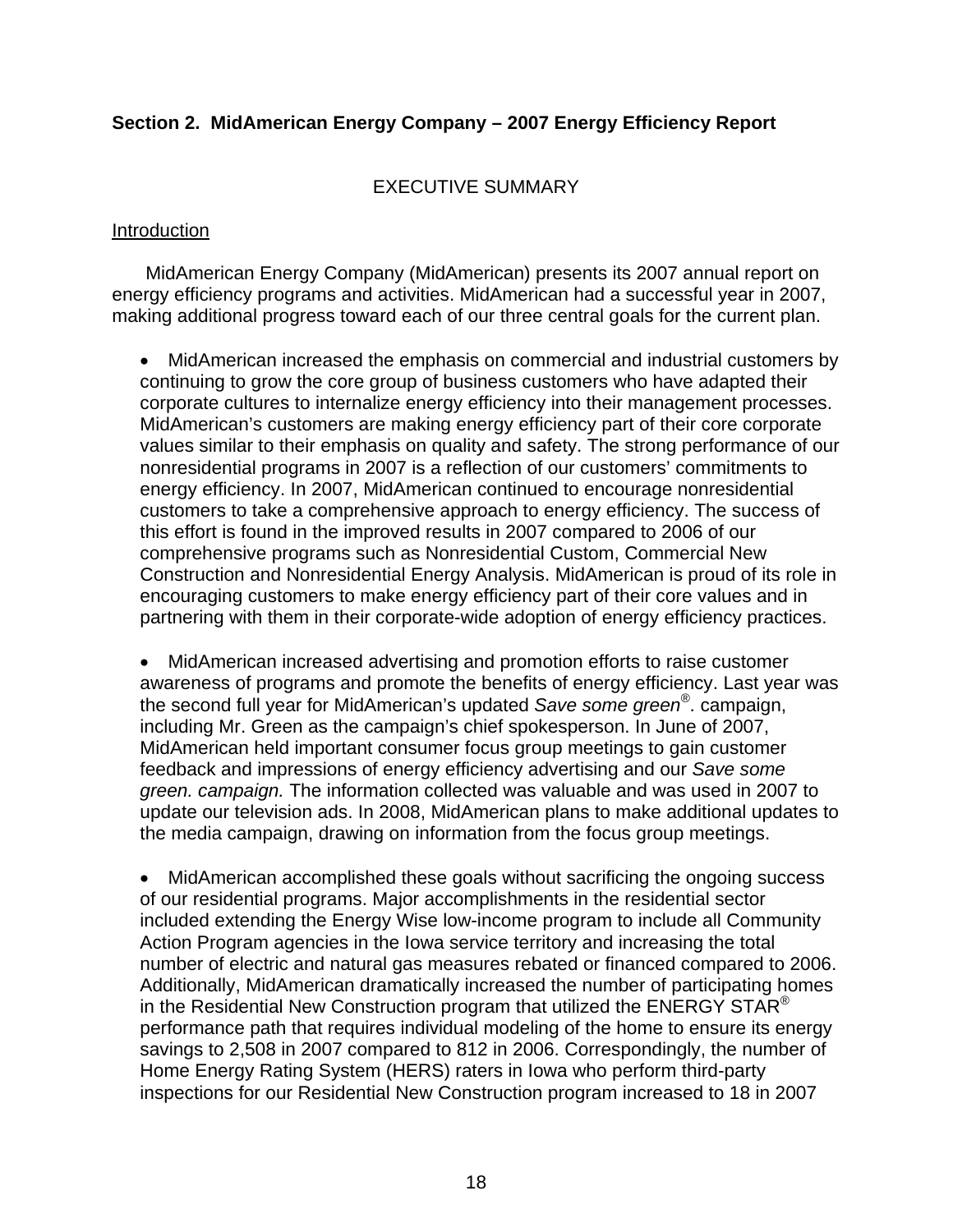compared to 3 in early 2006. This is a solid example of a MidAmerican energy efficiency program's ability to transform markets and delivery channels.

### Key Successes in 2007

MidAmerican also achieved great success in a number of other areas.

• MidAmerican received a number of awards recognizing local, regional and national leadership in energy efficiency, including the following.

o MidAmerican's seventh consecutive *ENERGY STAR-Labeled Homes Outstanding Achievement Award* from the U.S. Environmental Protection Agency (EPA)

o American Council for an Energy-Efficient Economy (ACEEE) Certificate of Recognition for Exemplary Programs, Honorable Mention for the Residential New Construction Program

• The award certificate states the following: *In recognition of its success and effectiveness in helping customers realize greater levels of energy efficiency. This program has yielded significant economic and environmental benefits through the energy savings it has achieved. MidAmerican Energy is commended for this high quality program which is hereby selected for honorable mention by the ACEEE in our 2007 national review of energy efficiency programs.*

o Utility Communicators International 2007 Better Communications Competition Complete Campaign Marketing Award

o MidAmerican was recognized for its Mr. Green/Save some green. advertising campaign which utilizes television, radio, print, magazine, Internet banner and outdoor advertising.

o The Tree Line USA award from the National Arbor Day Foundation

• MidAmerican passed important milestones marking our continuing program success, including the following.

o Exceeded all plan participation and energy-savings goals for 2007

o Exceeded overall plan kilowatt-hour savings goals by about 134 percent and other savings goals by about 9 percent to 35 percent

o Completed our 21,000<sup>th</sup> ENERGY STAR new home

o Installed our 59,000th residential load control receiver

 $\circ$  Completed our 105,000<sup>th</sup> residential energy audit

o Approved six bids from industrial customers during the fourth year of the Efficiency Bid® program

o Improved contract realization rate for kW reduced through our Nonresidential Load Management program by six points in 2007 to 93 percent compared to 87 percent in 2006

o Eleven customers signed comprehensive energy efficiency action plans through the Nonresidential Energy Analysis (*EfficiencyPartners*®) program, bringing our total number of program enrollees to 38. One of the new energy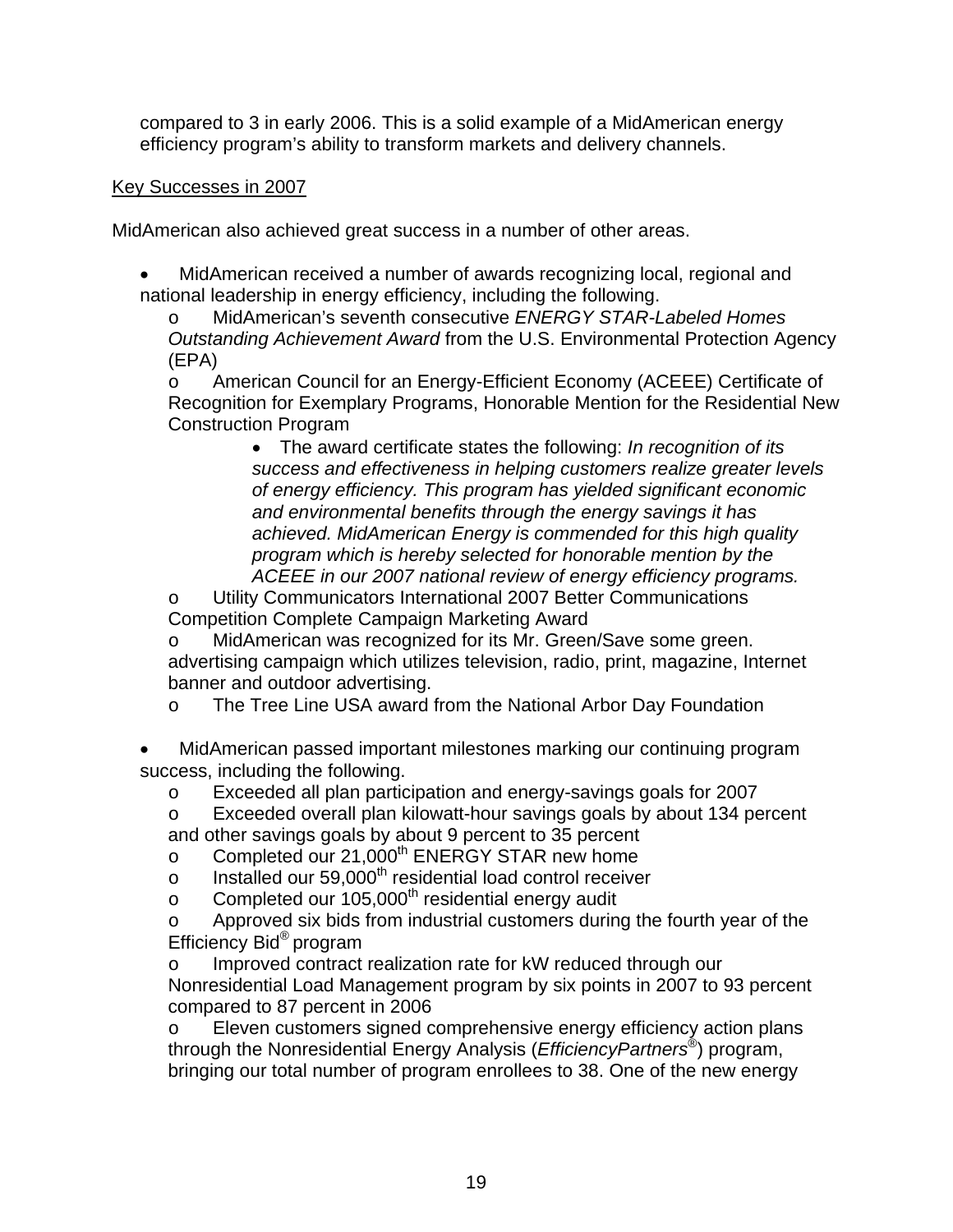efficiency action plans includes 19 individual energy efficiency improvement projects to be completed during the next few years.

o Aside from customer enrollments and energy efficiency action plans, MidAmerican is proud of its *EfficiencyPartners* program. It was very challenging to go from thinking about individual or multiple pieces of energy efficiency equipment to comprehensive holistic energy efficiency action plans. When MidAmerican implemented the idea that comprehensive energy efficiency projects should include four elements (operation improvements to reduce energy, installing/retrocommissioning energy management systems, upgrading equipment and making energy efficiency structural improvements), the concept of the energy efficiency action plan started to take on meaning and we were able to easily communicate the idea to key account managers and customers. MidAmerican expects this program to continue growing to the point when it will be a pillar of future energy efficiency plans.

o Exceeded participation goals in Nonresidential Equipment by 55 percent

• During 2007, we started and/or completed several important energy-efficiency initiatives including:

o Completed the third year of the statewide retail sales promotion of compact fluorescent light bulbs during the EPA's *Change A Light, Change The World* campaign. The 2007 CFL promotion was implemented jointly with Interstate Power & Light Company. Fifty-three local and municipal utilities participated in the campaign,

o Continued developing the new five-year energy efficiency plan. Activities underway in 2007 included calculating new electric and gas avoided costs, completing the new IOU joint assessment of energy efficiency potential, developing a work plan and timeline for program development workshops and developing program concepts for potential new programs and tweaking program concepts for existing programs,

o Selection of a vendor to build MidAmerican's new energy efficiency management information system (EEMIS) and

o Held focus groups in June 2007 to help understand customers' perceptions of MidAmerican's energy efficiency advertising.

• Energy efficiency program implementation efforts contributed directly to MidAmerican's high level of customer satisfaction, recognized by MidAmerican's continued success as a leader in the J.D. Power and Associates customer satisfaction surveys and its number one ranking in the Total Quality Solutions industrial customer satisfaction survey.

• Nonresidential Load Management added five new participants and about 2.7 MW of interruptible load without increasing interruptible customer incentives, and MidAmerican successfully conducted one mandatory curtailment event during the summer season.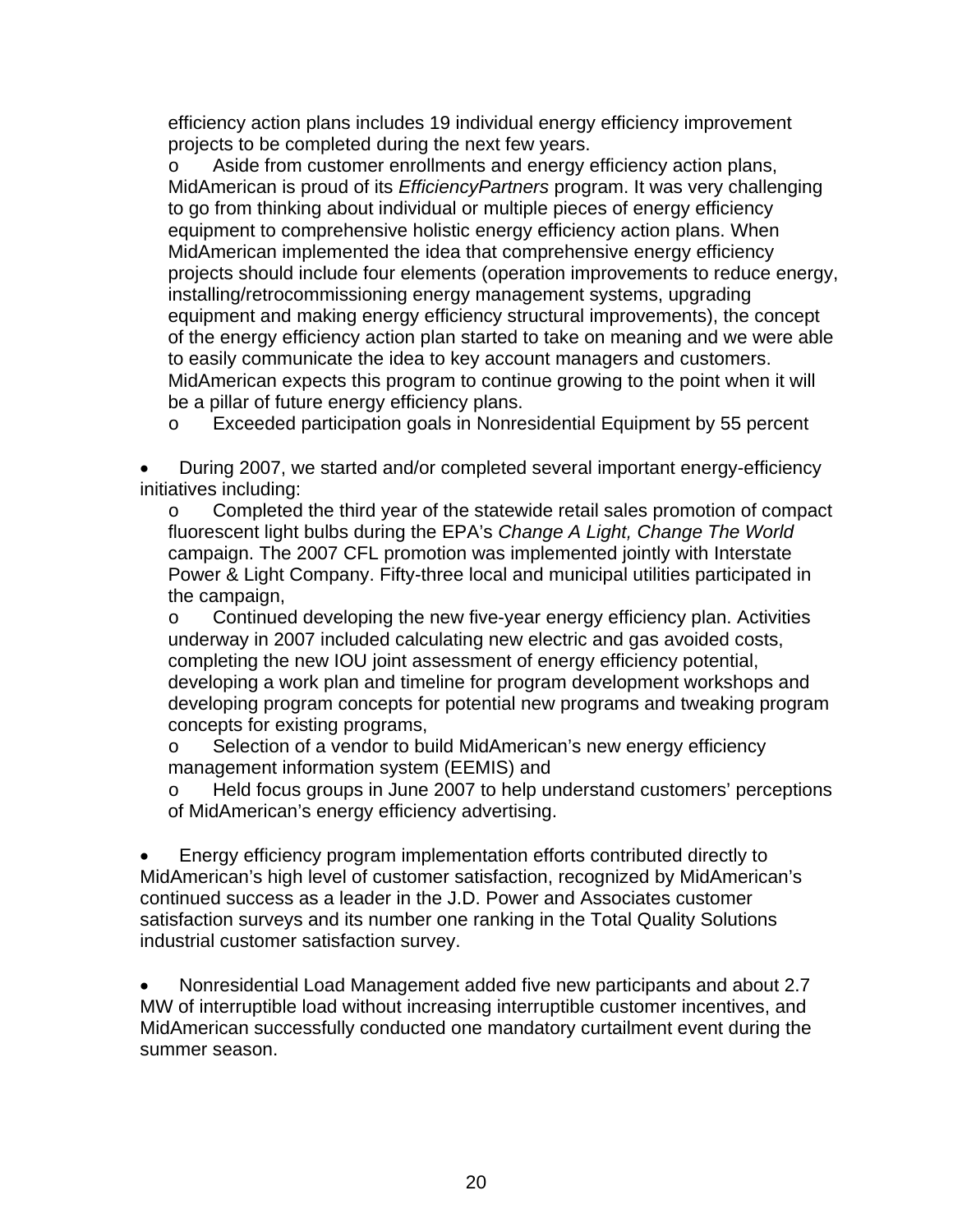• Residential Load Management exceeded its goal of adding 2,000 new participants by 23 percent and MidAmerican successfully conducted four cycling events.

• Commercial New Construction had a record number of completed projects in 2007 - 49 - with almost 34 million annual kWh savings and 450,000 therm savings. The program enrolled 56 new projects during 2007 compared to 60 new projects in 2006.

• During 2007, MidAmerican continued to implement the *Energy Efficiency Awareness Campaign®* that large commercial and industrial customers use to increase awareness and reduce energy usage among their employees and students.

• MidAmerican and its contractors, A-TEC Energy Corporation and The Energy Group, continued to increase customer participation in the BusinessCheck (small commercial energy audit) program in 2007.

o In 2007, MidAmerican received 1,016 requests for small business energy audits, a 30 percent increase over 2006, and we completed 778 energy audits in 2007, including installing 12,588 energy efficiency measures as a result of the audits and follow-up actions by customers.

• MidAmerican has continued its collaboration with other stakeholders, including the trade allies that help deliver programs to customers as well as the local, regional and national organizations that shape energy efficiency policy. Representatives from MidAmerican's energy efficiency department serve on the boards of directors of the national Consortium for Energy Efficiency, the Midwest Energy Efficiency Alliance, the Iowa Association of Energy Efficiency and the Center on Sustainable Communities. MidAmerican is a member of the Demand Response Coordinating Committee that holds frequent national *Town Meetings* regarding demand response programs and activities. MidAmerican also is a member of the Leadership Group of the DOE/EPA/NARUC-sponsored National Action Plan for Energy Efficiency (NAPEE), including serving on the new Advisory Group that is overseeing ongoing NAPEE efforts regarding monitoring and evaluation. MidAmerican also participates in the Association of Energy Service Professionals (with an emphasis on program implementation) and the Association of Energy Engineers (with an emphasis on energy efficiency technologies).

• Many of MidAmerican's energy efficiency programs continue to be affiliated with the EPA's ENERGY STAR certification programs including the *Change A Light, Change The World* CFL promotional campaign, the EPA ENERGY STAR new homes certification program and the Portfolio Manager commercial building benchmarking tool.

• MidAmerican helped customers better manage their energy use, reduce their energy costs, improve their productivity and competitiveness and help protect the environment.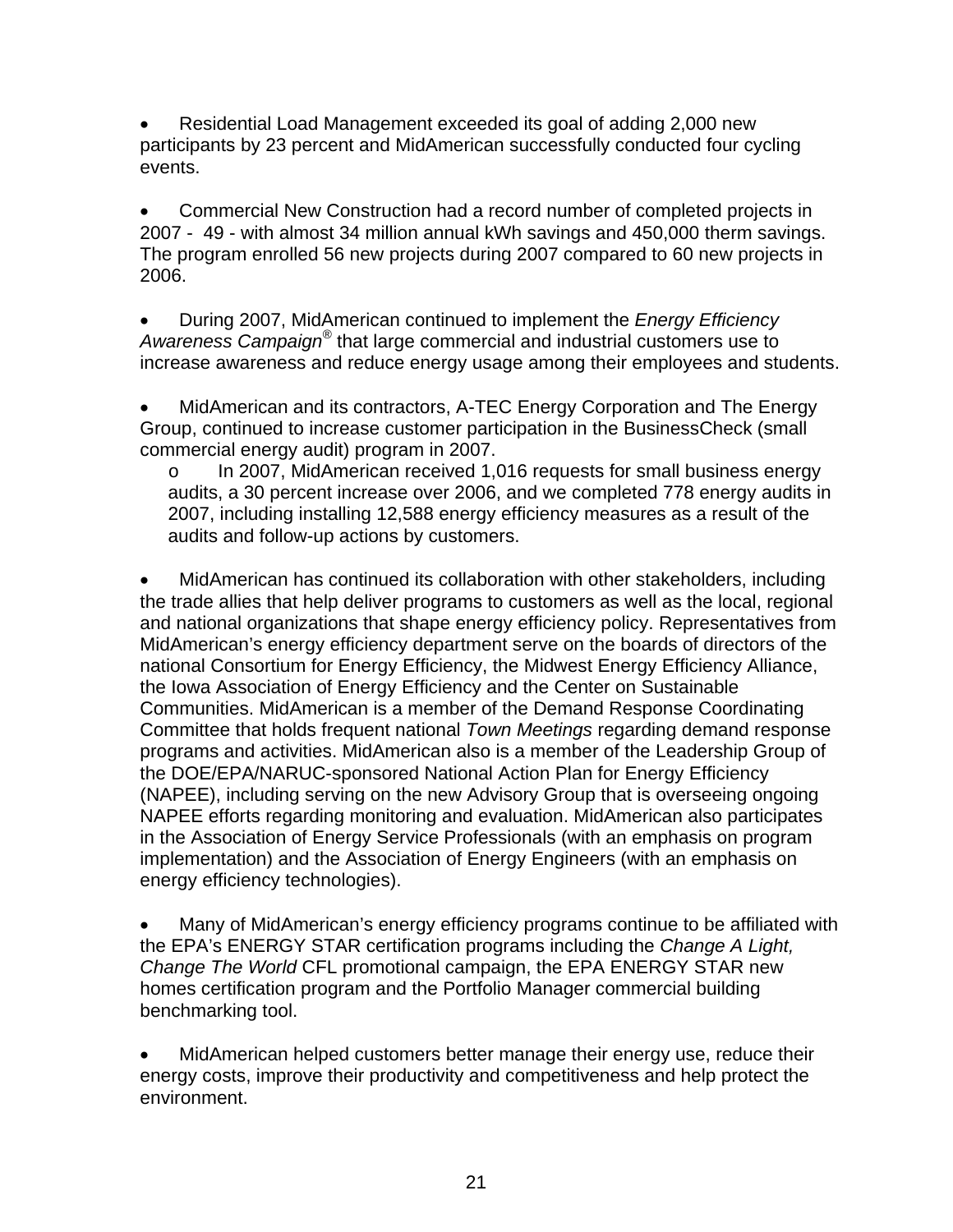#### Key Challenges in 2007

MidAmerican also faced and overcame a number of challenges during 2007.

• During 2007, increases in mortgage rates and the well publicized mortgage loan crisis contributed to fewer new homes being built and fewer participants in MidAmerican's Residential New Construction program. Despite the slowdown, program participation did not decline in proportion to the overall reduction in new housing starts. However, the total number of new homes in the program declined by 10 percent to 3,790 in 2007 from 4,209 in 2006.

• Customer interest in residential energy audits declined from the extremely high levels of the 2005-2006 heating season. MidAmerican promoted the program more in 2007 than in 2006 to reach the participation goal of 6,000 audits.

• The Commercial New Construction program continues to face a challenge enrolling new buildings and additions having less than 15,000 square feet. MidAmerican experimented with several different approaches in order to improve small building participation. Results were mixed.

• Although its performance still exceeded goal by 50 percent, the number of projects approved for Efficiency Bid was less at six in 2007 compared with the 11 approved projects MidAmerican recorded in 2006 and the 18 approved projects recorded in 2005. The declining number of projects in the program is explained in part by a growing customer preference for MidAmerican's Nonresidential Energy Analysis program and the fact that large customers may have already submitted their best and most obvious projects in prior program years. MidAmerican is addressing these concerns by reducing the minimum customer size requirement for the program from 3 MW to 2 MW in 2009.

• As part of our new energy efficiency plan development, during 2007 MidAmerican began investigating comprehensive residential energy efficiency programs that encourage efficiency improvements in existing homes. Residential customers in existing homes can participate in MidAmerican's HomeCheck®, Residential Equipment and SummerSaver<sup>SM</sup> programs; however, it may be possible to develop a more effective and efficient method to promote and deliver the benefits of these programs to customers in existing homes. The challenge is identifying alternative methods and the associated costs for delivering program benefits.

• All programs managed uncertainty to deliver participation and savings goals within budget. However, a few programs faced substantial uncertainties from forces out of program managers' control. Although the housing boom of the last few years seems to be slowing, participation in MidAmerican's Residential New Construction program continued at high levels; the Nonresidential Equipment program faced high demand for lighting systems and variable-speed drives; and there was a steady level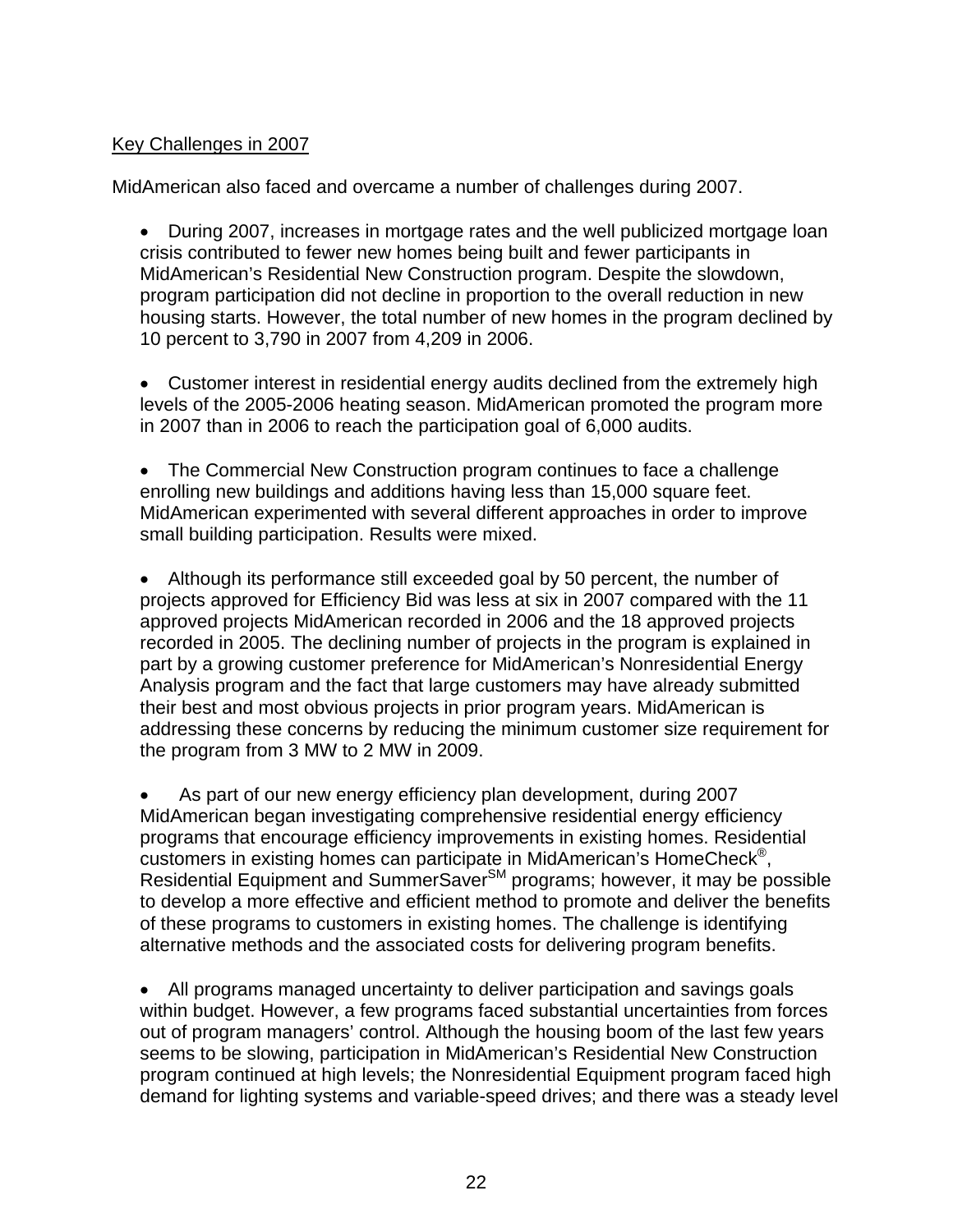of customer applications for the Nonresidential Custom program. By using the flexibility built into the rules, MidAmerican was able to continue to meet the customer participation-driven funding requirements of all programs and ended the year with savings that exceeded plan goals by 9 to 140 percent against expenditures that exceeded plan goals by about 33 percent.

#### Key Activities Planned for 2008

Most 2008 program management activities will maintain the momentum of the 2004 - 2007 timeframe. Program managers will continue to update measures, incentives, promotions and other activities to ensure that the programs continue to grow and meet the needs of our customers. However, there are a few additional initiatives that deserve special mention.

- MidAmerican will file its new energy efficiency plan on or before the due date of April 30, 2008.
- MidAmerican will complete the regulatory process related to the new energy efficiency plan and will prepare to implement the new plan.
- MidAmerican will support the Iowa Utilities Board's implementation of the 2008 *Iowa Weatherization Challenge*, the Midwest Natural Gas Initiative and the DOE/EPA/NARUC-sponsored National Action Plan for Energy Efficiency.
- MidAmerican will promote comprehensive energy efficiency retrofits in existing homes and we will continue efforts to expand participation in the Nonresidential Energy Analysis program (*EfficiencyPartners*).
- MidAmerican will continue developing a new energy efficiency management information system to better support implementation of MidAmerican's energy efficiency programs.

• MidAmerican will continue promoting customer purchases of compact fluorescent light bulbs through a joint MidAmerican – Interstate Power & Light Company retail sales promotion with in-store rebates in October and November 2008, in conjunction with the EPA's annual *Change A Light, Change The World* CFL promotional campaign.

- MidAmerican will continue efforts to expand weatherization services to lowincome multifamily and institutional housing.
- MidAmerican will begin replacing the oldest load control receivers with new models in the Residential Load Management program.
- MidAmerican will continue expanding our efforts to engage large commercial and industrial customers in energy efficiency.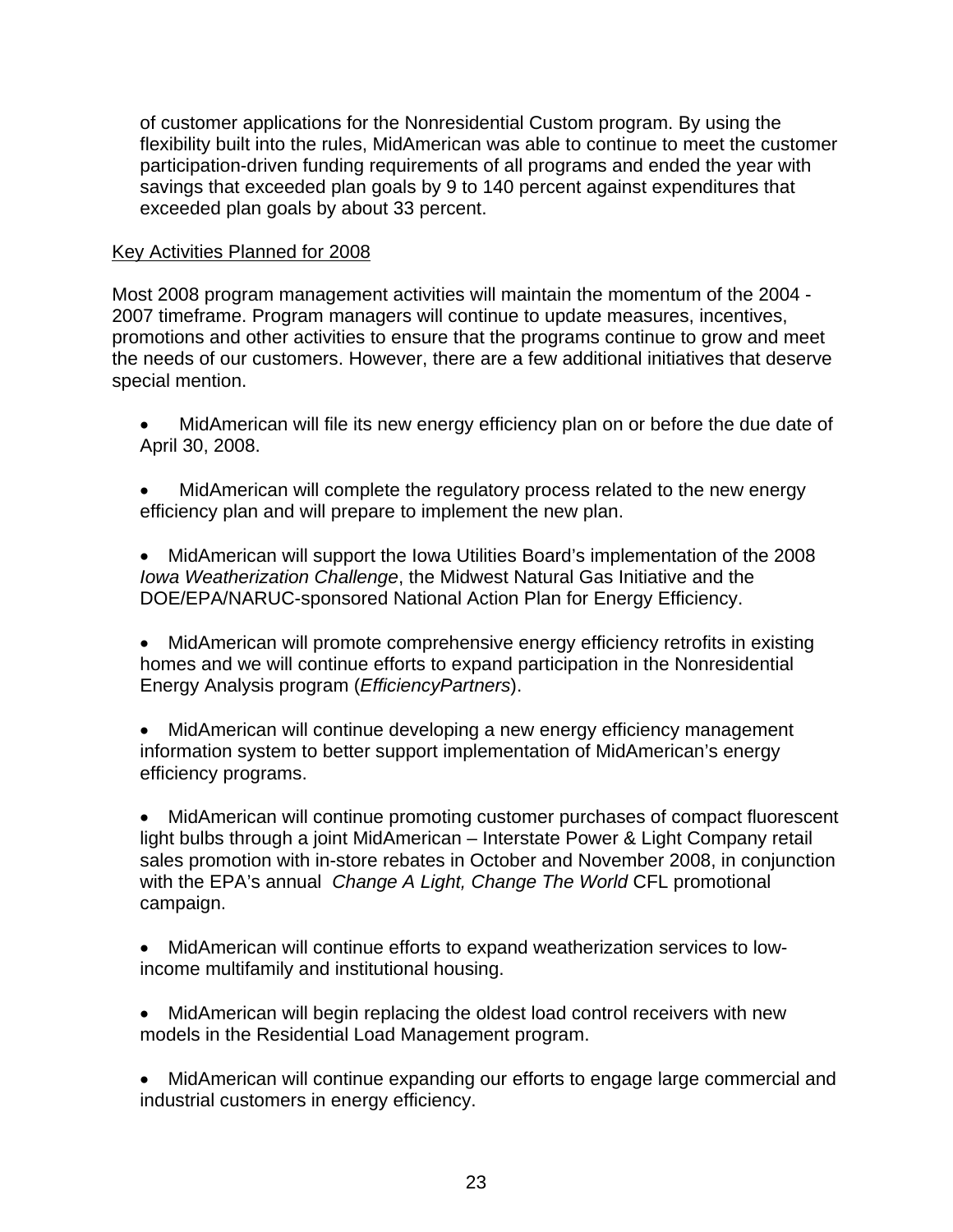#### **Conclusion**

MidAmerican is pleased with the progress made in energy efficiency in 2007 and we look forward to continued progress in 2008. The balance of this report includes informative narratives for each 2007 energy efficiency program. In addition, narratives are included for other important energy efficiency functions that are directly related to the implementation of programs but are not programs themselves. These functions include advertising and promotion, EnergyAdvantage® Financing, trade ally relations and online energy audits.

MidAmerican's focus has been to provide useful, substantive and insightful information about program successes and the challenges and barriers faced while implementing them. Our goal is to provide a better understanding of our processes and to communicate MidAmerican's serious commitment to providing excellent energy efficiency programs for customers in Iowa.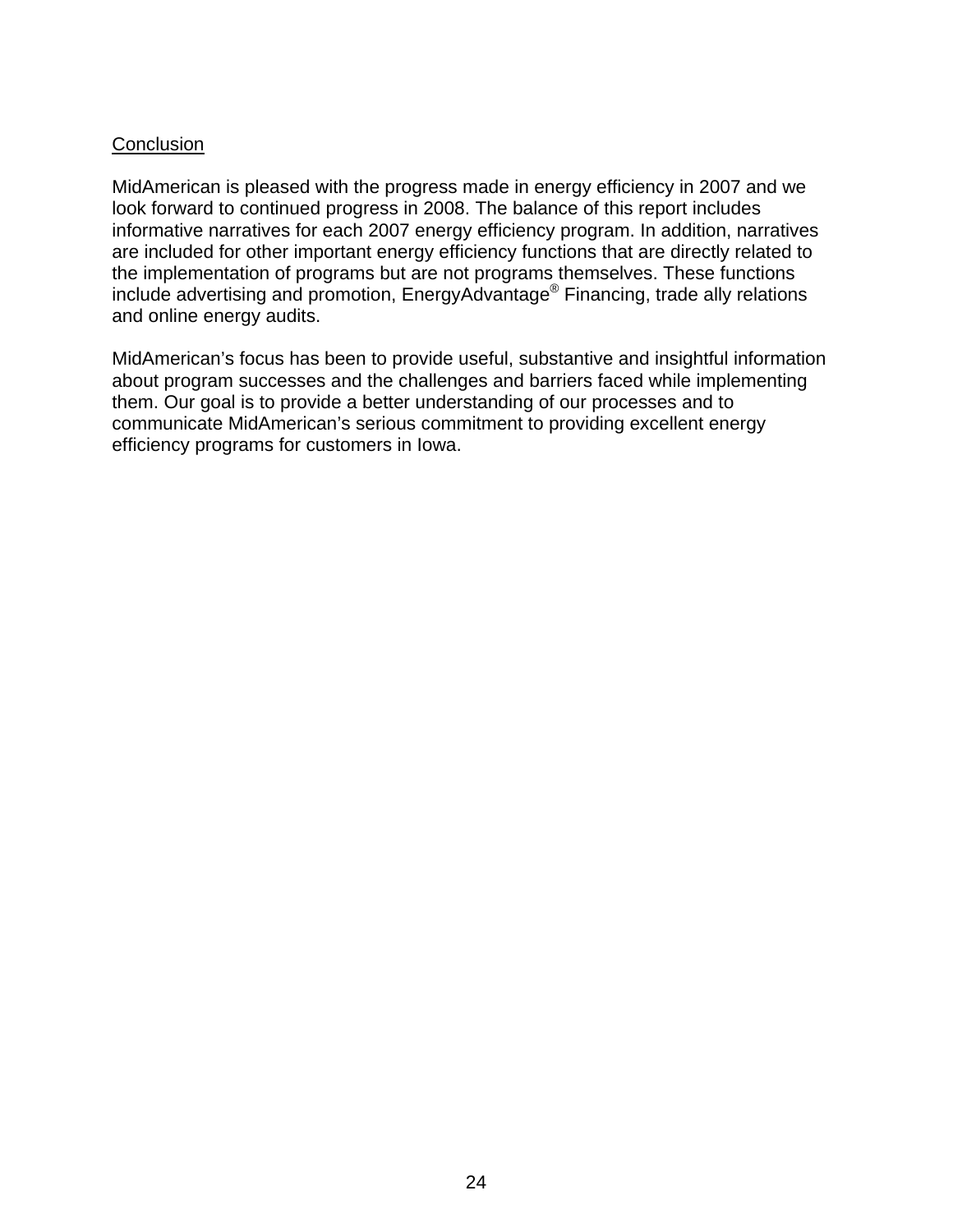# **Section 3. Interstate Power and Light Company – 2007 Energy Efficiency Report**

# PLAN AND PROGRAM SUMMARIES

### 1. 1 Introduction

In response to the Iowa Utilities Board's (IUB's or Board's) order in Docket No. EEP-02- 38 and the Board's final orders in Docket Nos. EEP-03-1 (MidAmerican Energy [MEC]), EEP-03-3 (Atmos Energy) and EEP-03-4 (Aquila), Interstate Power and Light Company (IPL) files here a comprehensive report for 2007. For calendar year 2007 the program offerings are from the Energy Efficiency Plan (Plan) approved in Docket No. EEP-02-38 by Board orders issued June 3, 2003, November 30, 2005, and October 20, 2006.

Section 1 of this report summarizes the Plan and program results. Section 2 gives a program-by-program report. Included in Section 2 are program descriptions, administrative budgets, incentives paid, participation rates, associated energy and peak demand savings, and cost effectiveness for the programs. Also included in Section 2 is a description of each program's eligibility criteria, target markets, energy efficiency measure descriptions and incentives.

# 1.2 Overall Energy Savings, Spending and Cost-Effectiveness

IPL is proud to announce that the estimated electric energy savings for 2007 exceeded the total program goal by 54 percent, while the total program expenditures were 0.1 percent over budget. IPL achieved a total savings of over 120 million kilowatt-hours (kWh) with peak demand reductions of 302 megawatts (MW) from all participants.

Natural gas energy savings exceeded the total program goal by 13 percent, with expenditures 7 percent below the budget. Natural gas energy savings reached 2.9 million therms with peak-day demand reductions of 38,852 therms per day.

Tables 1-1 and 1-2 summarize the aggregate expenditures and energy savings impacts for all IPL Residential, Nonresidential, Load Management and Other energy efficiency programs. The Other category includes Low Income, Agriculture and Trees programs and the regulatory assessments for the Iowa Energy Center and the Iowa Center for Global and Regional Environmental Research.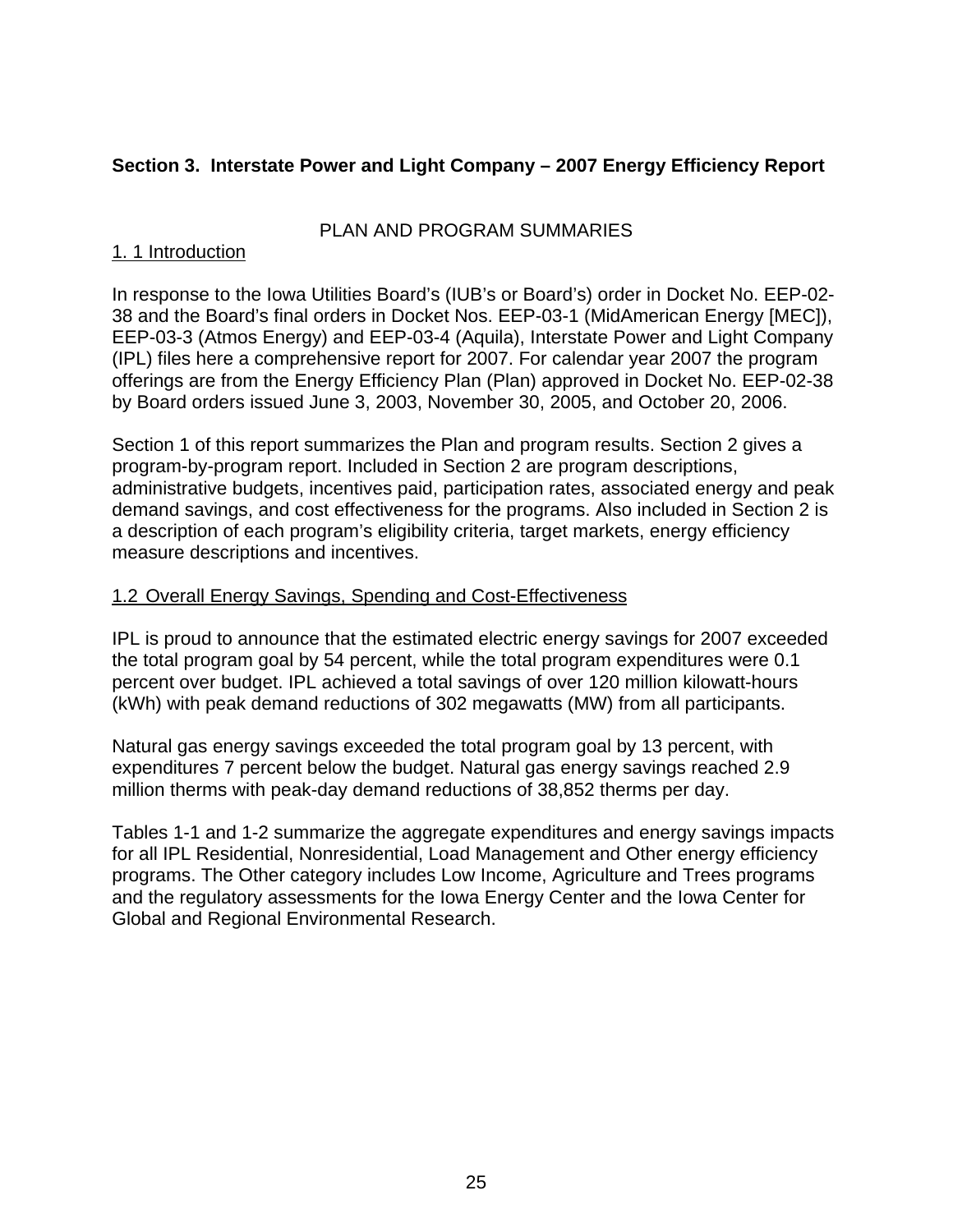| <b>Program Type</b>       |               | <b>Electric Programs</b> |             | <b>Natural Gas Programs</b> |               |                    |
|---------------------------|---------------|--------------------------|-------------|-----------------------------|---------------|--------------------|
|                           | <b>Budget</b> | <b>Actual</b>            | % of Budget | <b>Budget</b>               | <b>Actual</b> | <b>% of Budget</b> |
| Residential               | \$8,149,218   | \$8,912,428              | 109.4%      | \$5,379,604                 | \$4,569,838   | 84.9%              |
| Nonresidential            | \$10,000,442  | \$9,571,292              | 95.7%       | \$1,619,549                 | \$1,628,624   | 100.6%             |
| Load Management           | \$26,965,172  | \$25,792,239             | 95.7%       | <b>NA</b>                   | <b>NA</b>     | <b>NA</b>          |
| Other (Low Inc, Ag, Etc.) | \$2,570,039   | \$3,443,190              | 134.0%      | \$2,713,072                 | \$2,828,495   | 104.3%             |
| Total                     | \$47,684,871  | \$47,719,149             | 100.1%      | \$9,712,225                 | \$9,026,957   | 92.9%              |

#### **Table 1-2: Aggregate Energy and Peak Demand Impacts**

| <b>Electric Programs</b>                                              | <b>2007 Energy Savings (MWh)</b> |               |           | <b>2007 Peak Demand Reduction (MW)</b> |               |           |
|-----------------------------------------------------------------------|----------------------------------|---------------|-----------|----------------------------------------|---------------|-----------|
|                                                                       | Goal                             | <b>Actual</b> | % of Goal | Goal                                   | <b>Actual</b> | % of Goal |
| Residential                                                           | 15.170                           | 31.855        | 210.0%    | 6.7                                    | 12.3          | 184.2%    |
| Nonresidential                                                        | 59,800                           | 80,832        | 135.2%    | 14.7                                   | 14.6          | 99.3%     |
| Load Management                                                       | <b>NA</b>                        | <b>NA</b>     | <b>NA</b> | 345.5                                  | 273.6         | 79.2%     |
| Other (Low Inc, etc)                                                  | 3,072                            | 7.519         | 244.8%    | 0.7                                    | 1.7           | 253.3%    |
| <b>Total Electric</b>                                                 | 78,042                           | 120,206       | 154.0%    | 367.5                                  | 302.2         | 82.2%     |
| <b>2007 Energy Savings (Therms)</b><br><b>2007 Peak-Day Reduction</b> |                                  |               |           |                                        |               |           |
|                                                                       |                                  |               |           |                                        |               |           |
| <b>Natural Gas</b><br><b>Programs</b>                                 | Goal                             | <b>Actual</b> | % of Goal | Goal                                   | <b>Actual</b> | % of Goal |
| Residential                                                           | 1,631,900                        | 1,755,049     | 107.5%    | 22,698                                 | 23,793        | 104.8%    |
| Nonresidential                                                        | 730,000                          | 933,614       | 127.9%    | 8,869                                  | 12,079        | 136.2%    |
| Other (Low Inc, etc)                                                  | 204.375                          | 199,542       | 97.6%     | 2,861                                  | 2,981         | 104.2%    |

IPL's programs were very cost effective overall, as seen in Table 1-3. The electric program benefit-cost ratio is 2.94 and the natural gas program ratio is 2.08. The lifetime electric and natural gas societal benefits from the installed measures are \$484,767,287.

The Other category in Table 1-3 includes the Trees program costs, regulatory costs related to assessments for the Iowa Energy Center and the Iowa Center for Global and Regional Environmental Research, and development costs of the next (2009-2013) IPL Plan. All of the programs and assessments in the Other category except the Low Income program are items where there are costs but no reportable benefits. When the effects of the Load Management programs are removed, the overall benefit-cost ratio including electric and natural gas results is 2.41, with lifetime societal benefits of \$171,951,669. Finally, every ongoing program has a positive societal test benefit-cost ratio.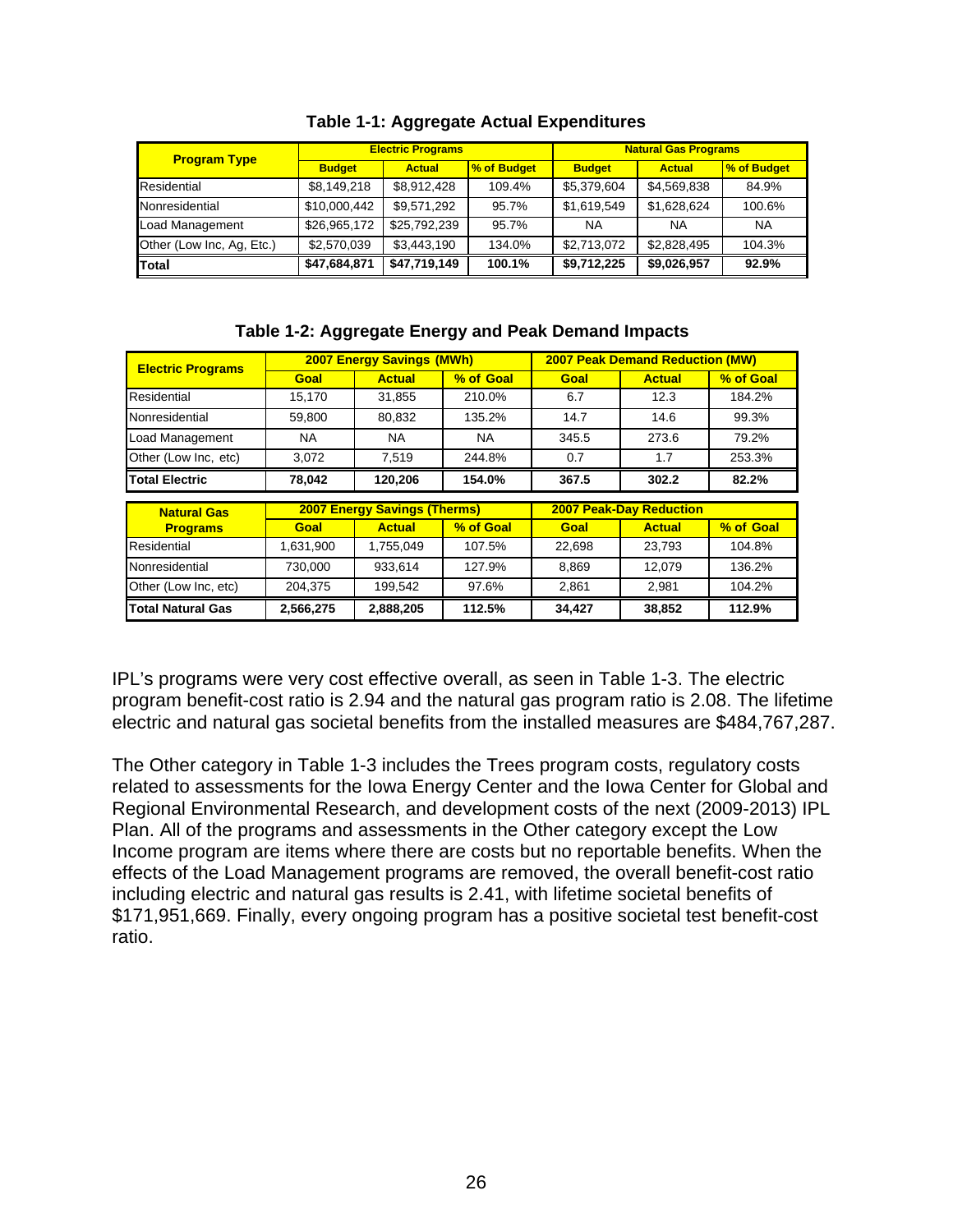|                                               |                         |                                    | <b>B/C</b>                      |                               |              |
|-----------------------------------------------|-------------------------|------------------------------------|---------------------------------|-------------------------------|--------------|
|                                               | <b>Program Type</b>     | <b>Societal</b><br><b>Benefits</b> | <b>Societal</b><br><b>Costs</b> | <b>Net</b><br><b>Benefits</b> | <b>Ratio</b> |
|                                               | Residential             | \$55,684,760                       | \$18,345,863                    | \$37,338,897                  | 3.04         |
|                                               | Nonresidential          | \$72,078,386                       | \$30,333,784                    | \$41,744,602                  | 2.38         |
| Programs<br>Electric                          | Load<br>Management      | \$312,815,618                      | \$98,394,694                    | \$214,420,923                 | 3.18         |
|                                               | Other (Low Inc,<br>etc) | \$10,171,786                       | \$6,399,159                     | \$3,772,627                   | 1.59         |
|                                               | <b>Total Electric</b>   | \$450,750,550                      | \$153,473,501                   | \$297,277,049                 | 2.94         |
|                                               | Residential             | \$20,509,598                       | \$9,211,478                     | \$11,298,119                  | 2.23         |
|                                               | Nonresidential          | \$11,275,897                       | \$5,161,789                     | \$6,114,108                   | 2.18         |
| Programs<br>as                                | Other (Low Inc,<br>etc) | \$2,231,241                        | \$1,987,906                     | \$243,336                     | 1.12         |
| ৩                                             | <b>Total Gas</b>        | \$34,016,737                       | \$16,361,174                    | \$17,655,563                  | 2.08         |
| <b>Total All Programs</b>                     |                         | \$484,767,287                      | \$169,834,675                   | \$314,932,612                 | 2.85         |
| <b>Total Energy</b><br><b>Efficiency Only</b> |                         | \$171,951,669                      | \$71,439,980                    | \$100,511,689                 | 2.41         |

**Table 1-3: Cost-Effectiveness Societal Test Result Summary using Full Impacts of Load Management Programs** 

An alternative perspective was run for the two Load Management programs, interruptible and direct load control, using the incremental impacts of these programs realized during 2007 rather than the full impacts analyzed above. The results of the cost-effectiveness analysis under this alternative are summarized in Table 1-4. The main difference is that with the incremental impacts the overall electric program benefitcost ratio is reduced from 2.94 (Table 1-3) to 2.44 (Table 1-4).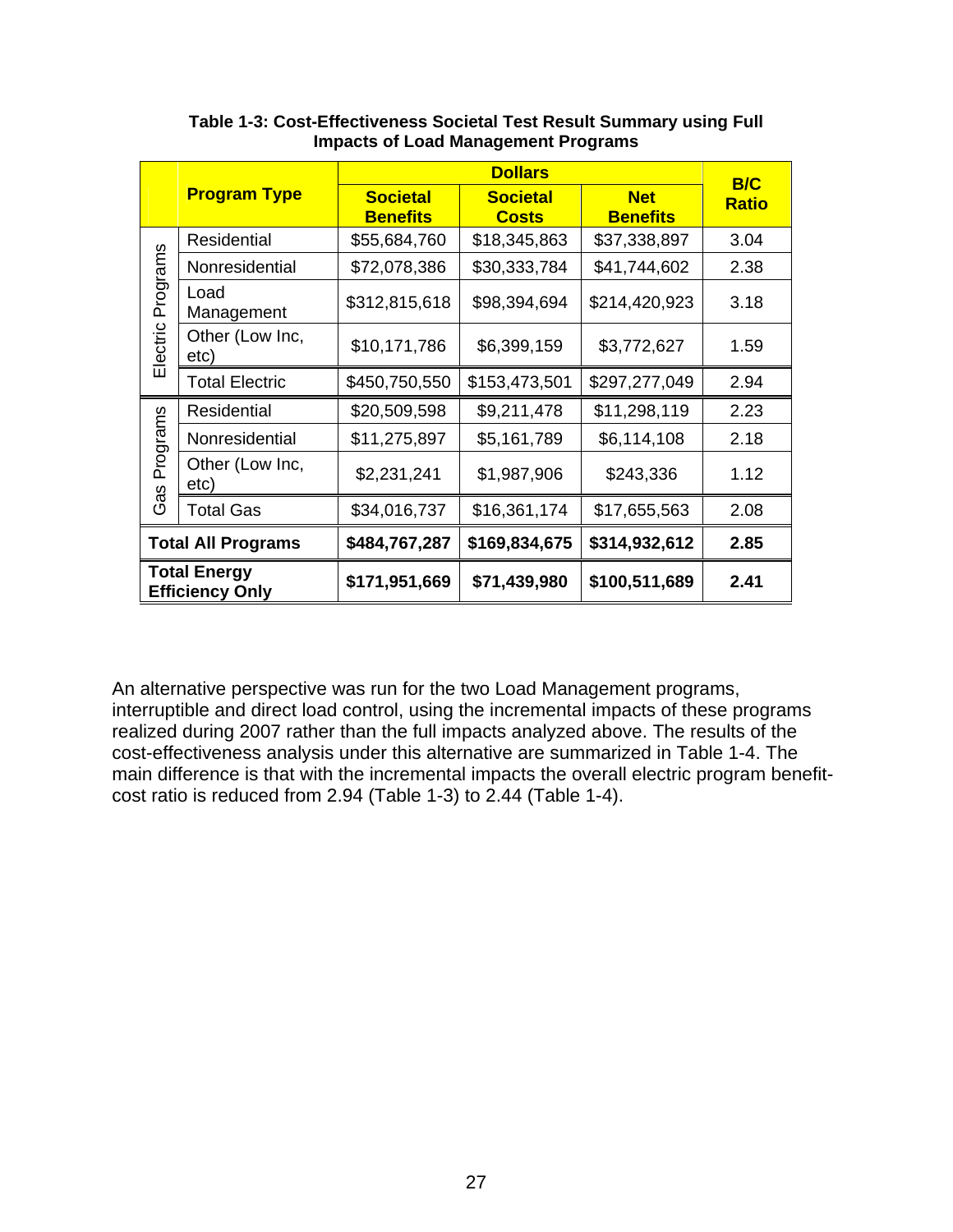|                      | <b>Program Type</b>                           | <b>Societal</b><br><b>Benefits</b> | <b>Societal</b><br><b>Costs</b> | <b>Net</b><br><b>Benefits</b> | B/C<br><b>Ratio</b> |
|----------------------|-----------------------------------------------|------------------------------------|---------------------------------|-------------------------------|---------------------|
|                      | Residential                                   | \$55,684,760                       | \$18,345,863                    | \$37,338,897                  | 3.04                |
|                      | Nonresidential                                | \$72,078,386                       | \$30,333,784                    | \$41,744,602                  | 2.38                |
| Programs<br>Electric | Load<br>Management                            | \$4,526,909                        | \$3,424,840                     | \$1,102,069                   | 1.32                |
|                      | Other (Low Inc,<br>etc)                       | \$10,171,786                       | \$6,399,159                     | \$3,772,627                   | 1.59                |
|                      | <b>Total Electric</b>                         | \$142,461,841                      | \$58,503,647                    | \$83,958,194                  | 2.44                |
|                      | Residential                                   | \$20,509,598                       | \$9,211,478                     | \$11,298,119                  | 2.23                |
|                      | Nonresidential                                | \$11,275,897                       | \$5,161,789                     | \$6,114,108                   | 2.18                |
| Programs<br>as       | Other (Low Inc,<br>etc))                      | \$2,231,241                        | \$1,987,906                     | \$243,336                     | 1.12                |
| ღ                    | <b>Total Gas</b>                              | \$34,016,737                       | \$16,361,174                    | \$17,655,563                  | 2.08                |
|                      | <b>Total All Programs</b>                     | \$176,478,578                      | \$74,864,820                    | \$101,613,757                 | 2.36                |
|                      | <b>Total Energy</b><br><b>Efficiency Only</b> | \$171,951,669                      | \$71,439,980                    | \$100,511,689                 | 2.41                |

#### **Table 1-4: Cost Effectiveness Societal Test Result Summary using Incremental Impacts of Load Management Programs**

# 1.3 Program Highlights for Residential Customers

The residential portfolio had a very successful year, with a 4 percent increase in kWh savings and a 12 percent increase in therm savings as compared to 2006 year-end results. The kWh savings for 2007 exceeded the residential goal by over 100 percent and the demand savings goal by over 80 percent. IPL also exceeded the natural gas goal with savings of over 1.76 million therms.

The highly successful "Change a Light, Change the World" campaign was expanded in 2007 to include partnerships with 53 electric municipal utilities and cooperatives in addition to MEC. This in-store, instant rebate promotion resulted in IPL savings of over 8 million kWh for residential customers, plus over 822,000 kWh for small business.

Additionally, an innovative marketing approach led to virtually immediate response from customers. Personal use history reports were individualized for all residential customers and provided household specific usage information, energy efficiency tips and rebate information. This campaign resulted in significant increases to online and on-site audits.

And, building on its 2006 success, the annual "Iowa Weatherization Challenge" was promoted heavily to civic groups and organizations. This led to the distribution of eight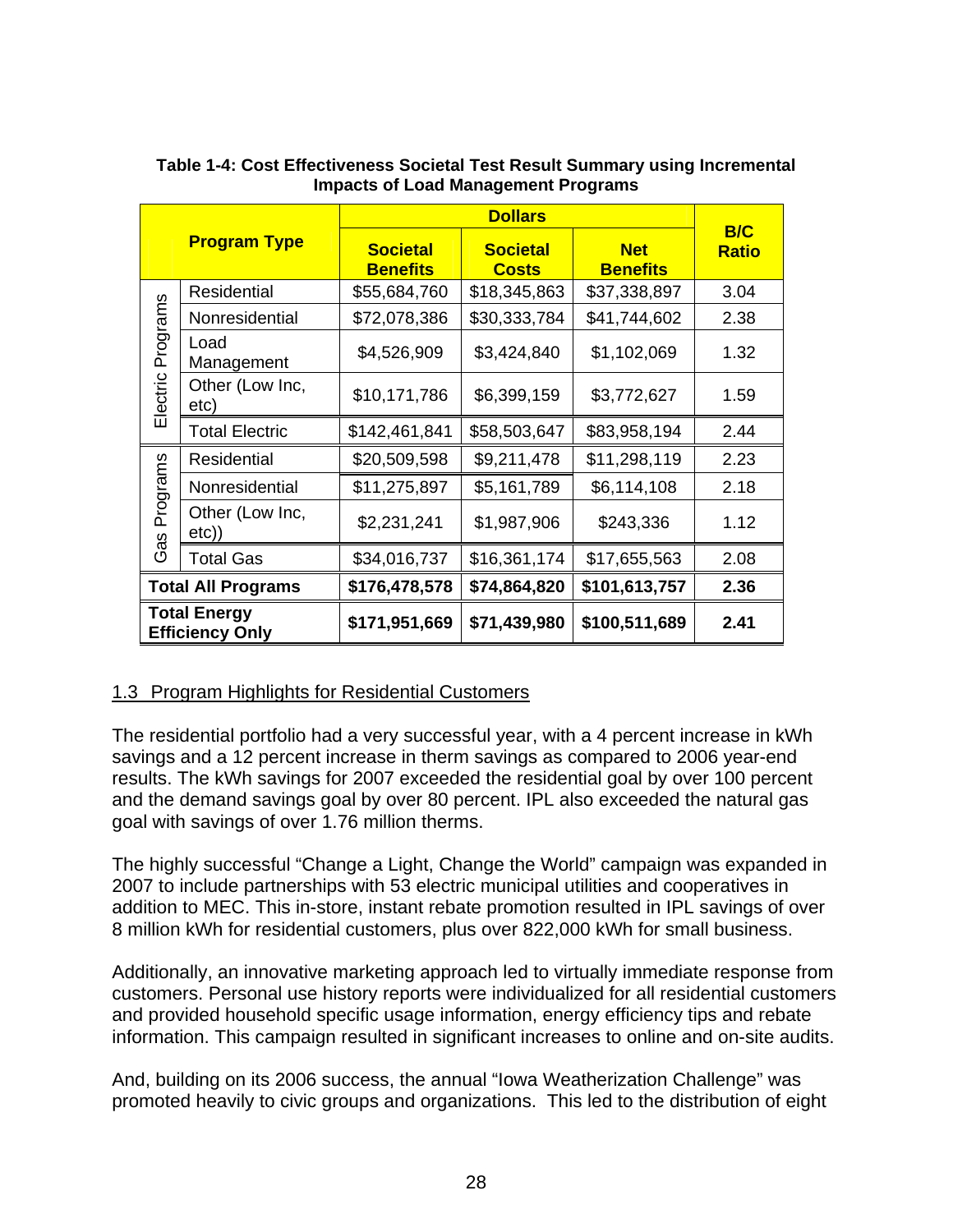\$500 matching grants from IPL, which resulted in the weatherization of an estimated 247 homes.

# 1.4 Program Highlights for Small Business and Agriculture Customers

Small business customers are the primary target for the Nonresidential Prescriptive Rebates program; judging by the results, the program effectively met their needs. The kWh goal was exceeded by 186 percent and the therm goal was exceeded by 75 percent. The therm goal success is a result of adding the insulation rebate in 2005, which accounts for over 40 percent of the program's therm savings.

IPL engaged almost two-and-a-half times as many agriculture customers to participate in the program as were targeted as a program goal. Agriculture kWh impacts also exceeded the goal by 149 percent.

# 1.5 Program Highlights for Commercial and Industrial Customers

IPL surpassed four of the five aggregate Energy Solutions for Business and Industry (ESBI) program goals, exceeding kWh by 35 percent, therms by 28 percent, electric participation by 31 percent and natural gas participation by 53 percent. IPL fell just short of the kW goal, achieving 99 percent of the targeted demand savings.

Nonresidential Prescriptive Rebates continued as the lead program of choice for nonresidential (primarily small business) customers, with over 3,000 electric and 900 natural gas participants, and exceeded both kWh and therm goals by significant amounts (286 percent of kWh goal and 175 percent of therm goal).

Custom Rebates again delivered the greatest energy impacts of the four ESBI programs with nearly 55 million kWh (196 percent of goal) and 476,000 therms (242 percent of goal). Custom Rebates is the first ESBI program of choice for large commercial and industrial customers. The Custom Rebates program funds the Building Operator Certification (BOC) program, which is a nationally recognized competency-based training and certification program for operations and maintenance staff working in commercial, institutional or industrial buildings. The first training session, held in Cedar Rapids beginning February 13, 2007, was sold out; this is the first time in the nation that the demand for a BOC training session has exceeded the planned supply of training slots. The Des Moines training, which began October 2007, was also sold out.

IPL completed its first full year with a redesigned Performance Contracting program, including a bidding process and new independent third-party program administrator. The program had a 20 percent increase in the number of projects completed in 2007, compared to the previous year. However, the energy savings decreased by 18.7 percent for electric and 36 percent for natural gas.

The Nonresidential Commercial New Construction program, which was launched in May 2005, verified 13 projects in 2007 and completed its first full year of verifications. IPL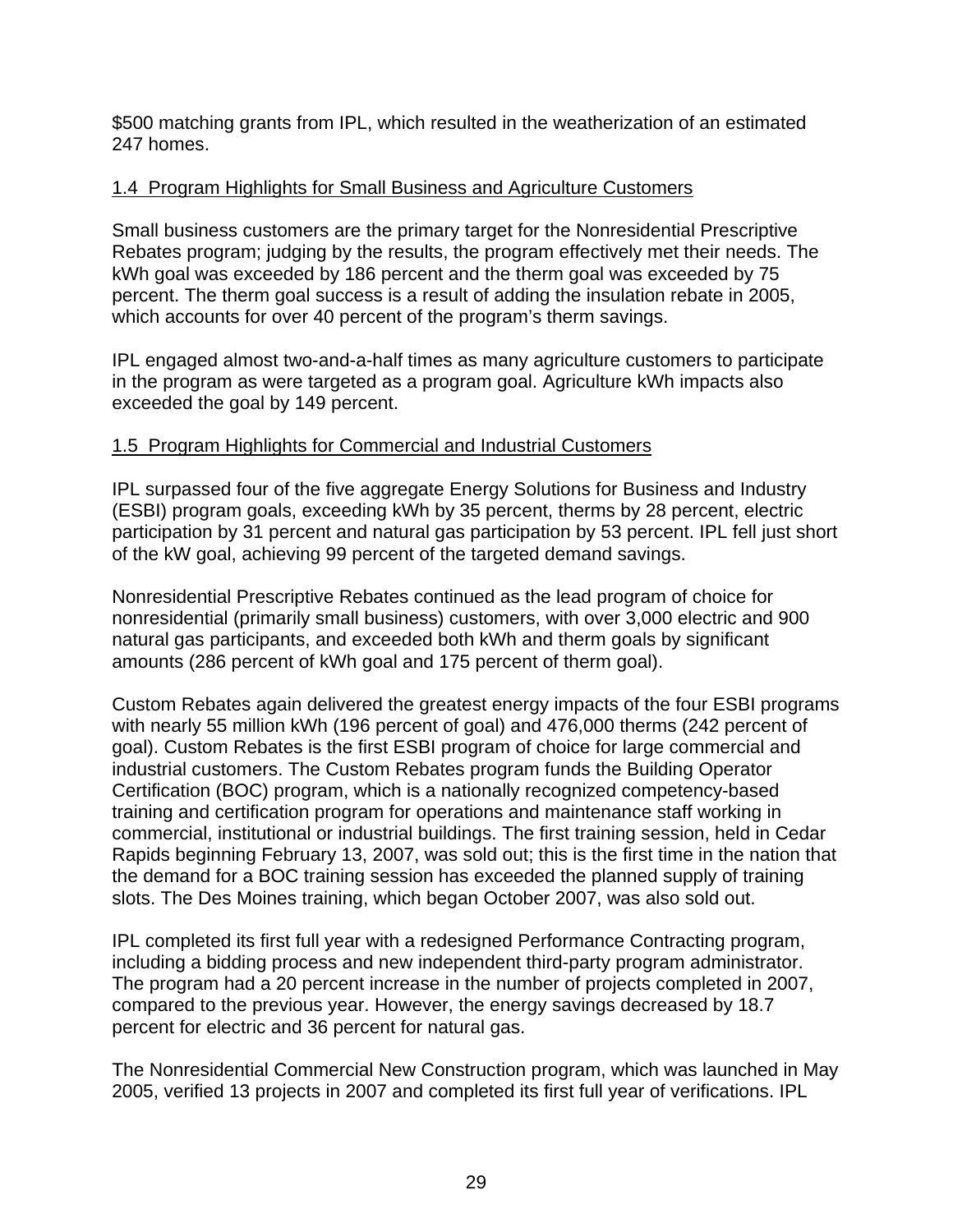also enrolled 64 new projects and expects to see a 238 percent growth in the number of projects verified in 2008 as compared to 2007.

#### 1.6 Plan Highlights, Successes and Challenges

IPL's energy efficiency programs offer residential, agricultural and commercial and industrial customers a wide range of energy savings opportunities. This year 158,713 electric and natural gas participants invested in high-efficiency technologies to increase comfort, improve productivity and lower energy use by participating in IPL energy savings programs. As seen above, IPL electric energy savings exceeded the total program goal by 54 percent and exceeded the natural gas energy savings total program goal by 13 percent, while under spending the approved budget by 1 percent.

A major success is that IPL met the natural gas energy savings goal that has been a challenge in prior years. Another major accomplishment is that IPL began a five-year test and maintenance plan for the residential direct load control program. The maintenance plan in 2007 included testing switches in the Dubuque and Mason City areas and upgrading switches in under-performing areas.

One of the major challenges in 2007 was the State of Iowa adoption of the International Energy Conservation Code (ASHRAE 90.1 2004). Market transformation is working, but caused growing pains—the new building code is a success for our state and environment, but the higher baseline measurements for several technologies erode the impacts that are available. Furthermore, higher federal appliance standards such as the minimum air conditioner SEER rating compounds this challenge. These challenges will continue to make it difficult to achieve 2007 results in 2008.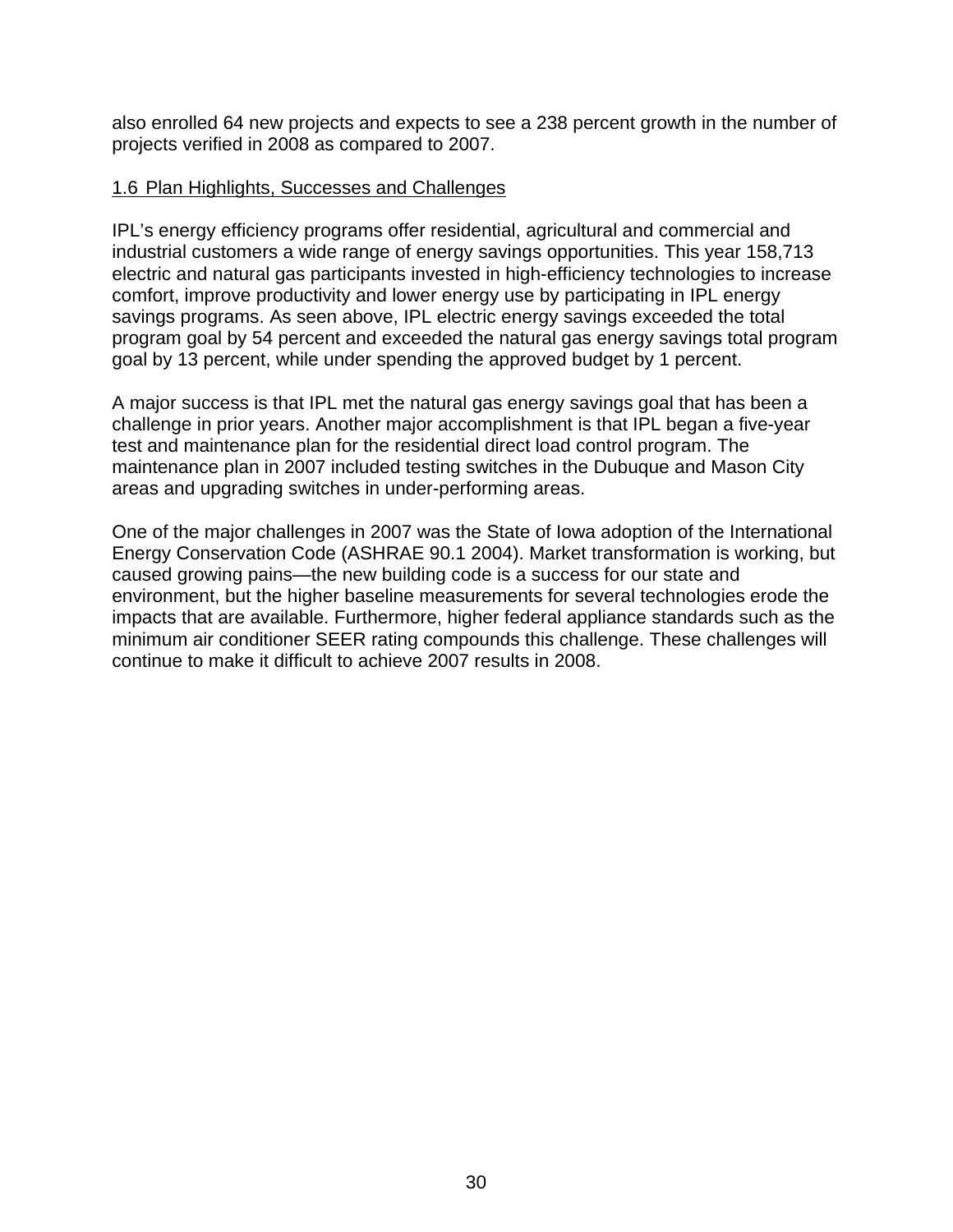# **Section 4. Aquila - Iowa – 2007 Energy Efficiency Report**

#### **INTRODUCTION**

Aquila operates a suite of programs for its residential, commercial, and industrial consumers in Iowa. These programs are designed to encourage the adoption of highefficiency gas technologies and behaviors. As requested by the Iowa Utilities Board (IUB), Aquila respectfully submits this status report for the program year 2007. In this report, Aquila will:

- Summarize program participation, expenditures, and impacts
- Document adaptive management strategies over the course of the reporting period
- Demonstrate the overall cost-effectiveness of specific programs and the overall program portfolio

The various programs offered by Aquila to Iowa customers during 2007 are listed in Table 1.

| Program                             |                                                                  |  |  |  |  |
|-------------------------------------|------------------------------------------------------------------|--|--|--|--|
| Residential                         |                                                                  |  |  |  |  |
|                                     | Furnace Replacement                                              |  |  |  |  |
|                                     | <b>Envelope Measures Retrofit</b>                                |  |  |  |  |
| Residential Heating                 | <b>Water Heating</b>                                             |  |  |  |  |
|                                     | Setback Thermostats & Maintenance of Furnaces                    |  |  |  |  |
|                                     | Innovative Space & Water Heating Technologies                    |  |  |  |  |
| <b>Residential New Construction</b> | Performance-Based Incentives for High-Efficiency<br>Construction |  |  |  |  |
| Residential Audit                   | Site Visits & Low-Cost Measures                                  |  |  |  |  |
| School-Based Energy Education       | <b>Curriculum Materials &amp; Low-Cost Measures</b>              |  |  |  |  |
|                                     | Commercial & Industrial                                          |  |  |  |  |
|                                     | <b>Small Commercial Audits</b>                                   |  |  |  |  |
| Commercial & Industrial             | C&I Prescriptive Rebates                                         |  |  |  |  |
|                                     | <b>C&amp;I Custom Rebates</b>                                    |  |  |  |  |
|                                     | <b>Building Operator Certification</b>                           |  |  |  |  |
|                                     | <b>Special Programs</b>                                          |  |  |  |  |
|                                     | Weatherization                                                   |  |  |  |  |
|                                     | <b>Energy Education</b>                                          |  |  |  |  |
| Low-Income                          | Habitat for Humanity (New Construction)                          |  |  |  |  |
|                                     | Multi-Family Efficiency Improvements                             |  |  |  |  |
|                                     | <b>Weatherization Teams</b>                                      |  |  |  |  |
| Other                               | Tree Planting Program                                            |  |  |  |  |
| Other                               | lowa Energy Center & Center for Global                           |  |  |  |  |
|                                     | <b>Environmental Research</b>                                    |  |  |  |  |
| Other                               | Energy Efficiency Plan 2009-2013                                 |  |  |  |  |

#### **Table 1. Program Offerings**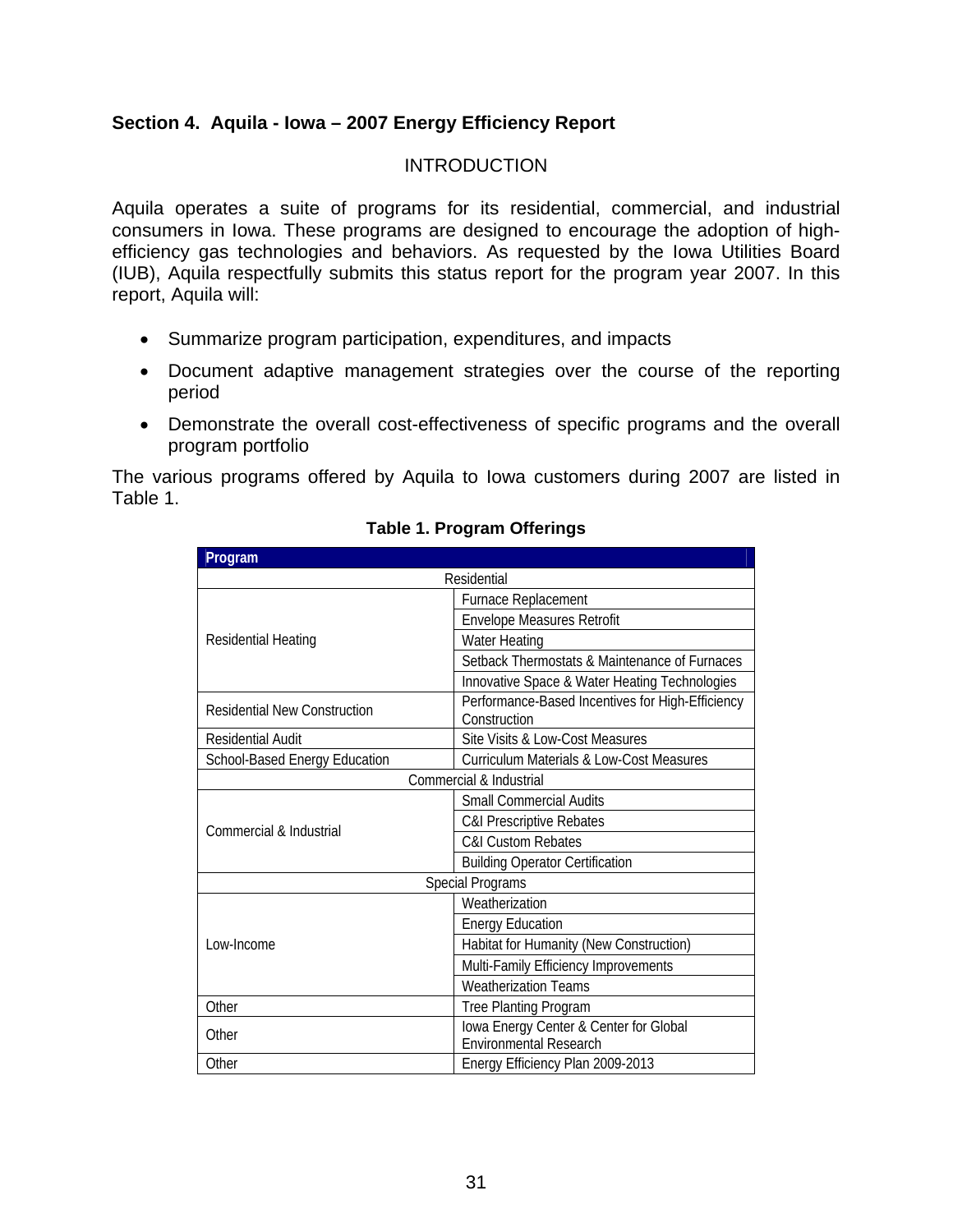While spending was higher than budget for the program year, participation and impacts greatly exceeded goals, as shown in Figure 1.



**Figure 1. 2007 Program Results** 

Table 2 compares the Aquila Energy Efficiency Plan goals for 2007 to actual expenditures, impacts, and participation. Program expenditures, impacts, and participation all exceeded projected budgets and goals as interest in programs remained high. Budgets have increased by 2.6% over the 2006 levels as provided for in Aquila's Energy Efficiency Plan.<sup>1</sup> Participation and impact goals have increased by 2.2%.

|                      | <b>Budget or</b><br>Goal | Actual      | % Budget or<br><b>Goal Achieved</b> |
|----------------------|--------------------------|-------------|-------------------------------------|
| Expenditures         | \$2,968,999              | \$3,592,458 | 121%                                |
| Energy Impacts (MCF) | 84,004                   | 145,339     | 173%                                |
| Demand Impacts       |                          |             |                                     |
| (MCF/day)            | 981                      | 1.745       | 178%                                |
| Participation        | 12,126                   | 16,225      | 134%                                |

#### **Table 2. 2007 Program Goals and Performance**

Table 3 shows the overall energy and demand savings by program, while Table 4 shows the expenditures by program.

 $\overline{a}$ 1 Two programs targeted at a low-income population did not increase their budgets by 2.6%. The 2007 contract with Iowa State's Department of Human Rights provided for weatherization funding in the amount of \$431,374. The Multi-Family Efficiency Improvement Program had expected funding of \$47,809.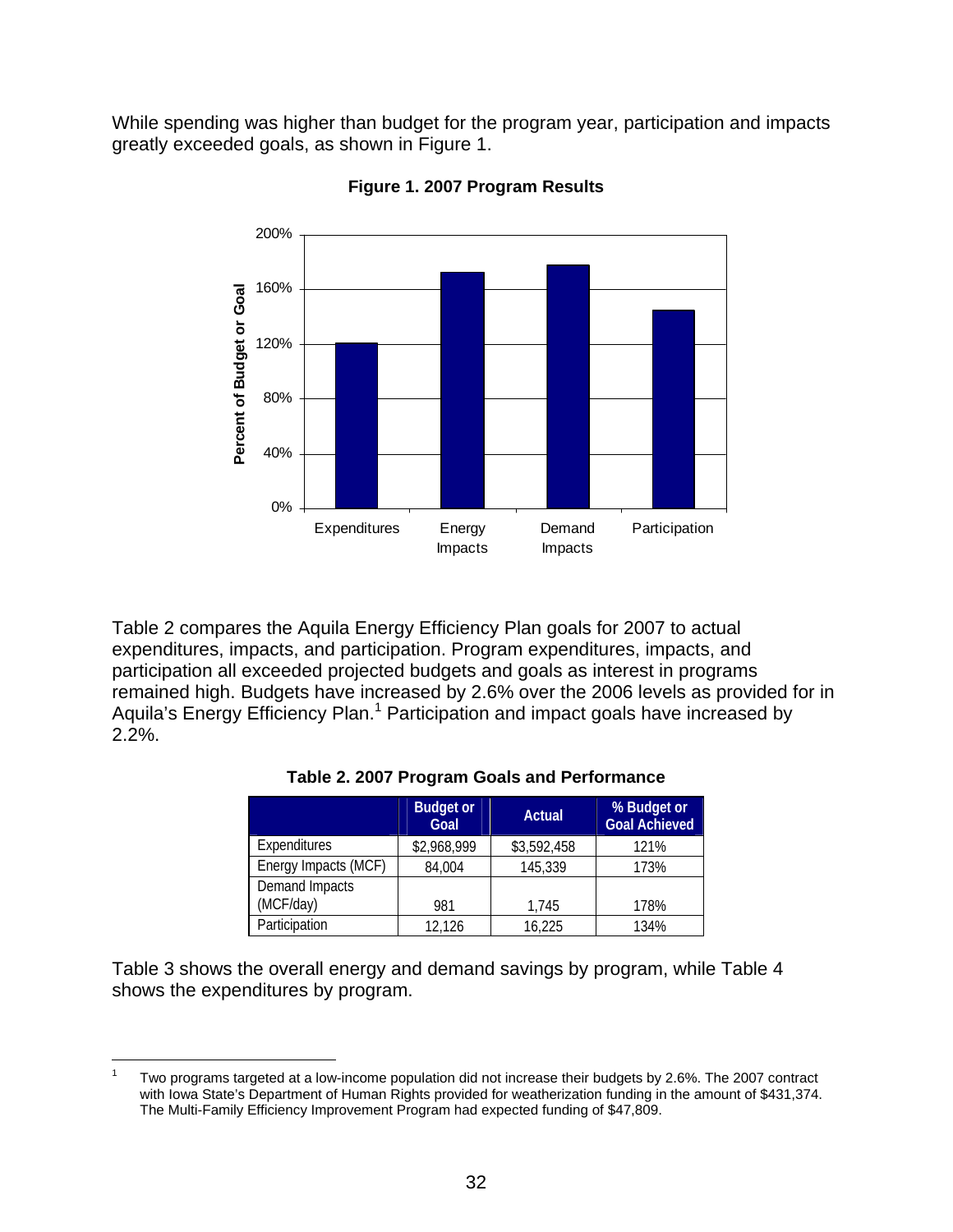|                                               | <b>Savings</b> |                 |                                 | <b>Peak Savings</b>   |        |                          |  |
|-----------------------------------------------|----------------|-----------------|---------------------------------|-----------------------|--------|--------------------------|--|
| Program                                       | Goal<br>(MCF)  | Actual<br>(MCF) | <b>As</b><br>Percent<br>of Goal | <b>Annual</b><br>Goal | Actual | As<br>Percent<br>of Goal |  |
| Furnace Replacement                           | 20,714         | 26,350          | 127%                            | 305                   | 388    | 128%                     |  |
| Envelope Measures Retrofit                    | 5,614          | 12,363          | 220%                            | 84                    | 184    | 219%                     |  |
| Water Heater Replacement                      | 1,117          | 666             | 60%                             | 3                     |        | 219%                     |  |
| Innovative Space & Water Heating Technologies | 1,073          | 2,132           | 199%                            | 13                    | 13     | 98%                      |  |
| Setback Thermostat & Furnace Maintenance      | 12,685         | 46,248          | 365%                            | 186                   | 588    | 316%                     |  |
| <b>Residential New Construction</b>           | 7,999          | 8,635           | 108%                            | 103                   | 110    | 107%                     |  |
| <b>Residential Energy Audits</b>              | 2,314          | 3,738           | 162%                            | 6                     | 10     | 160%                     |  |
| School-Based Energy Education                 | 947            | 4,974           | 525%                            | 3                     | 14     | 441%                     |  |
| C/I Prescriptive Rebate                       | 17,074         | 15,009          | 88%                             | 127                   | 150    | 118%                     |  |
| C/I Custom Rebate                             | 4,742          | 14,857          | 313%                            | 61                    | 192    | 313%                     |  |
| Low-Income Weatherization                     | 2,550          | 2,550           | 100%                            | 25                    | 25     | 100%                     |  |
| Low-Income Energy Education                   | 4,914          | 4,914           | 100%                            | 13                    | 13     | 100%                     |  |
| <b>Weatherization Teams</b>                   | 407            | 1,049           | 258%                            | 24                    | 24     | 100%                     |  |
| Multi-Family Efficiency Improvement Program   | 1,855          | 1,855           | 100%                            | 28                    | 28     | 100%                     |  |
| Total                                         | 84,004         | 145,339         | 173%                            | 981                   | 1,745  | 178%                     |  |

# **Table 3. 2007 Energy Savings (MCF) by Program**

# **Table 4. 2007 Expenditures by Program**

| Program                                                       | <b>Annual</b><br><b>Budget</b> | <b>Actual</b><br><b>Expenditures</b> | % of Budget<br><b>Expended</b> |
|---------------------------------------------------------------|--------------------------------|--------------------------------------|--------------------------------|
| Furnace Replacement                                           | \$642,627                      | \$882,131                            | 137%                           |
| <b>Envelope Measures Retrofit</b>                             | \$205,749                      | \$431,932                            | 210%                           |
| Water Heater Replacement                                      | \$35,641                       | \$22,730                             | 64%                            |
| Innovative Space & Water Heating Technologies                 | \$41,312                       | \$51,857                             | 126%                           |
| Setback Thermostat & Furnace Maintenance                      | \$90,724                       | \$234,458                            | 258%                           |
| <b>Residential New Construction</b>                           | \$383,416                      | \$391,440                            | 102%                           |
| Residential Energy Audits                                     | \$136,086                      | \$186,467                            | 137%                           |
| School-Based Energy Education                                 | \$50,762                       | \$42,718                             | 84%                            |
| <b>Small Commercial Energy Audits</b>                         | \$108,005                      | \$29,305                             | 27%                            |
| C/I Prescriptive Rebate                                       | \$129,605                      | \$119,073                            | 92%                            |
| C/I Custom Rebate                                             | \$145,806                      | \$180,997                            | 124%                           |
| <b>Building Operator Certification</b>                        | \$32,600                       | \$32,600                             | 100%                           |
| Low-Income Weatherization                                     | \$431,374                      | \$449,431                            | 104%                           |
| Low-Income Energy Education                                   | \$50,774                       | \$54,273                             | 107%                           |
| <b>Habitat for Humanity</b>                                   | \$31,322                       | \$15,153                             | 48%                            |
| Multi-Family Efficiency Improvement Program                   | \$47,809                       | \$52,506                             | 110%                           |
| Tree Planting Program                                         | \$119,885                      | \$118,786                            | 99%                            |
| lowa Energy Center & Center for Global Environmental Research | \$181,448                      | \$186,810                            | 103%                           |
| <b>Weatherization Teams</b>                                   | \$18,200                       | \$23,936                             | 132%                           |
| Energy Efficiency Planning 2009-2013                          | \$85,854                       | \$85,854                             | 100%                           |
| Total                                                         | \$2,968,999                    | \$3,592,458                          | 121%                           |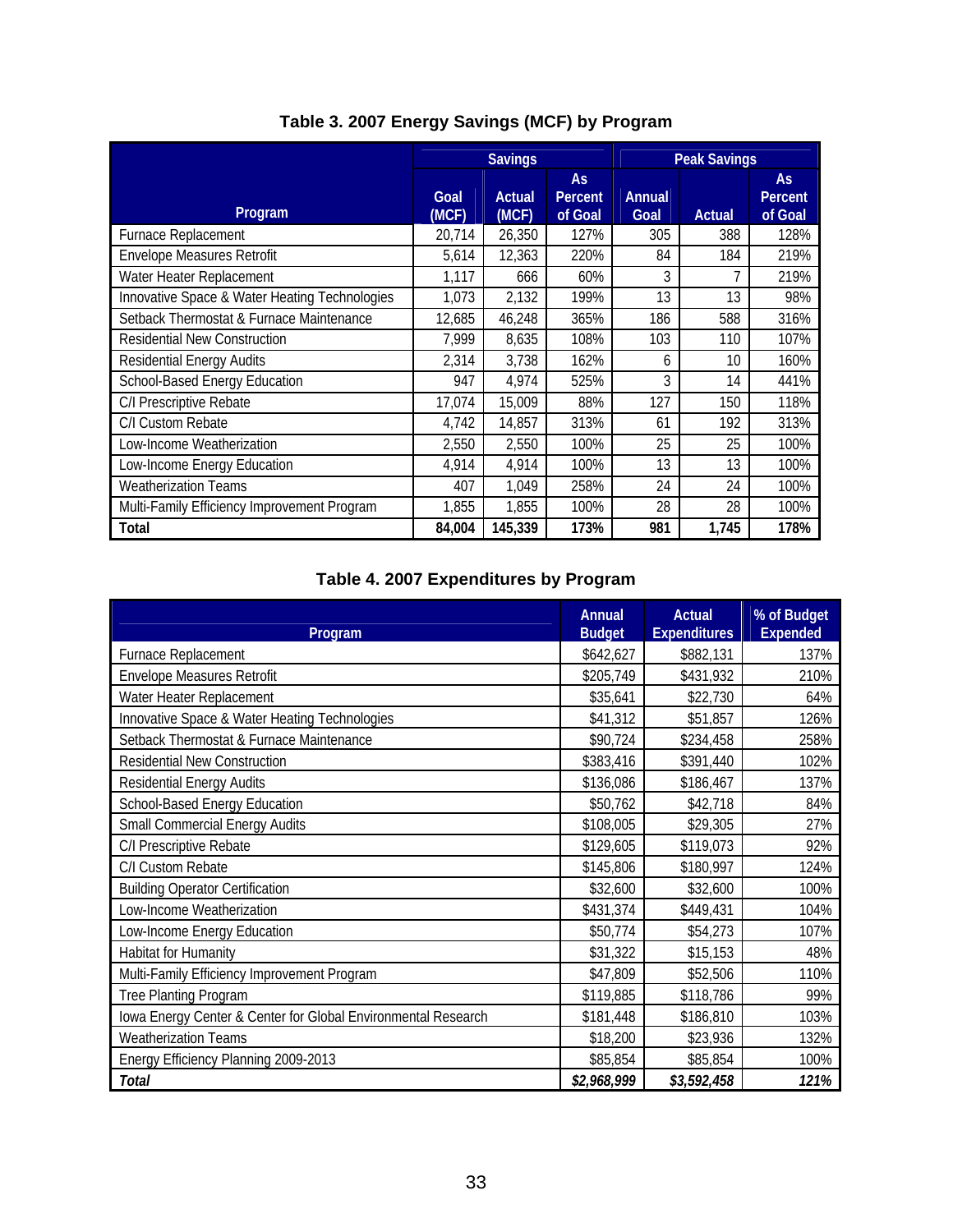Table 5 shows participation by program.

| Program                                       | <b>Participation</b><br><b>Goals</b> | Annual<br>Participation | Participation<br>as Percent of<br>Goal |
|-----------------------------------------------|--------------------------------------|-------------------------|----------------------------------------|
| <b>Furnace Replacement</b>                    | 2,135                                | 2,386                   | 112%                                   |
| <b>Envelope Measures Retrofit</b>             | 374                                  | 660                     | 176%                                   |
| Water Heater Replacement                      | 268                                  | 190                     | 71%                                    |
| Innovative Space & Water Heating Technologies | 101                                  | 127                     | 126%                                   |
| Setback Thermostat & Furnace Maintenance      | 1,121                                | 4,463                   | 398%                                   |
| <b>Residential New Construction</b>           | 213                                  | 230                     | 108%                                   |
| <b>Residential Energy Audits</b>              | 854                                  | 941                     | 110%                                   |
| School-Based Energy Education                 | 1,067                                | 1,557                   | 146%                                   |
| <b>Small Commercial Energy Audits</b>         | 187                                  | 37                      | 20%                                    |
| C/I Prescriptive Rebate                       | 374                                  | 237                     | 63%                                    |
| C/I Custom Rebate                             | 68                                   | 59                      | 86%                                    |
| Low-Income Weatherization                     | 188                                  | 163                     | 87%                                    |
| Low-Income Energy Education                   | 5,000                                | 5,000                   | 100%                                   |
| <b>Habitat for Humanity</b>                   | 6                                    | 6                       | 100%                                   |
| Multi-Family Efficiency Improvement Program   | 6                                    | 6                       | 100%                                   |
| <b>Weatherization Teams</b>                   | 163                                  | 163                     | 100%                                   |
| Total                                         | 12,126                               | 16,225                  | 134%                                   |

**Table 5. 2007 Participation by Program** 

Overall program cost-effectiveness is shown in Table 6. We measure program costeffectiveness from the following perspectives:

- Societal (SOC)
- Utility (UCT)
- Rate Impact (RIM)
- Participant (PCT)

| <b>Table 6. Program Portfolio Cost Effectiveness</b> |  |
|------------------------------------------------------|--|
|------------------------------------------------------|--|

| Test       | <b>Total</b><br><b>Discounted</b><br><b>Costs</b> | <b>Total</b><br><b>Discounted</b><br><b>Benefits</b> | Net<br><b>Present</b><br>Value | Benefit/Cost<br>Ratio |
|------------|---------------------------------------------------|------------------------------------------------------|--------------------------------|-----------------------|
| SOC        | \$4,943,551                                       | \$11,736,002                                         | \$6,792,452                    | 2.37                  |
| UCT        | \$3,269,140                                       | \$7,834,117                                          | \$4,564,977                    | 2.40                  |
| <b>RIM</b> | \$8,648,156                                       | \$7,834,117                                          | (\$814,039)                    | 0.91                  |
| PCT        | \$1,461,512                                       | \$5,345,043                                          | \$3,883,531                    | 3.66                  |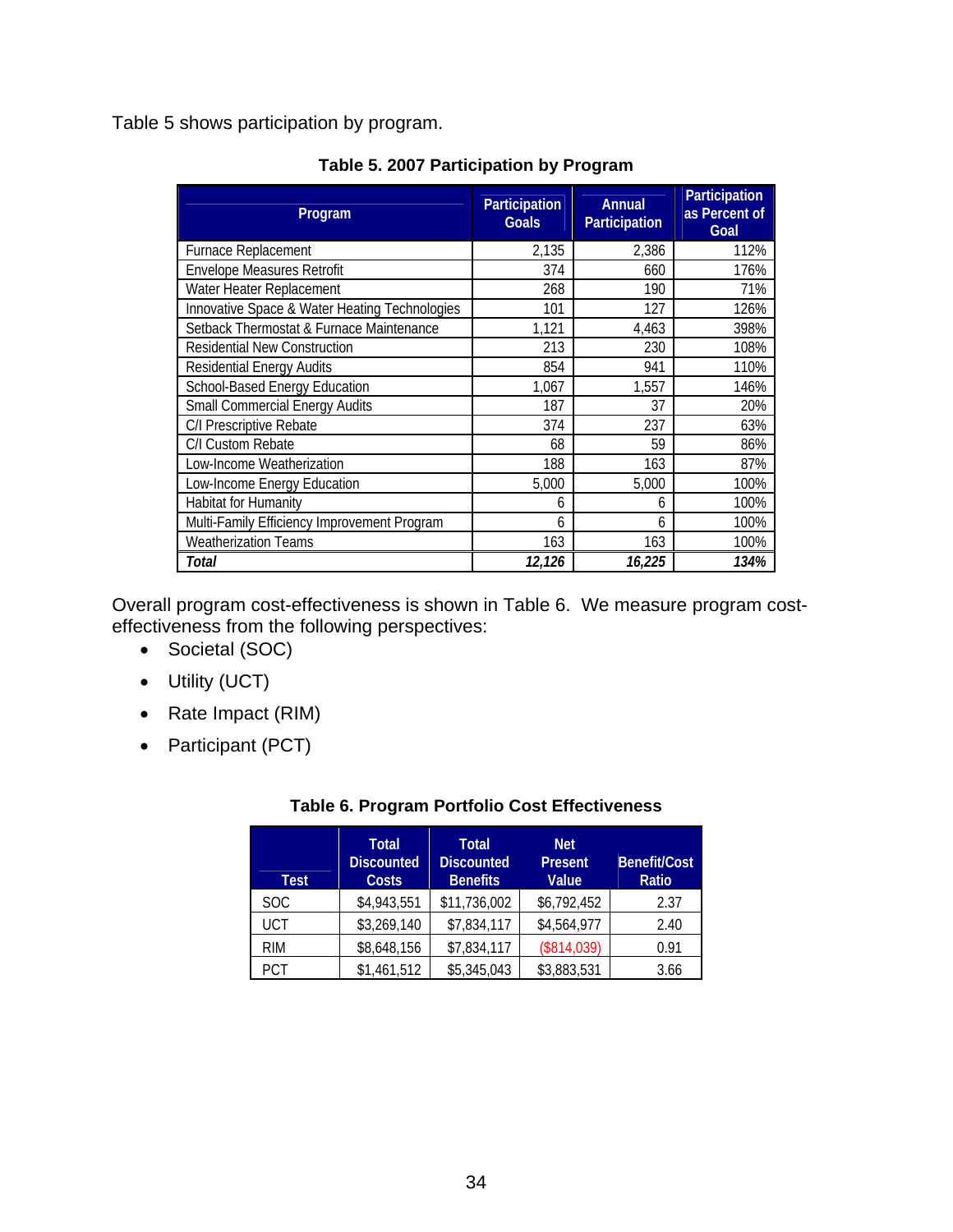The year 2007 was a successful program year. As described in the subsequent sections, Aquila:

- Delivered cost-effective savings to both residential and business customers
- Established relationships with key trade allies
- Facilitated coordination with other Iowa utilities to offer efficiency improvements and education opportunities for residents of affordable multi-family housing
- Served over 16,000 Iowa households and 300 businesses
- Generated nearly \$6.8 million in net benefits from a societal perspective

Areas of focus for program year 2008 will include:

- Increased participation in the Small Commercial Audit program
- Continued development and increased activity in the multi-family and education initiatives for low-income consumers
- Continued success in implementation of other initiatives
- Increased participation of the Water Heater Replacement program
- Increased participation of the C/I Prescriptive Rebate program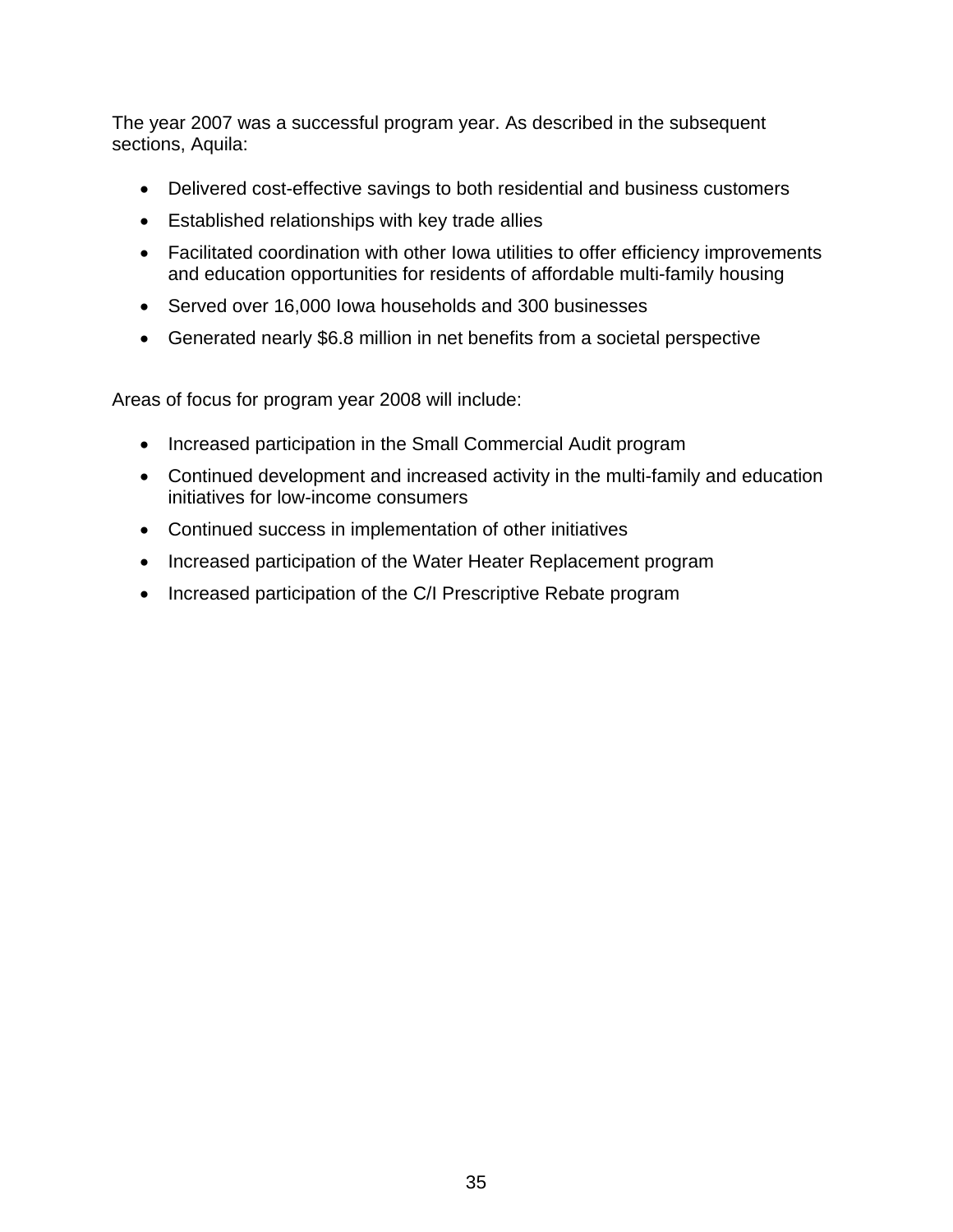#### **PART IV. IOWA UTILITIES' PROPOSED ENERGY EFFICIENCY PLANS FOR 2009-2013**

#### **Section 1. Overview**

In the spring of 2008 each of the three major IOUs filed with the IUB a proposed energy efficiency plan for the 2009-2013 period. The IUB has analyzed the proposed plans; the utilities, the Consumer Advocate and other intervenors have submitted testimony; and the utilities, the Consumer Advocate and other intervenors have engaged in discussions aimed at reaching settlements of disputed issues. The IUB expects to issue final rulings on the proposed plans in the first quarter of 2009.

Each of the proposed energy efficiency plans contained the equivalent of an executive summary, and those summaries appear in this report to the General Assembly on pages 37 through 61.

The IOUs project that in 2013 they will be spending a combined total of \$133 million for electric energy efficiency and load management programs, with about 80% of that funding going for customer incentives. That \$133 million total would represent a 70% increase from the 2007 level of \$78 million.

The IOUs project that in 2013 they will be spending a combined total of \$49 million for natural gas energy efficiency programs, with about 75% of that funding going for customer incentives. That \$49 million total would represent a 75% increase from the 2007 level of \$28 million.

Thus, under the utilities' plans, total IOU spending on energy efficiency and load management in 2013 is expected to be \$182 million, up 72% from the 2007 level of \$106 million.

The IOUs project that the energy efficiency and load management measures initiated in 2013 will result in electricity consumption in that year being 520,000 megawatt hours less than it would have been otherwise. The megawatt hours saved would be the equivalent of about 1.4% of the retail megawatt-hour sales projected for 2013, up significantly from the 2007 level of 0.8%.

The IOUs project that the energy efficiency measures initiated in 2013 will result in natural gas consumption in that year being 1 billion cubic feet less than it would have been otherwise. The natural gas saved would be the equivalent of about 1.0% of the retail gas sales projected for 2013, up significantly from the 2007 level of 0.7%.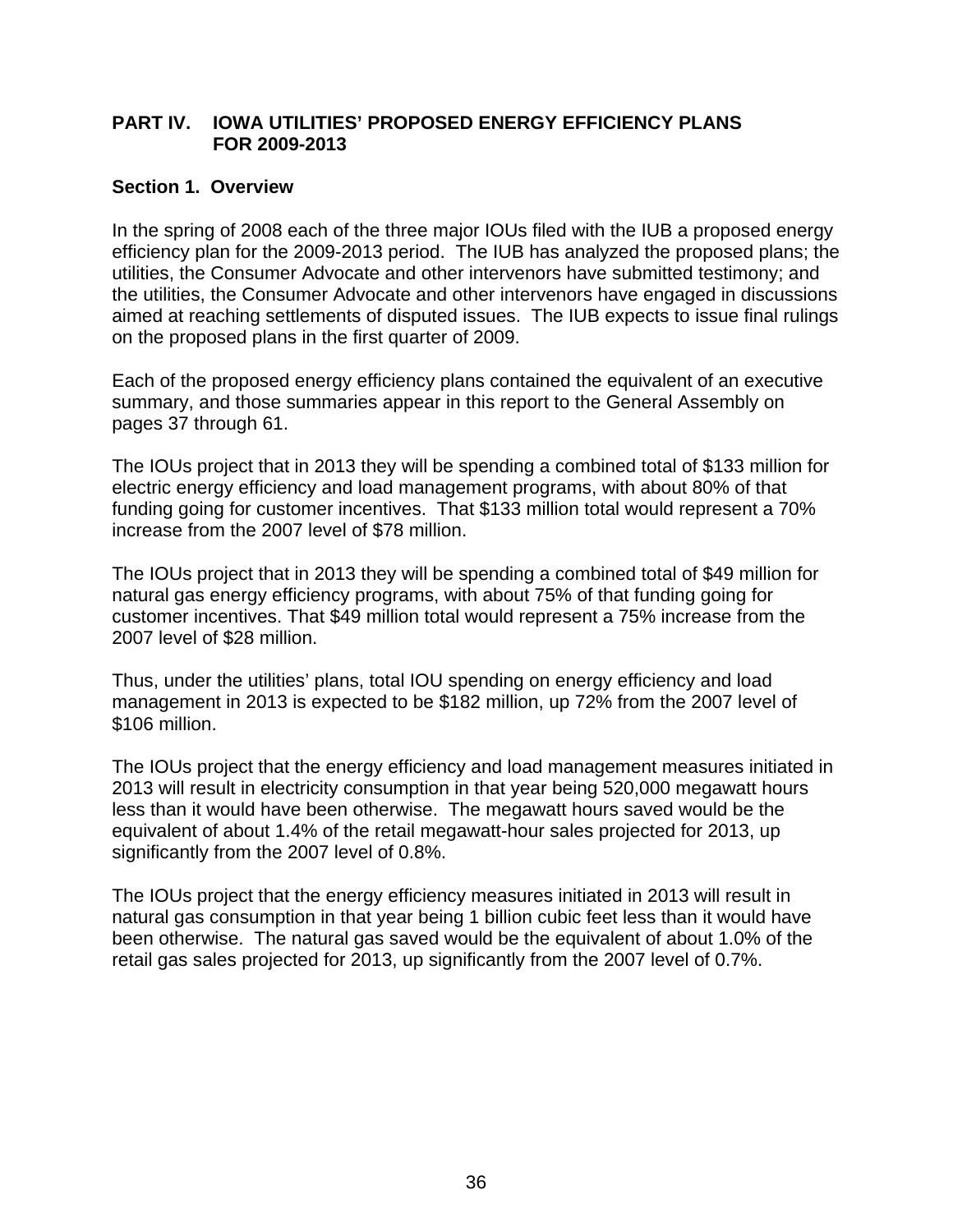# **Section 2. MidAmerican Energy Company – 2009-2013 Proposed Energy Efficiency Plan**

# EXECUTIVE SUMMARY

The following pages describe a set of programs which MidAmerican Energy Company (MidAmerican or the Company) proposes to offer to its electric and natural gas customers in Iowa. These programs are being filed in accordance with the conditions set forth under Chapter 35 of the Iowa Administrative Code (IAC). The programs represent a significant expansion of activity, funding and projected energy savings compared to the current Plan. MidAmerican is pleased to offer these services in Iowa and looks forward to helping customers take advantage of the programs to manage energy costs and improve business competitiveness.

# 1. Overview of Programs

MidAmerican's Plan includes a comprehensive set of programs to meet customers' varied needs. While many of these programs continue and expand MidAmerican's successful energy efficiency programs, the Plan also includes several new programs, new measures and investment in infrastructure to help MidAmerican reach new markets and further capitalize on energy efficiency potential in Iowa. Table 1 summarizes the programs, as well as program marketing names and target markets (by fuel). The programs offer services to:

- Electric and natural gas customers
- Residential, commercial, industrial, agricultural and governmental customers
- Large and small customers
- Homeowners, commercial building owners and tenants
- Customers in existing and new buildings
- Customers buying individual pieces of equipment
- Customers pursuing more comprehensive energy efficiency solutions.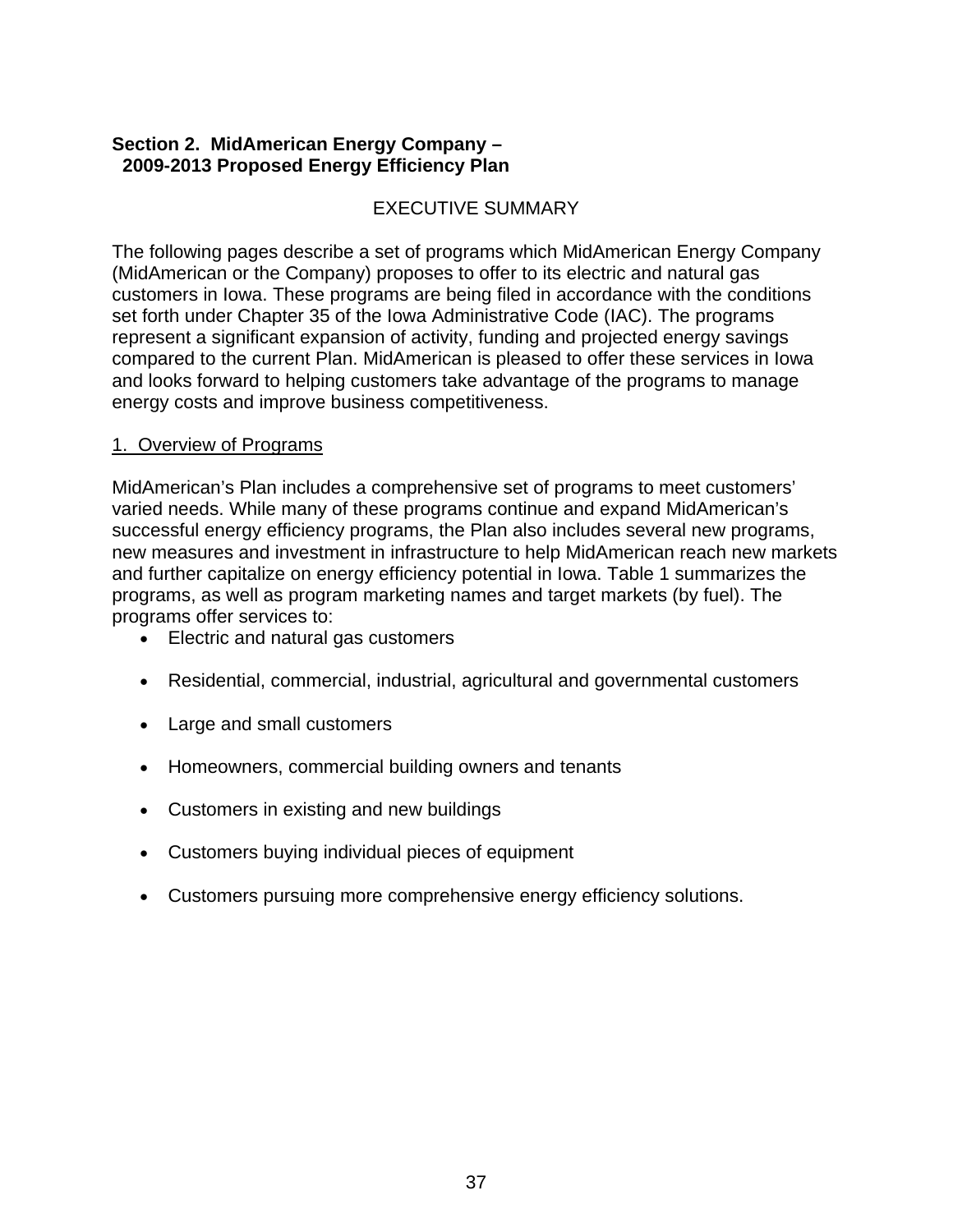|                                     |                                                                                                    | <b>Fuel</b>    |                 |
|-------------------------------------|----------------------------------------------------------------------------------------------------|----------------|-----------------|
|                                     | <b>Marketing Name</b>                                                                              | <b>Natural</b> |                 |
| Program<br><b>Residential</b>       | (where applicable)                                                                                 | Gas            | <b>Electric</b> |
|                                     |                                                                                                    |                |                 |
| <b>Residential Equipment</b>        |                                                                                                    |                |                 |
| <b>Residential Audit</b>            | HomeCheck <sup>®</sup> Online;<br>HomeCheck®;<br>Home Performance with<br>ENERGY STAR <sup>®</sup> |                |                 |
| <b>Residential New Construction</b> | New Homes                                                                                          |                |                 |
| <b>Residential Load Management</b>  | SummerSaver <sup>sm</sup>                                                                          |                |                 |
| <b>Critical-Peak Pricing</b>        |                                                                                                    |                |                 |
| <b>Nonresidential</b>               |                                                                                                    |                |                 |
| Nonresidential Equipment            |                                                                                                    |                |                 |
| Nonresidential Custom               | <b>Custom Systems</b>                                                                              |                |                 |
| <b>Efficiency Bid</b>               | Efficiency Bid®                                                                                    |                |                 |
| Small Commercial Energy Audit       | BusinessCheck <sup>®</sup> ;<br>BusinessCheck® Online                                              |                |                 |
| Nonresidential Energy Analysis      | EfficiencyPartners®                                                                                |                |                 |
| <b>Commercial New Construction</b>  |                                                                                                    |                |                 |
| Nonresidential Load Management      | Curtailment                                                                                        |                |                 |
| <b>Multiple-Sectors</b>             |                                                                                                    |                |                 |
| <b>Appliance Recycling</b>          |                                                                                                    |                |                 |
| Low-Income                          |                                                                                                    |                |                 |
| Multifamily                         |                                                                                                    |                |                 |
| Agriculture                         |                                                                                                    |                |                 |
| Third-Party                         |                                                                                                    |                |                 |
| Education                           |                                                                                                    |                |                 |
| Trees                               | Trees Please!;<br>Plant some shade®;<br>Trees for Kids/Trees for Teens                             |                |                 |
| Assessments                         |                                                                                                    |                |                 |

**Table 1 Summary of Iowa Programs** 

# **Residential programs include:**

- *Residential Equipment* provides customers with incentives to help them purchase energy-efficient heating, cooling, water heating, lighting and appliance measures from an extensive network of trade allies.
- *Residential Audit* helps existing homeowners improve energy efficiency through three different program options: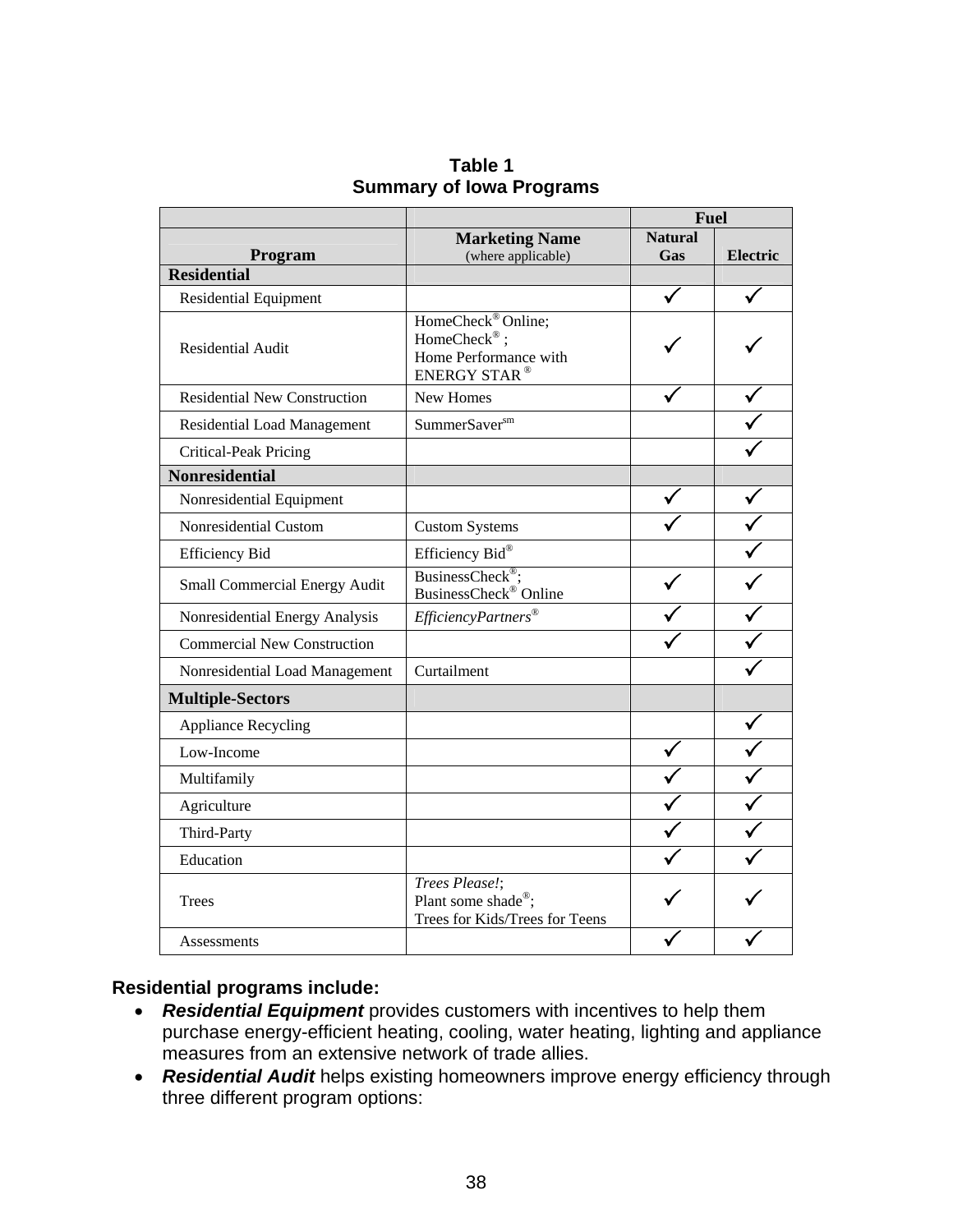- o *HomeCheck®,* which provides participants with an on-site energy audit, direct installation of simple energy efficiency measures and financial incentives for installation of insulation, infiltration and window measures,
- o *HomeCheck® Online*, through which customers can perform Internetbased audits of their own homes and
- o *Home Performance with ENERGY STAR®* (HPwES), which includes a subsidized, comprehensive energy audit, eligibility for all of the financial incentives available to HomeCheck participants and incentive bonuses for meeting performance targets.
- *Residential New Construction* provides builders and developers with financial incentives and marketing support in return for meeting ENERGY STAR certification or completing the program requirements in the Builder Option Package (BOP).
- *Residential Load Management* provides residential customers with bill credits in return for allowing MidAmerican to use radio- or pager-controlled devices to cycle their air conditioners during peak summer hours.
- *Critical-Peak Pricing* is a pilot program designed to test the key features of new demand response strategies in MidAmerican's service territory. The pilot will be offered to residential customers in a limited geographical area.

# **Nonresidential programs include:**

- *Nonresidential Equipment* provides customers with financial incentives to help them purchase energy-efficient heating, cooling, water heating, lighting, motor, commercial kitchen and insulation measures.
- *Nonresidential Custom* provides customers with financial incentives and technical support to help them adopt efficient equipment and practices that do not fit within MidAmerican's other nonresidential programs.
- *Efficiency Bid®* allows large industrial customers to develop proposals for energy efficiency projects within their plants. The proposals identify the equipment or practices that will be implemented and the financial incentives needed by customers to move forward. MidAmerican evaluates the proposals and funds those that are the most cost-effective.
- *Small Commercial Energy Audit* provides professional energy audits for small business customers that include advice on efficient energy usage, installation of lighting and water heating measures and recommendations for additional measures that may be eligible for incentives. Customers also can perform Internet-based audits of their own facilities through *BusinessCheck® Online*.
- *Nonresidential Energy Analysis* helps larger customers develop comprehensive energy efficiency action plans that improve their facilities' energy efficiency and their companies' financial competitiveness. MidAmerican also provides rebates to bring the cost of implementing the energy plan within customers' investment guidelines.
- *Commercial New Construction* provides commercial developers with design assistance, financial incentives and construction verification to help them construct energy-efficient buildings.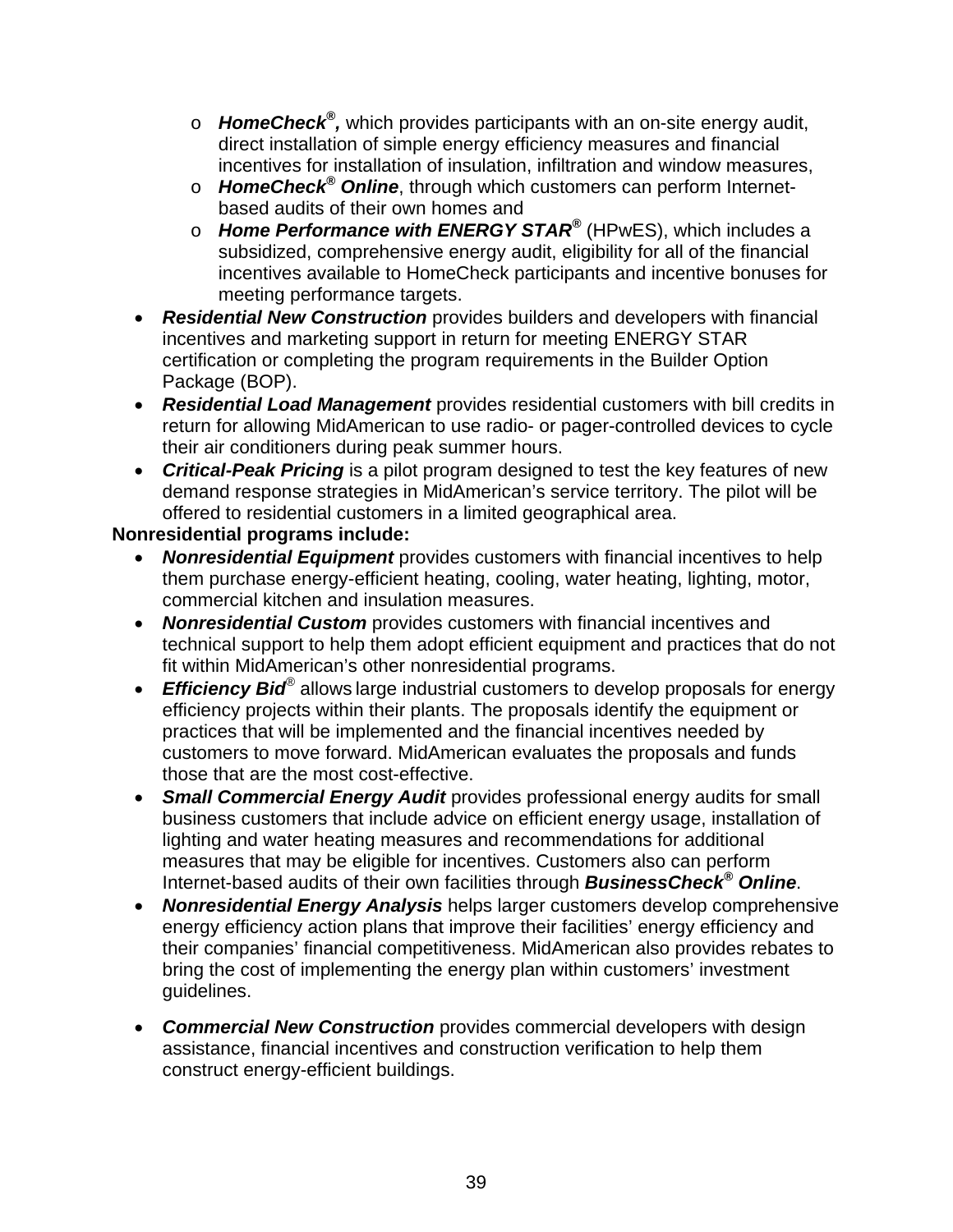• *Nonresidential Load Management* provides large commercial and industrial customers with financial incentives in return for agreeing to reduce electric demand during peak hours when notified by MidAmerican's Internet-based monitoring and communication system.

# **Multiple-sector programs include:**

- *Appliance Recycling* encourages customers to stop using old, inefficient refrigerators, freezers and room air conditioners and helps them dispose of the old units in an environmentally responsible manner.
- *Low-Income* provides free weatherization services, including installation of lighting, water heating and insulation measures and replacement of inefficient furnaces, water heaters, refrigerators and freezers. The program also distributes thousands of free energy efficiency kits to qualifying customers and provides energy efficiency services to multifamily and institutional housing projects.
- *Multifamily* provides a comprehensive set of services and financial incentives to help multifamily property owners, property managers, landlords and renters improve the efficiency of existing buildings.
- *Agriculture* promotes the purchase of high-efficiency equipment by agricultural customers in both existing and new facilities.
- *Third-Party* encourages third-party contractors to compete for project funding to implement projects that capitalize on untapped energy efficiency potential from new markets, technologies or approaches.
- *Education* promotes energy efficiency education through activities organized into four general areas: customer awareness, trade ally awareness, training and school curriculum.

# 2. Estimated Program Budgets

Table 2 lists estimated program budgets for the years 2009 to 2013. MidAmerican proposes investing nearly \$360 million in these programs over the five-year period including:

- Almost \$117 million on natural gas programs and over \$243 million on electric programs and
- Over \$182 million on residential programs and almost \$178 million on nonresidential programs.

Accounting systems will ensure that costs for providing the programs are recovered from appropriate customers: electric program costs from electric customers and natural gas program costs from natural gas customers; residential program costs from residential customers and nonresidential program costs from nonresidential customers. Table 3 lists estimated implementation costs by functional category, including incentives paid directly to program participants as well as support services, which includes administration and advertising, necessary to deliver programs. About three-quarters of the costs provide direct benefits to customers for energy efficiency measures, either through incentive payments or through equipment and installation costs MidAmerican incurs directly to operate programs.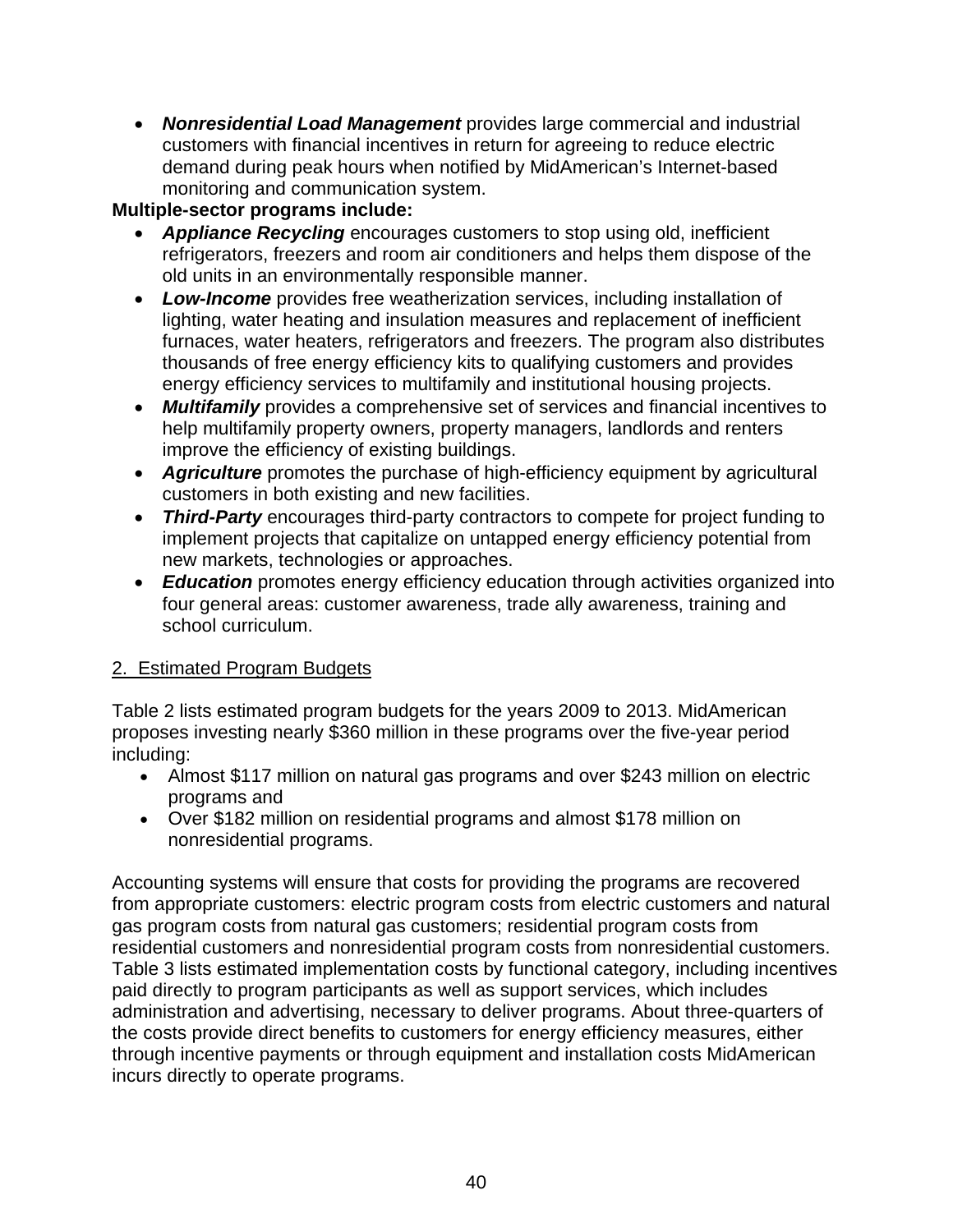**Table 2 Estimated Budgets by Program (\$000)** 

| Electric                            |          |          |          | <b>Natural Gas</b> |          |                    |          |          |          | <b>Total</b> |          |                     |          |          |          |          |          |                    |
|-------------------------------------|----------|----------|----------|--------------------|----------|--------------------|----------|----------|----------|--------------|----------|---------------------|----------|----------|----------|----------|----------|--------------------|
| <b>Residential Combined</b>         | 2009     | 2010     | 2011     | 2012               | 2013     | <b>Total</b>       | 2009     | 2010     | 2011     | 2012         | 2013     | <b>Total</b>        | 2009     | 2010     | 2011     | 2012     | 2013     | <b>Total</b>       |
| <b>Residential Equipment</b>        | \$3,889  | \$5,161  | \$6,703  | \$7,025            | \$7,280  | \$30,058           | \$3,858  | \$4,302  | \$4,960  | \$5,197      | \$5,383  | \$23,700            | \$7,747  | \$9,463  | \$11,663 | \$12,222 | \$12,663 | \$53,758           |
| Residential Audit                   | \$1.295  | \$1,377  | \$1,378  | \$1,436            | \$1,528  | \$7,014            | \$3,482  | \$3,740  | \$3,739  | \$3,944      | \$4,260  | \$19,165            | \$4,777  | \$5,11   | \$5,117  | \$5,380  | \$5,788  | \$26,179           |
| <b>Residential New Construction</b> | \$2,342  | \$2,553  | \$2,832  | \$2,935            | \$3,060  | \$13,722           | \$4,238  | \$4,46]  | \$4,535  | \$4,698      | \$4,901  | \$22,833            | \$6,580  | \$7,014  | \$7,367  | \$7,633  | \$7,961  | \$36,555           |
| <b>Residential Load Management</b>  | \$3,832  | \$3,917  | \$4,304  | \$4.219            | \$4,055  | \$20,327           | \$0      | \$0      | \$0      | \$0          | \$0      | \$0                 | \$3,832  | \$3,917  | \$4,304  | \$4.219  | \$4,055  | \$20,327           |
| <b>Critical-Peak Pricing</b>        | \$693    | \$504    | \$496    | \$279              | \$273    | \$2,245            | \$0      | \$0      | \$0      | \$0          | \$0      | \$0                 | \$693    | \$504    | \$496    | \$279    | \$273    | \$2,245            |
| <b>Appliance Recycling</b>          | \$403    | \$939    | \$1,084  | \$1,131            | \$1.163  | \$4,720            | \$0      | \$0      | \$0      | \$0          | \$0      | \$0                 | \$403    | \$939    | \$1,084  | \$1,131  | \$1,163  | \$4,720            |
| Low-Income                          | \$843    | \$863    | \$891    | \$928              | \$942    | \$4,46             | \$1,666  | \$1,694  | \$1,741  | \$1,807      | \$1.836  | \$8,744             | \$2,509  | \$2,557  | \$2,632  | \$2,735  | \$2,778  | \$13,211           |
| Multifamily                         | \$186    | \$193    | \$193    | \$199              | \$202    | \$973              | \$560    | \$555    | \$567    | \$606        | \$607    | \$2,895             | \$746    | \$748    | \$760    | \$805    | \$809    | \$3,868            |
| Agriculture                         | \$34     | \$49     | \$42     | \$42               | \$42     | \$209              | \$0      | \$0      | \$0      | \$0          | \$0      | \$0                 | \$34     | \$49     | \$42     | \$42     | \$42     | \$209              |
| Third-Party                         | \$16     | \$78     | \$135    | \$266              | \$270    | \$765              | \$58     | \$274    | \$478    | \$924        | \$941    | \$2,675             | \$74     | \$352    | \$613    | \$1,190  | \$1,211  | \$3,440            |
| Education                           | \$823    | \$1,093  | \$1,109  | \$1,132            | \$1,158  | \$5,315            | \$893    | \$1,202  | \$1,218  | \$1,246      | \$1,274  | \$5,833             | \$1,716  | \$2,295  | \$2,327  | \$2,378  | \$2,432  | \$11,148           |
| Trees                               | \$113    | \$122    | \$122    | \$125              | \$130    | \$612              | \$179    | \$188    | \$188    | \$196        | \$201    | \$952               | \$292    | \$310    | \$310    | \$321    | \$331    | \$1,564            |
| Assessments                         | \$510    | \$520    | \$528    | \$537              | \$546    | \$2,641            | \$498    | \$532    | \$523    | \$521        | \$520    | \$2,594             | \$1,008  | \$1,052  | \$1,051  | \$1,058  | \$1,066  | \$5,235            |
| <b>Nonresidential Combined</b>      |          |          |          |                    |          |                    |          |          |          |              |          |                     |          |          |          |          |          |                    |
| Nonresidential Equipment            | \$2,925  | \$3,352  | \$3,619  | \$3,914            | \$3,885  | \$17,695           | \$312    | \$339    | \$367    | \$392        | \$385    | \$1,795             | \$3,237  | \$3,69   | \$3,986  | \$4,306  | \$4,270  | \$19,490           |
| Nonresidential Custom               | \$939    | \$1,101  | \$1,055  | \$1,226            | \$1,141  | \$5,462            | \$327    | \$382    | \$363    | \$410        | \$383    | \$1,865             | \$1,266  | \$1,483  | \$1,418  | \$1,636  | \$1,524  | \$7,327            |
| <b>Efficiency Bid</b>               | \$841    | \$1,038  | \$1,077  | \$1,224            | \$1,238  | \$5,418            | \$0      | \$0      | \$0      | \$0          | \$0      | \$0                 | \$841    | \$1,038  | \$1,077  | \$1,224  | \$1,238  | \$5,418            |
| Small Commercial Energy Audit       | \$895    | \$1,058  | \$1,058  | \$1,156            | \$1,129  | \$5,296            | \$717    | \$835    | \$836    | \$906        | \$890    | \$4,184             | \$1,612  | \$1,893  | \$1,894  | \$2,062  | \$2,019  | \$9,480            |
| Nonresidential Energy Analysis      | \$1,865  | \$3,573  | \$3,093  | \$3,467            | \$4,087  | \$16,085           | \$87     | \$174    | \$156    | \$164        | \$166    | \$747               | \$1,952  | \$3,747  | \$3,249  | \$3,631  | \$4,253  | \$16,832           |
| <b>Commercial New Construction</b>  | \$4,810  | \$5,724  | \$5,687  | \$7,160            | \$7,525  | \$30,906           | \$729    | \$1,70   | \$1,692  | \$1,889      | \$2,015  | \$8,026             | \$5,539  | \$7,425  | \$7,379  | \$9,049  | \$9,540  | \$38,932           |
| Nonresidential Load Management      | \$9,662  | \$9,983  | \$10,145 | \$10,360           | \$10,420 | \$50,570           | \$0      | \$0      | \$0      | \$0          | \$0      | \$0                 | \$9,662  | \$9,983  | \$10,145 | \$10,360 | \$10,420 | \$50,570           |
| <b>Appliance Recycling</b>          | \$20     | \$47     | \$54     | \$56               | \$58     | \$235              | \$0      | \$0      | \$0      | \$0          | \$0      | \$0                 | \$20     | \$47     | \$54     | \$56     | \$58     | \$235              |
| Low-Income                          | \$36     | \$42     | \$48     | \$50               | \$51     | \$227              | \$92     | \$107    | \$112    | \$123        | \$121    | \$555               | \$128    | \$149    | \$160    | \$173    | \$172    | \$782              |
| Multifamily                         | \$96     | \$98     | \$101    | \$104              | \$106    | \$505              | \$450    | \$460    | \$470    | \$489        | \$495    | \$2,364             | \$546    | \$558    | \$571    | \$593    | \$601    | \$2,869            |
| Agriculture                         | \$277    | \$319    | \$302    | \$305              | \$313    | \$1,516            | \$0      | \$0      | \$0      | \$0          | \$0      | \$0                 | \$277    | \$319    | \$302    | \$305    | \$313    | \$1,516            |
| Third-Party                         | \$105    | \$421    | \$717    | \$1,370            | \$1,393  | \$4,006            | \$62     | \$304    | \$529    | \$1,029      | \$1,047  | \$2,971             | \$167    | \$725    | \$1,246  | \$2,399  | \$2,440  | \$6,977            |
| Education                           | \$1.192  | \$1,580  | \$1,604  | \$1,639            | \$1,677  | \$7,692            | \$441    | \$593    | \$602    | \$614        | \$628    | \$2,878             | \$1,633  | \$2,173  | \$2,206  | \$2,253  | \$2,305  | \$10,570           |
| Trees                               | \$174    | \$184    | \$183    | \$193              | \$196    | \$930              | \$88     | \$92     | \$91     | \$94         | \$96     | \$461               | \$262    | \$276    | \$274    | \$287    | \$292    | \$1,391            |
| Assessments                         | \$734    | \$749    | \$760    | \$773              | \$785    | \$3,801            | \$245    | \$262    | \$258    | \$257        | \$256    | \$1,278             | \$979    | \$1.01   | \$1,018  | \$1,030  | \$1,041  | \$5,079            |
| <b>Totals</b>                       |          |          |          |                    |          |                    |          |          |          |              |          |                     |          |          |          |          |          |                    |
| Residential                         | \$14,979 | \$17,369 | \$19,817 | \$20,254           | \$20,649 | \$93,068           | \$15,432 | \$16,948 | \$17,949 | \$19,139     | \$19,923 | \$89.39             | \$30.41  | \$34,317 | \$37,766 | \$39,393 |          | \$40,572 \$182,459 |
| Nonresidential                      | \$24,571 | \$29,269 | \$29,503 | \$32,99            | \$34,004 | \$150,344          | \$3,550  | \$5,249  | \$5,476  | \$6,367      | \$6,482  | \$27,124            | \$28,121 | \$34,518 | \$34,979 | \$39,364 | \$40,486 | \$177,468          |
| Total                               | \$39,550 | \$46,638 | \$49,320 | \$53,251           |          | \$54,653 \$243,412 | \$18,982 | \$22,197 | \$23,425 | \$25,506     |          | $$26,405$ \$116,515 | \$58,532 | \$68,835 | \$72,745 | \$78,757 |          | \$81,058 \$359,927 |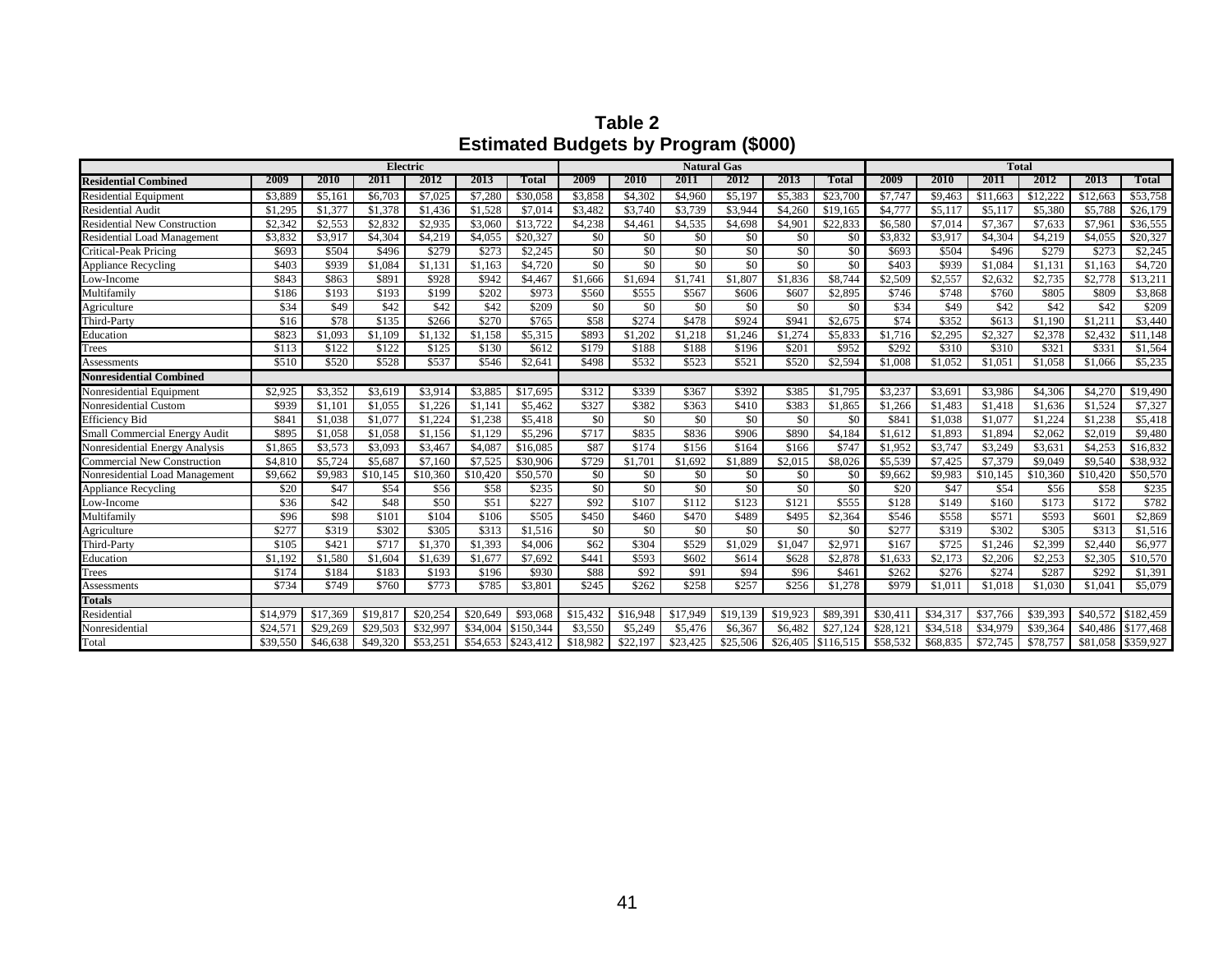|                         |         |                   |          | <b>Natural Gas</b> |          |                                                                        | Electric |          |          |          |          |                                | <b>Total</b> |          |          |          |                   |              |
|-------------------------|---------|-------------------|----------|--------------------|----------|------------------------------------------------------------------------|----------|----------|----------|----------|----------|--------------------------------|--------------|----------|----------|----------|-------------------|--------------|
|                         | 2009    | 2010              | 2011     | 2012               | 2013     | Total                                                                  | 2009     | 2010     | 2011     | 2012     | 2013     | Total                          | 2009         | 2010     | 2011     | 2012     | 2013              | <b>Total</b> |
| Planning & design       | \$207   | \$200             | \$205    | \$560              | \$391    | \$1,563                                                                | \$395    | \$381    | \$392    | \$1,080  | \$751    | \$2,999                        | \$602        | \$581    | \$597    | \$1,640  | \$1,142           | \$4,562      |
| Administration          | \$2,014 | \$2,128           | \$2,175  | \$2,224            | \$2,277  | \$10,818                                                               | \$3,032  | \$3,318  | \$3,388  | \$3,308  | \$3,378  | \$16,424                       | \$5,046      | \$5,446  | \$5,563  | \$5,532  | \$5,655           | \$27,242     |
| Advertising & promotion | \$1,266 | \$1,646           | \$1,682  | \$1,719            | \$1,759  | \$8,072                                                                | \$2,214  | \$2,778  | \$2,824  | \$2,886  | \$2,952  | \$13,654                       | \$3,480      | \$4,424  | \$4,506  | \$4,605  | \$4,711           | \$21,726     |
| Customer incentives     |         | \$14,287 \$16,612 | \$18,229 | \$19,774           | \$20,476 | \$89,378                                                               | \$29,424 | \$35,483 | \$38,376 | \$41,481 | \$43,368 | $$188,132$ $$43,711$           |              | \$52,095 | \$56,605 | \$61,255 | \$63,844          | \$277,510    |
| Monitoring & evaluation | \$262   | \$817             | \$353    | \$451              | \$726    | \$2,609                                                                | \$1,128  | \$2,139  | \$1,751  | \$1,850  | \$1,984  | \$8,852                        | \$1,390      | \$2,956  | \$2,104  | \$2,301  | \$2,710           | \$11,461     |
| Equipment               | \$203   | \$0               | \$0      | \$0                | \$0      | \$203                                                                  | \$1,516  | \$755    | \$773    | \$793    | \$504    | \$4,341                        | \$1,719      | \$755    | \$773    | \$793    | \$504             | \$4,544      |
| Installation            | \$0     | \$0               | \$0      | \$0                | \$0      | \$0                                                                    | \$597    | \$515    | \$528    | \$543    | \$385    | \$2,568                        | \$597        | \$515    | \$528    | \$543    | \$385             | \$2,568      |
| Miscellaneous           | \$743   | \$794             | \$781    | \$778              | \$776    | \$3,872                                                                | \$1,244  | \$1,269  | \$1,288  | \$1,310  | \$1,331  | \$6,442                        | \$1,987      | \$2,063  | \$2,069  | \$2,088  | \$2,107           | \$10,314     |
| <b>Total Budget</b>     |         | \$18,982 \$22,197 | \$23,425 | \$25,506           |          | $$26,405$ $$116,515$ $$39,550$ $$46,638$ $$49,320$ $$53,251$ $$54,653$ |          |          |          |          |          | $$243,412$ $$58,532$ $$68,835$ |              |          | \$72,745 |          | \$78,757 \$81,058 | \$359,927    |

# **Table 3 Estimated Budgets by Function**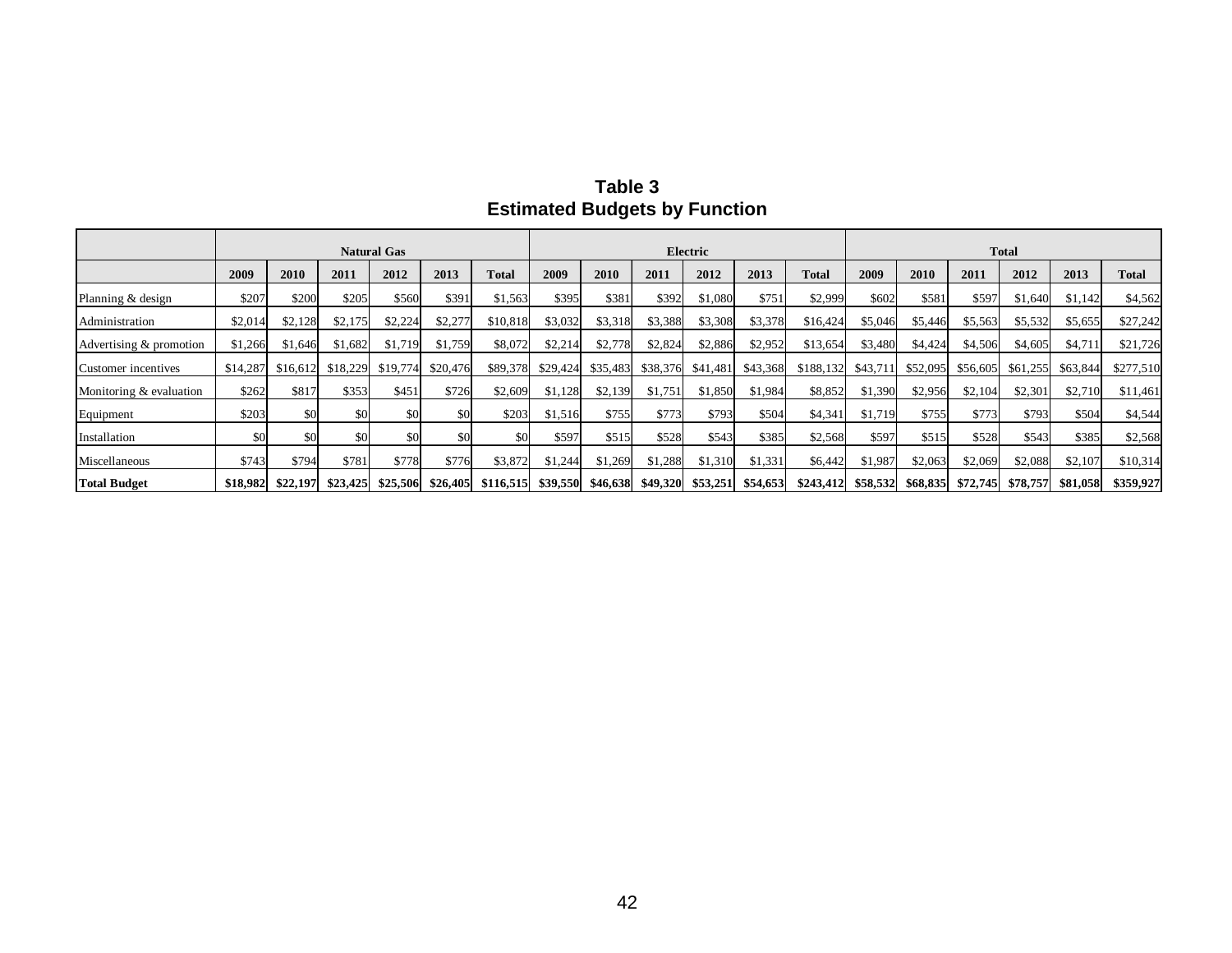# 3. Estimated energy and demand savings

As a result of the investments in program implementation, MidAmerican expects to help customers install almost six million energy efficiency measures in homes and businesses. By 2013, the programs are projected to save 1.37 billion kilowatt-hours per year and 24 million therms per year (see Table 4). In addition, the measures will reduce MidAmerican's electric summer peak demand by over 500 megawatts. If MidAmerican is authorized to continue offering these programs after 2013, the cumulative savings will continue to grow.

**Table 4 Cumulative Energy and Demand Savings<sup>2</sup>**

|                            | 2009          | 2010        | 2011        | 2012          | 2013          |
|----------------------------|---------------|-------------|-------------|---------------|---------------|
| <b>Electric Impacts</b>    |               |             |             |               |               |
| Annual energy (kWh)        | 200, 251, 872 | 479,272,355 | 777,453,412 | 1,075,609,638 | 1,374,667,540 |
| Peak demand (kW)           | 254.914       | 318,873     | 382,591     | 443.587       | 506,398       |
| <b>Natural Gas Impacts</b> |               |             |             |               |               |
| Annual energy (therms)     | 3.961.406     | 8.704.168   | 13,667,992  | 18,896,929    | 24,204,960    |
| Peak-day demand (therms)   | 37,238        | 79,706      | 125.511     | 173,878       | 222,847       |

Starting in 2010, the annual savings achieved by the program represent 1.5 percent of MidAmerican's projected electricity sales. On the gas side, annual savings achieved by the program build to 0.85 percent of MidAmerican's projected natural gas sales in 2013 (see Table 5).

|                                   | 2009           | 2010           | 2011           | 2012           | 2013           |
|-----------------------------------|----------------|----------------|----------------|----------------|----------------|
| <b>Electric Impacts</b>           |                |                |                |                |                |
| Annual electric savings (kWh)     | 200, 251, 872  | 286,091,094    | 306,539,644    | 308,621,451    | 312,493,582    |
| Average sales - three prior years | 18,321,096,696 | 19,067,306,387 | 19,849,803,998 | 20,429,583,244 | 20,800,997,908 |
| Percent savings                   | 1.09%          | 1.50%          | 1.54%          | 1.51%          | 1.50%          |
| <b>Natural Gas Impacts</b>        |                |                |                |                |                |
| Annual gas savings (therms)       | 3,961,406      | 4,742,763      | 4,971,337      | 5,251,474      | 5,353,103      |
| Average sales - three prior years | 621,791,684    | 623,572,331    | 626,100,921    | 628,670,445    | 631,309,152    |
| Percent savings                   | 0.64%          | 0.76%          | 0.79%          | 0.84%          | 0.85%          |

**Table 5 Annual Energy Savings and Percent of Sales** 

# 4. Cost-effectiveness tests

Once program design and budgets were developed, the results were subjected to cost-effectiveness testing and a sensitivity analysis. These results were

 $\overline{a}$  $\frac{2}{3}$  Since measures installed in one year continue to result in energy savings for the life of those measures, savings accumulate each year. In other words, cumulative savings numbers reflect the sum of the savings from measures previously installed (during this plan cycle only) that are still operational. Measure lives for the demand response programs (Residential Load Management, Critical-Peak Pricing, and Nonresidential Load Management) are assumed to be one year because incentives are paid for these measures on an annual basis.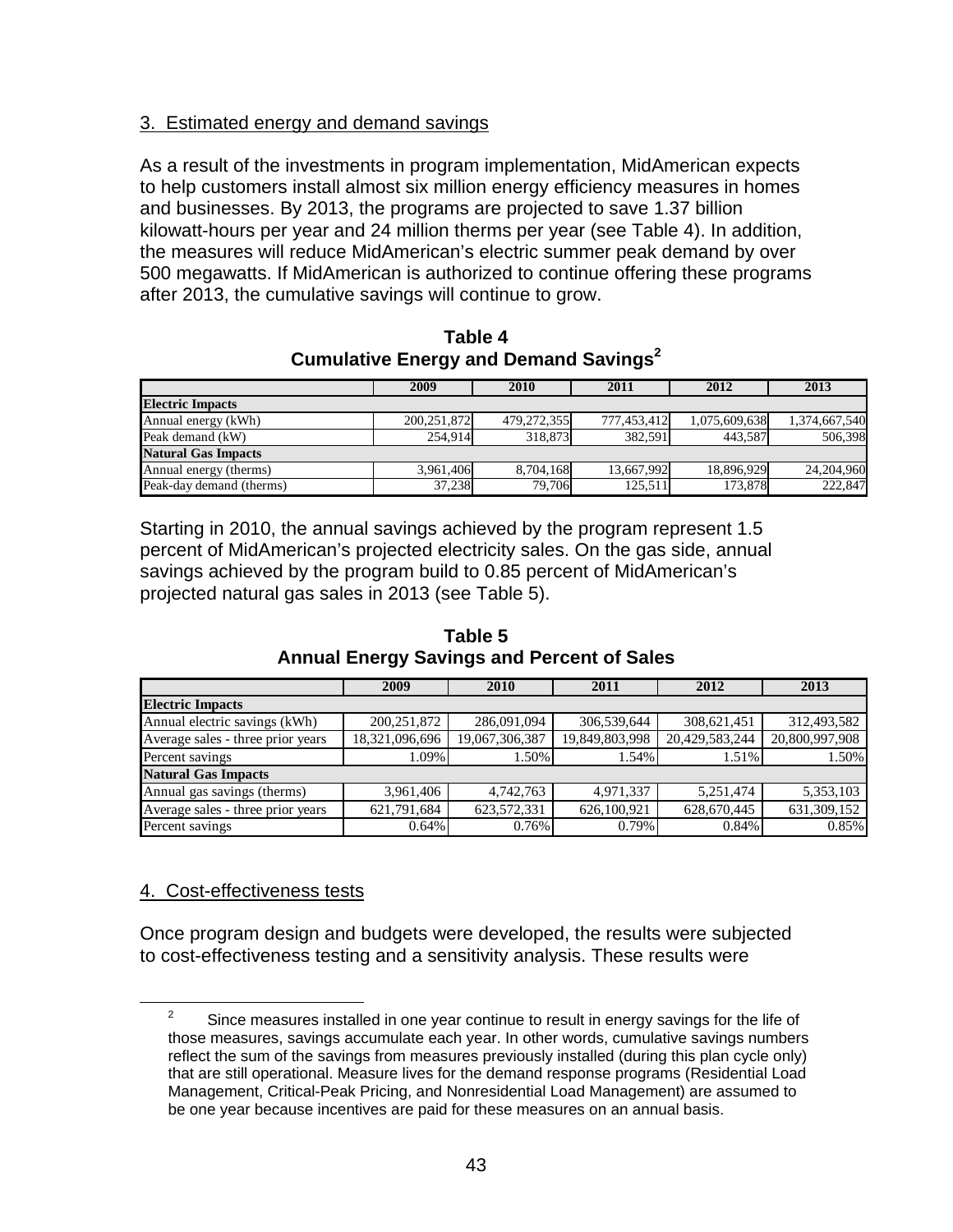derived using Portfolio Pro software, developed by Quantec, LLC. Overall the societal benefit-cost ratio for the proposed Plan is 2.51.

# 5. Conclusion

MidAmerican has spent a considerable amount of time, effort, research and thought in the design and development of the proposed Plan. MidAmerican believes energy efficiency programs are implemented for the benefit of customers, and MidAmerican believes that it is in the best interests of our customers that we continue to be their source for energy efficiency programs. For these reasons, MidAmerican offers the following Plan for the Board's consideration and approval.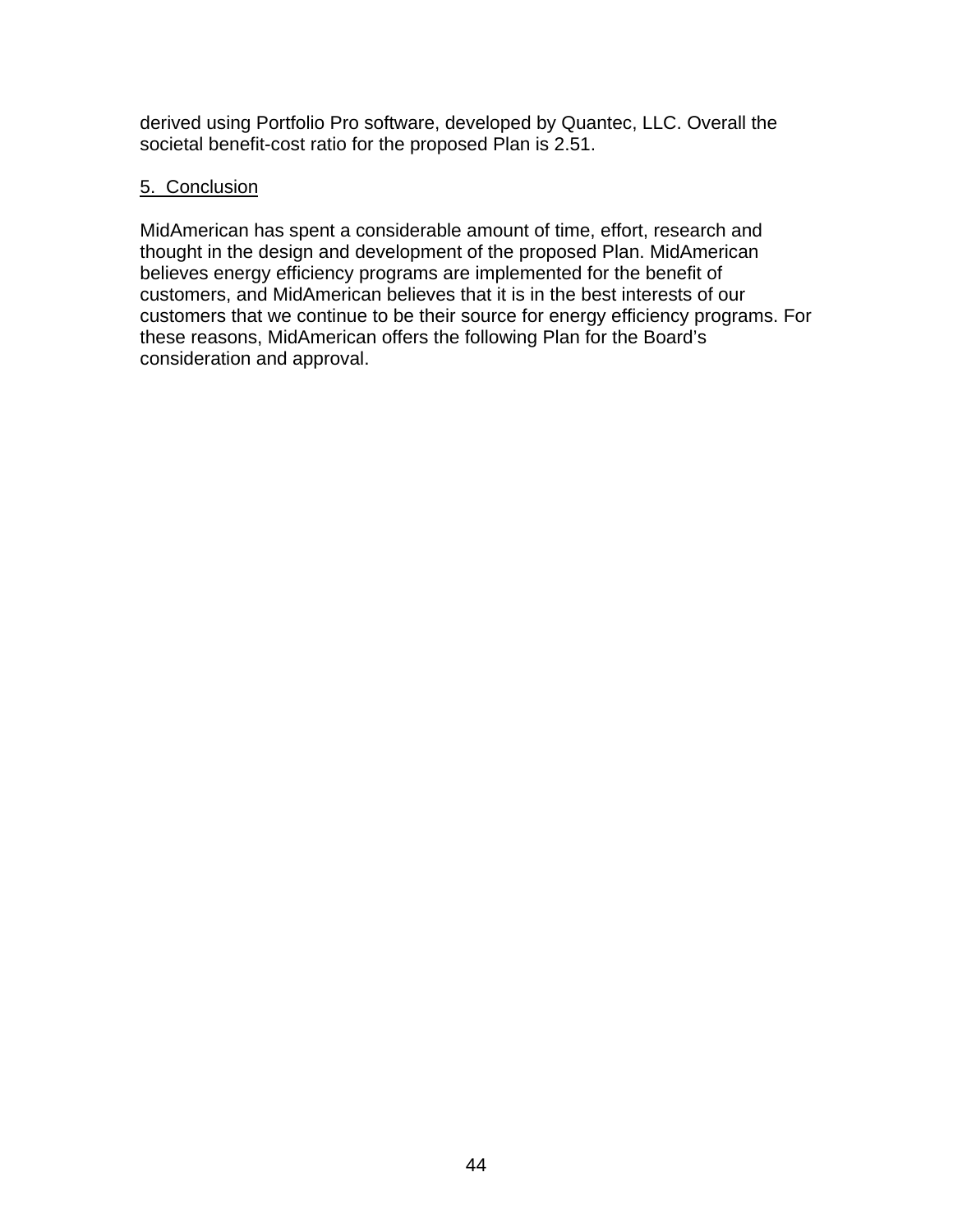#### **Section 3. Interstate Power and Light Company – 2009-2013 Proposed Energy Efficiency Plan**

### EXECUTIVE SUMMARY

#### **Background**

This application describes Interstate Power and Light Company's (IPL's or the Company's) five-year Energy Efficiency Plan (Plan), prepared pursuant to §§ 476.6(14) and (16) (2007) of the Code of Iowa and 199 Iowa Administrative Code (IAC), Chapter 35. It addresses the order points and schedule stated in the Iowa Utilities Board's (IUB or Board) orders of January 14, 2008 (the January 14<sup>th</sup> Order), and March 5, 2008, in Docket No. 199 IAC 35.4(1) (EEP-02-38, EEP-03- 1, and EEP-03-4).

The Plan offers a comprehensive portfolio of programs and initiatives for acquiring demand-side management (DSM) resources during the five-year planning period from 2009 to 2013. This Plan expands upon IPL's 2004<sup>3</sup>-2008 Energy Efficiency Plan, filed with the Board October 15, 2002 and approved June 3, 2003, in Docket No. EEP-02-38. It extends the savings targets for all programs in the existing portfolio, introduces enhancements to individual programs where warranted and incorporates new programs and initiatives, such as a renewable portfolio. Once approved, this new Plan will replace the existing Plan beginning January 1, 2009.

IPL has actively pursued DSM since 1992. The Company currently offers a comprehensive suite of energy efficiency and peak load management programs to its residential, commercial, industrial and agriculture customers as part of its existing five-year Energy Efficiency Plan. Since its launch in 2004, the current Plan has produced approximately 426 GWh of electricity and 9.3 million therms of natural gas savings. These savings represented nearly 0.8 percent of IPL's annual retail electricity and natural gas sales in 2007. The current Plan also offers two peak load management programs serving residential and nonresidential customers. In 2007 the two programs had 272 MW under contract, providing IPL with the capability to reduce its peak load by 9 percent.

In the proposed Plan, savings targets are set at significantly higher levels than those historically achieved for both electric and natural gas. The proposed electric portfolio targets 134 GWh of savings in 2009, projected to increase to 207 GWh in 2013 (Figure 1.1). These targets represent approximately 1.0 percent of total annual retail sales in 2011 and reach 1.3 percent of annual retail sales in 2013. In 2009, the natural gas portfolio is expected to produce nearly 2.7 million therms of savings. These savings are projected to increase to 3.5 million

 3 The Plan began in the fall of 2003, but 2004 was the first complete program year.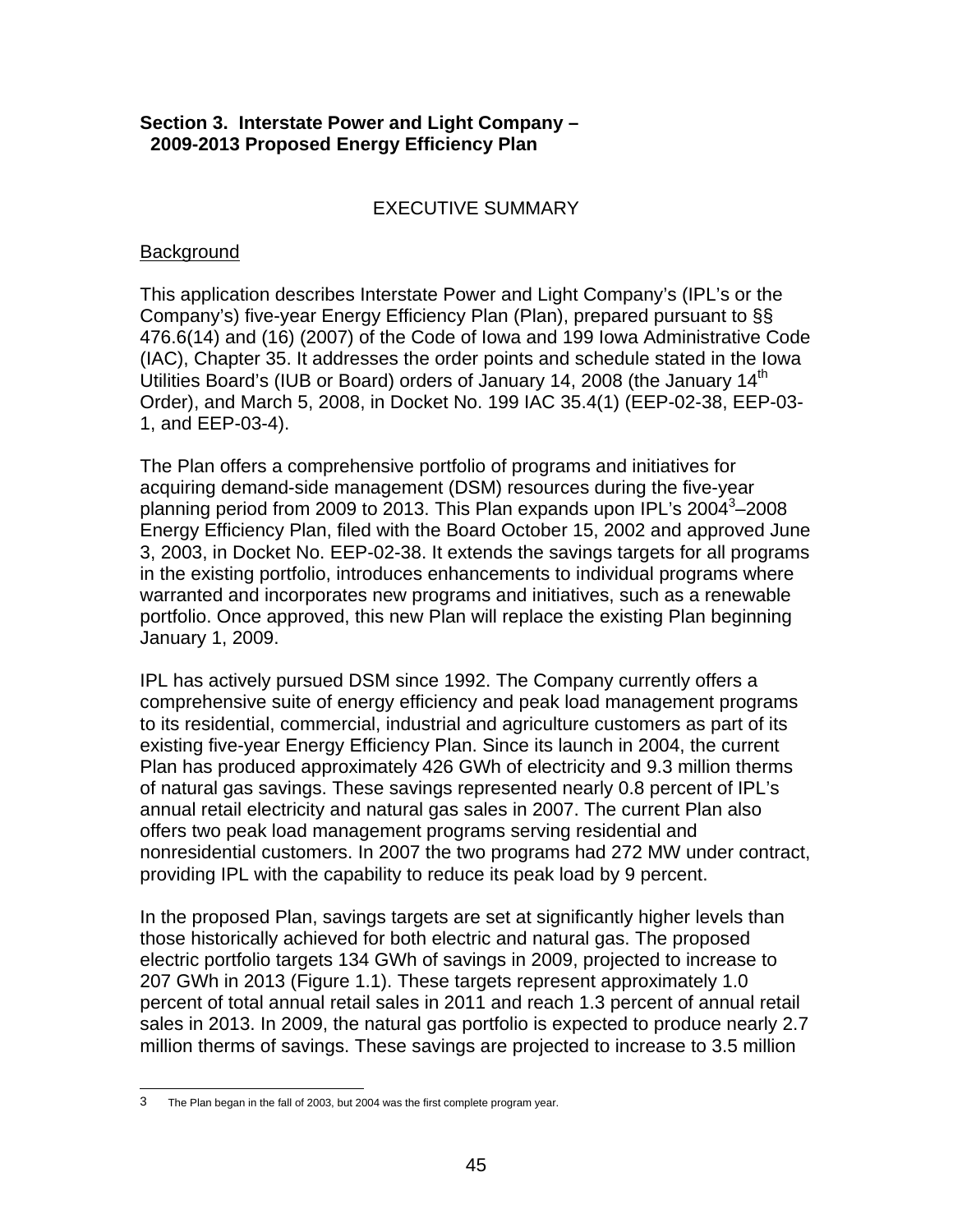therms in 2013, the equivalent of 1.2 percent of projected retail natural gas sales that year. IPL plans to achieve these aggressive saving targets by enhancing its already aggressive outreach and marketing efforts and offering a larger set of measures, higher incentives and new programs.



**Figure 1.1. Annual Electric Targets and Installed Savings (2004-2013)** 



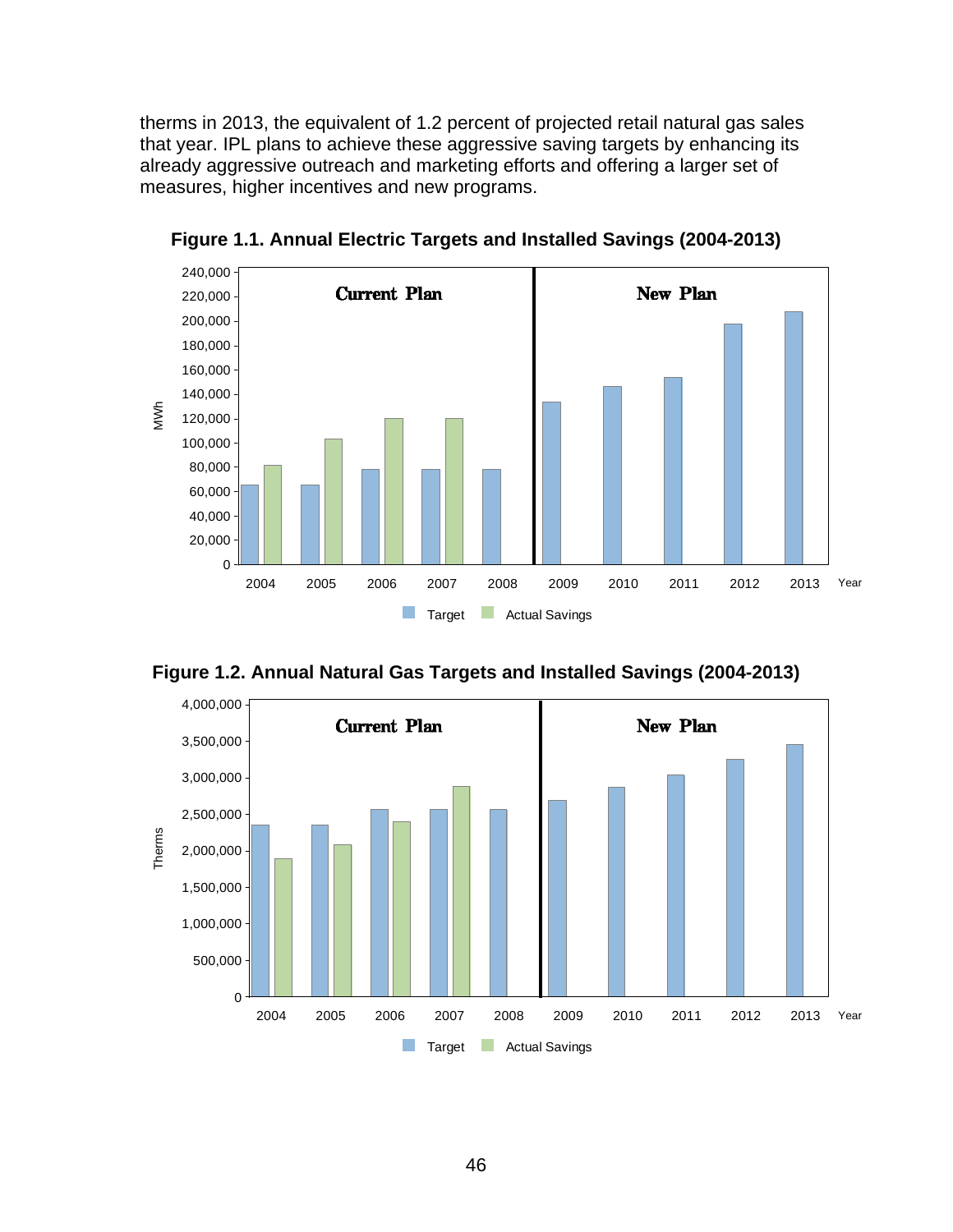#### The Plan's Composition

The Plan's development was largely guided by the findings of the Joint-Utility Assessment (Assessment), a comprehensive study of energy efficiency, demand response and small-scale renewable energy potential in the service areas of Iowa's three investor-owned utilities: IPL, Aquila and MidAmerican Energy (MEC). The Assessment focused on reporting the potential over a 10-year planning horizon from 2009 to 2018. The Assessment, completed in February 2008, provided estimates of both "technical" and "economic" potentials. The results of the Assessment were later re-estimated based on IPL's March 2008 revised long-run avoided costs.

In developing this Plan, IPL sought to construct a portfolio of innovative programs tailored to the unique characteristics of IPL's service area. The overarching approach may be described best as a "portfolio" perspective addressing virtually every significant energy end-use in a customer's home or business, and doing so through a single, comprehensive whole-facility approach or in a menu approach, whichever works best for the customer. The portfolio employs multiple market intervention strategies, including information, education, technical assistance and, most importantly, financial incentives to produce long-term savings and bring about a lasting change in the way Iowans use energy. This portfolio also seeks to provide IPL and its customers the highest returns in terms of market reach, energy savings and cost effectiveness.

The proposed Plan is comprised of 27 programs and initiatives, organized in the three primary portfolios of energy efficiency, demand response and renewable energy, and a fourth that includes a comprehensive suite of complementary education and training initiatives (Table 1.1). Existing programs account for the largest share of the Plan's projected savings. In many cases, these programs were revised based on recent field experience and evaluation findings. In other cases, new components were added to augment a program's services and increase its savings. IPL also added two new renewable portfolios.

By the end of the planning horizon in 2013, the four portfolios are projected to produce 836 GWh of electricity and nearly 15.4 million therms of natural gas savings at a total cost of \$411 million. Energy efficiency accounts for 86 percent of the projected electricity and over 90 percent of overall energy savings. Savings from the electric portfolio will amount to 1.3 percent of the projected retail sales in 2013 and offset over 78 percent of the forecasted load growth between 2009 and 2013. The planned natural gas savings represent 1.2 percent of the natural gas retail sales in 2013 which accelerates the decline in natural gas sales that is already forecast for the entire planning horizon.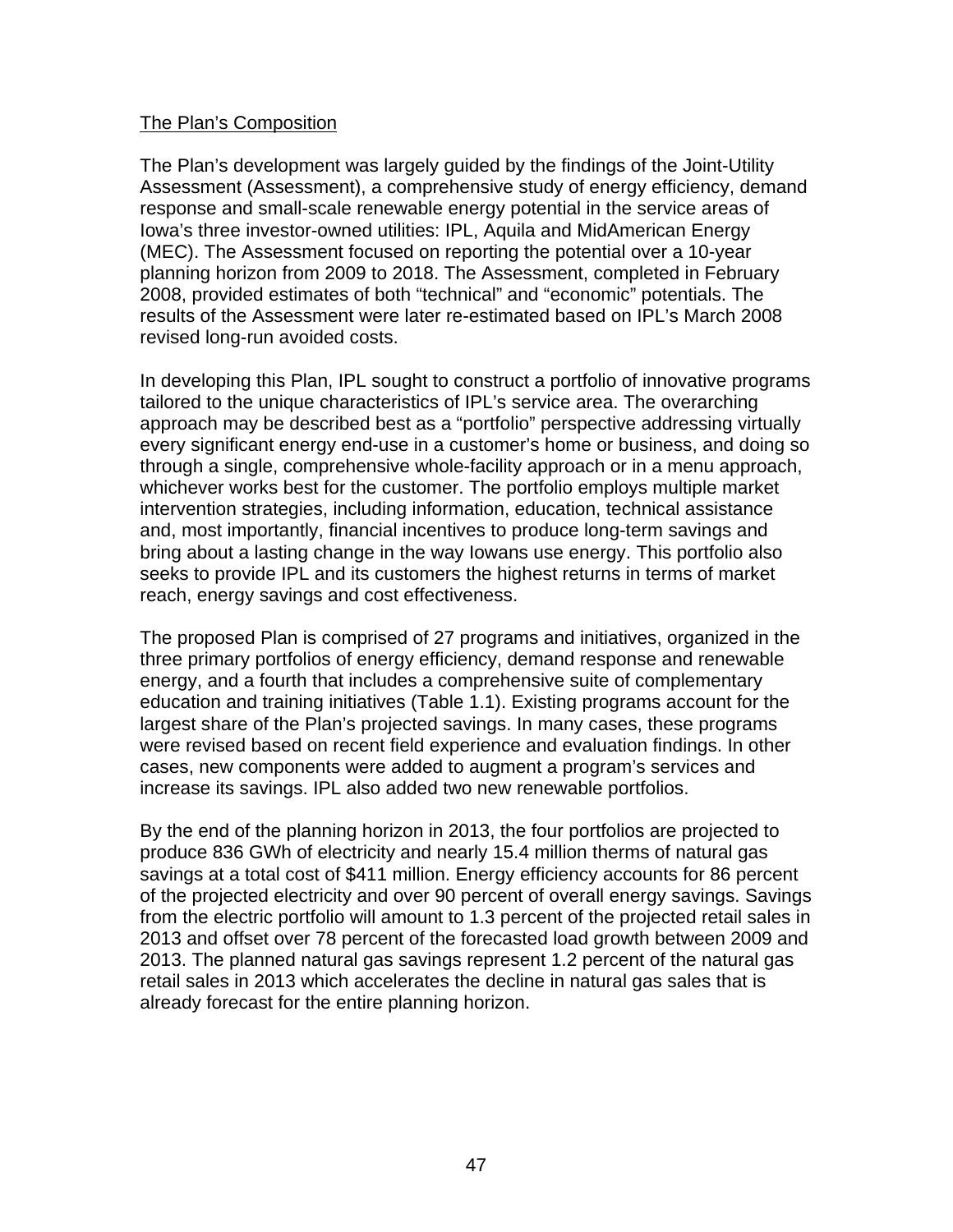Projected savings for the Plan's energy efficiency portfolio represent 1.0 percent and 1.2 percent of electric and natural gas sales in 2013, respectively, and 43 percent and 39 percent of the respective electric and natural gas potentials. The savings targets for the fifth year are aggressive, especially given that most studies of energy efficiency potentials, including the 2002 study of Iowa energy efficiency potentials, have considered a 50 percent of economic potential as the limit for achievable potential for a five to ten-year resource acquisition effort.

The electric portfolio is also expected to provide 433 MW of peak capacity savings by 2013, 126 MW of which are attributable to peak-coincident energy efficiency savings and 309 MW to demand response programs. The nonresidential portfolio accounts for nearly 65 percent of total electricity savings and 43 percent of total natural gas savings in the Plan. Additional energy savings of nearly 100 GWh and 9,000 therms of natural gas savings are expected to result from small-scale renewable energy, a new initiative in IPL's 2009–2013 Plan.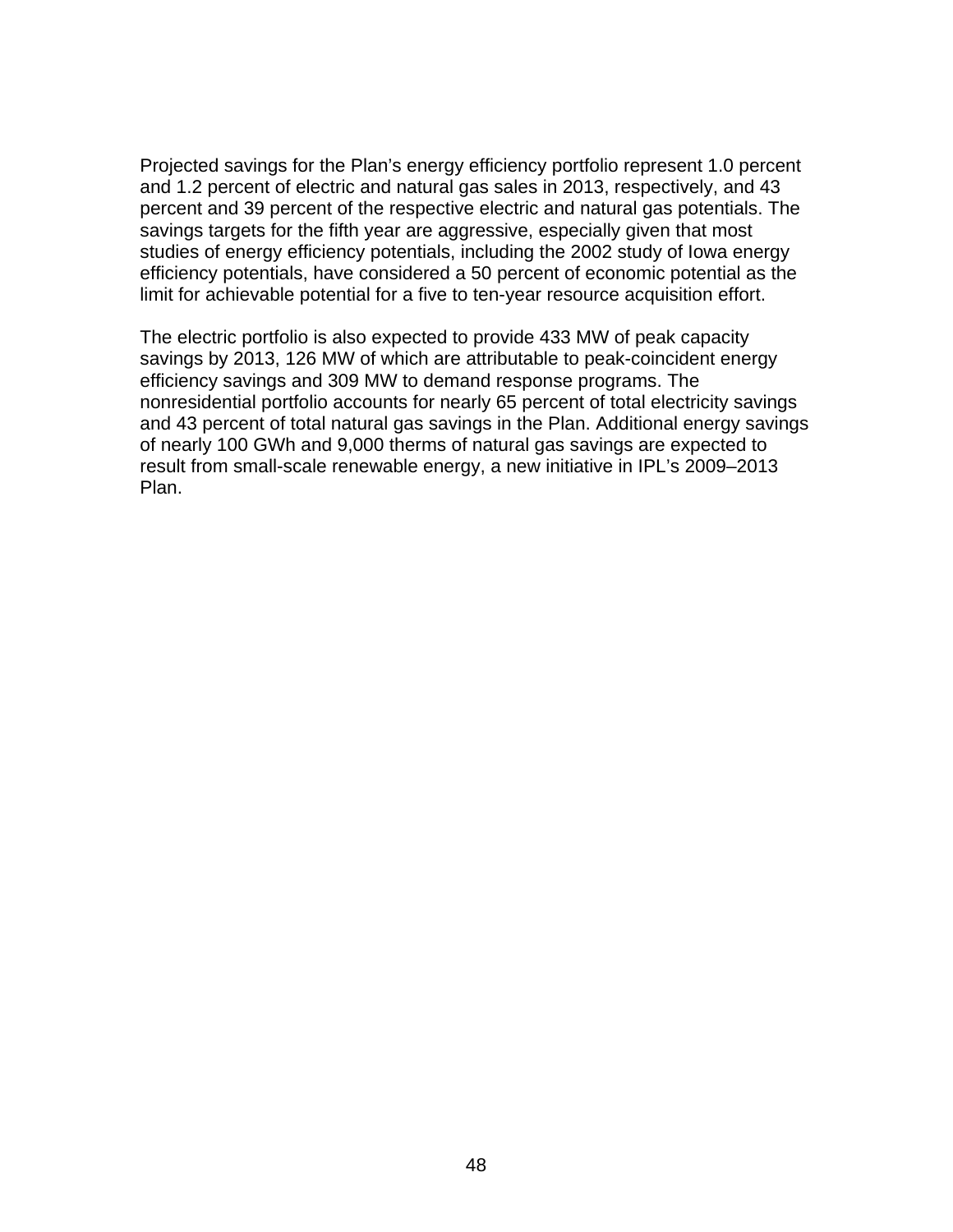|                                                           | 2009-2013 Cumulative        |                                     |                                       |  |  |
|-----------------------------------------------------------|-----------------------------|-------------------------------------|---------------------------------------|--|--|
|                                                           |                             | <b>Annual Energy Savings</b>        |                                       |  |  |
| <b>Resource</b>                                           | <b>Electricity</b><br>(GWh) | <b>Natural Gas</b><br>('000 Therms) | <b>Total</b><br><b>Cost</b><br>(\$MM) |  |  |
| <b>Energy Efficiency Portfolio</b>                        |                             |                                     |                                       |  |  |
| Residential Energy Efficiency Portfolio                   | 192.2                       | 8,677                               | \$100                                 |  |  |
| <b>Residential Prescriptive Rebates</b>                   | 101.1                       | 5,458                               | \$53                                  |  |  |
| Home Energy Audits                                        | 8.1                         | 803                                 | \$8                                   |  |  |
| <b>Appliance Recycling</b>                                | 48.5                        | N/A                                 | \$4                                   |  |  |
| <b>New Home Construction</b>                              | 21.0                        | 1,000                               | \$13                                  |  |  |
| Home Performance with ENERGY STAR                         | 0.3                         | 83                                  | \$4                                   |  |  |
| Low Income                                                | 13.2                        | 1,333                               | \$18                                  |  |  |
| Weatherization                                            |                             |                                     |                                       |  |  |
| Multifamily and Institutional Efficiency Improvements     |                             |                                     |                                       |  |  |
| EnergyWise Energy Education                               |                             |                                     |                                       |  |  |
| <b>Targeted Residential Energy Efficiency Opportunity</b> |                             |                                     |                                       |  |  |
| Nonresidential Energy Efficiency Portfolio                | 543.8                       | 6,630                               | \$111                                 |  |  |
| Nonresidential Prescriptive Rebates                       | 57.6                        | 1,438                               | \$21                                  |  |  |
| <b>Custom Rebates</b>                                     | 357.7                       | 3,748                               | \$50                                  |  |  |
| <b>Performance Contracting</b>                            | 31.5                        | 724                                 | \$9                                   |  |  |
| <b>Commercial New Construction</b>                        | 65.1                        | 720                                 | \$22                                  |  |  |
| <b>Agriculture Sector</b>                                 | 31.9                        | N/A                                 | \$9                                   |  |  |
| <b>Demand Response Portfolio</b>                          | 1.1                         | N/A                                 | \$144                                 |  |  |
| <b>Residential Direct Load Control</b>                    | 0.3                         | N/A                                 | \$20                                  |  |  |
| Nonresidential Interruptible                              | 0.8                         | N/A                                 | \$124                                 |  |  |
| Outreach, Education and Training*                         | 0.3                         | 53                                  | \$30                                  |  |  |
| Non-Targeted Energy Awareness and Education               |                             |                                     |                                       |  |  |
| School-Based Energy Education                             |                             |                                     |                                       |  |  |
| Research, Development and Demonstration                   |                             |                                     |                                       |  |  |
| <b>Trees</b>                                              | 0.3                         | 53                                  |                                       |  |  |
| <b>CFL Recycling</b>                                      |                             |                                     |                                       |  |  |
| <b>Builder Training</b>                                   |                             |                                     |                                       |  |  |
| <b>Trade Ally Network</b>                                 |                             |                                     |                                       |  |  |
| E-Community                                               |                             |                                     |                                       |  |  |
| <b>Affinity Bright Ideas</b>                              |                             |                                     |                                       |  |  |
| <b>Renewable Energy Portfolio</b>                         | 98.2                        | 9                                   | \$25                                  |  |  |
| Residential Sector Renewable Energy Programs              | 4.8                         | 9                                   | \$9                                   |  |  |
| Nonresidential Sector Renewable Energy                    |                             |                                     |                                       |  |  |
| Programs                                                  | 93.4                        | N/A                                 | \$16                                  |  |  |
| <b>TOTAL PORTFOLIO</b>                                    | 835.6                       | 15,369                              | \$410                                 |  |  |

# **Table 1.1. Proposed Programs in the Plan**

\* Not included above are estimated savings of up to 0.004 GWh (or 4,000,000 kWh) and 0.0715 thousand therms (or 71,500) from all Outreach, Education & Training initiatives other than Trees.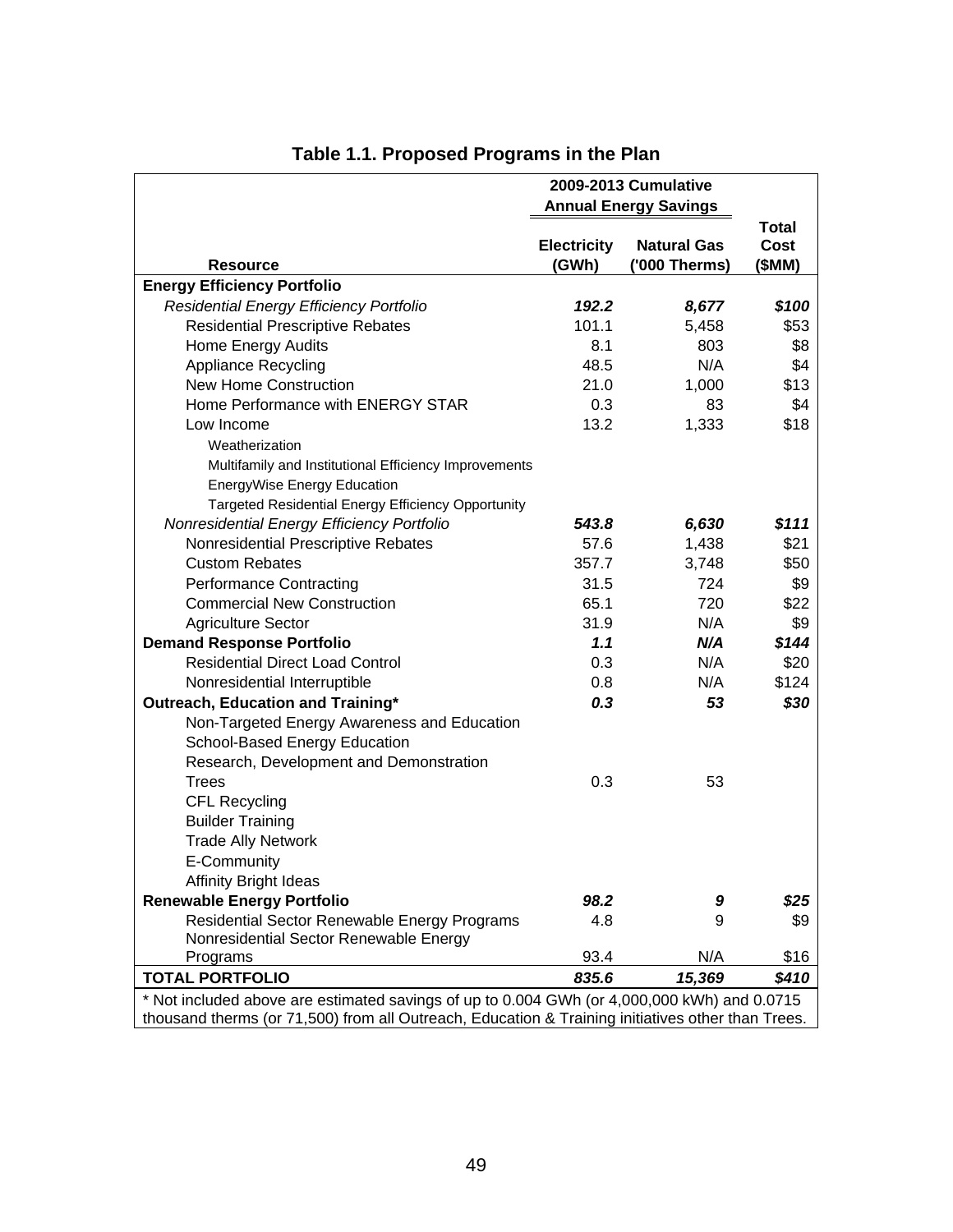#### Benefits, Costs and Cost Effectiveness of the Portfolio

With the exception of the renewable residential and nonresidential portfolios, every portfolio in this Plan was designed to be cost effective from a "societal" perspective. Selected programs and measures are not cost effective according to the societal test. Cost effectiveness had to be balanced against the objectives of equity and comprehensiveness. Individual programs were designed to incorporate the maximum number of measures, even where each measure did not pass the cost effectiveness screen on its own. The electric portfolio as a whole is cost effective. The natural gas portfolio as a whole is cost effective. The results of the analysis are summarized in Table 1.2 and Table 1.3.

|                                        | <b>Plan Year</b> |                                |         |            |         |         |  |  |
|----------------------------------------|------------------|--------------------------------|---------|------------|---------|---------|--|--|
| <b>Benefit/Cost Component</b>          | 2009             | 2010                           | 2011    | 2012       | 2013    | Total   |  |  |
| No of Participants                     | 131,853          | 136,744                        | 141,838 | 147,162    | 152,710 | 710,307 |  |  |
| Energy Savings (GWh)                   | 134              | 147                            | 154     | 198        | 207     | 836     |  |  |
| Capacity Savings (MW)                  | 305              | 314                            | 323     | 337        | 343     | 449     |  |  |
| <b>Total Societal Cost (MM)</b>        | \$96             | \$107                          | \$114   | \$132      | \$141   | \$591   |  |  |
| Participant Cost Net of Incentives (MN | \$37             | \$42                           | \$46    | \$58       | \$64    | \$248   |  |  |
| Direct Utility Costs (MM)              | \$60             | \$65                           | \$68    | \$74       | \$78    | \$344   |  |  |
| Planning and Design (MM)               | \$2              | \$2                            | \$2     | \$2        | \$2     | \$10    |  |  |
| Program Administration (MM)            | \$4              | \$4                            | \$4     | \$4        | \$5     | \$21    |  |  |
| Advertising and Promotion (MM)         | \$4              | \$5                            | \$5     | \$5        | \$6     | \$24    |  |  |
| Incentives (MM)                        | \$49             | \$53                           | \$55    | \$60       | \$64    | \$280   |  |  |
| Monitoring and Evaluation (MM)         | \$1              | \$2                            | \$2     | \$2        | \$2     | \$9     |  |  |
| Savings as a % of Total Sales          | 0.9%             | $0.9\%$                        | $1.0\%$ | 1.2%       | 1.3%    |         |  |  |
| <b>Cost-Effectiveness Analysis</b>     |                  | <b>Stakeholder Perspective</b> |         |            |         |         |  |  |
|                                        | <b>Societal</b>  | Participant                    | Utility | <b>RIM</b> |         |         |  |  |
| NPV Benefits (MM)                      | \$1,239          | \$376                          | \$959   | \$959      |         |         |  |  |
| NPV Costs (MM)                         | \$648            | \$210                          | \$390   | \$699      |         |         |  |  |
| <b>Benefit-Cost Ratio</b>              | 1.91             | 1.79                           | 2.46    | 1.37       |         |         |  |  |

#### **Table 1.2. Plan's Savings, Costs and Cost Effectiveness (Electric Portfolio)**

The total societal cost for the full five-year deployment of the Plan is estimated at \$767 million, \$591 million of which is attributable to electric and \$156 million to natural gas. The electric portfolio accounts for nearly 80 percent of the total cost of the Plan by this measure. Direct IPL costs of \$344 million for electric and \$68 million for natural gas constitute \$411 million, or slightly under 67 percent of the total societal cost of \$767 million; the other third is paid directly by participating customers as they install their electric and natural gas measures. Over \$330 million of the \$411 million of IPL costs, or 80 percent, is incentive payments. The next largest category of IPL spending is for program promotion and represents \$30 million or 7 percent of the IPL costs. In sum, over 87 percent of the IPL spending is for incentives and advertising and promotion.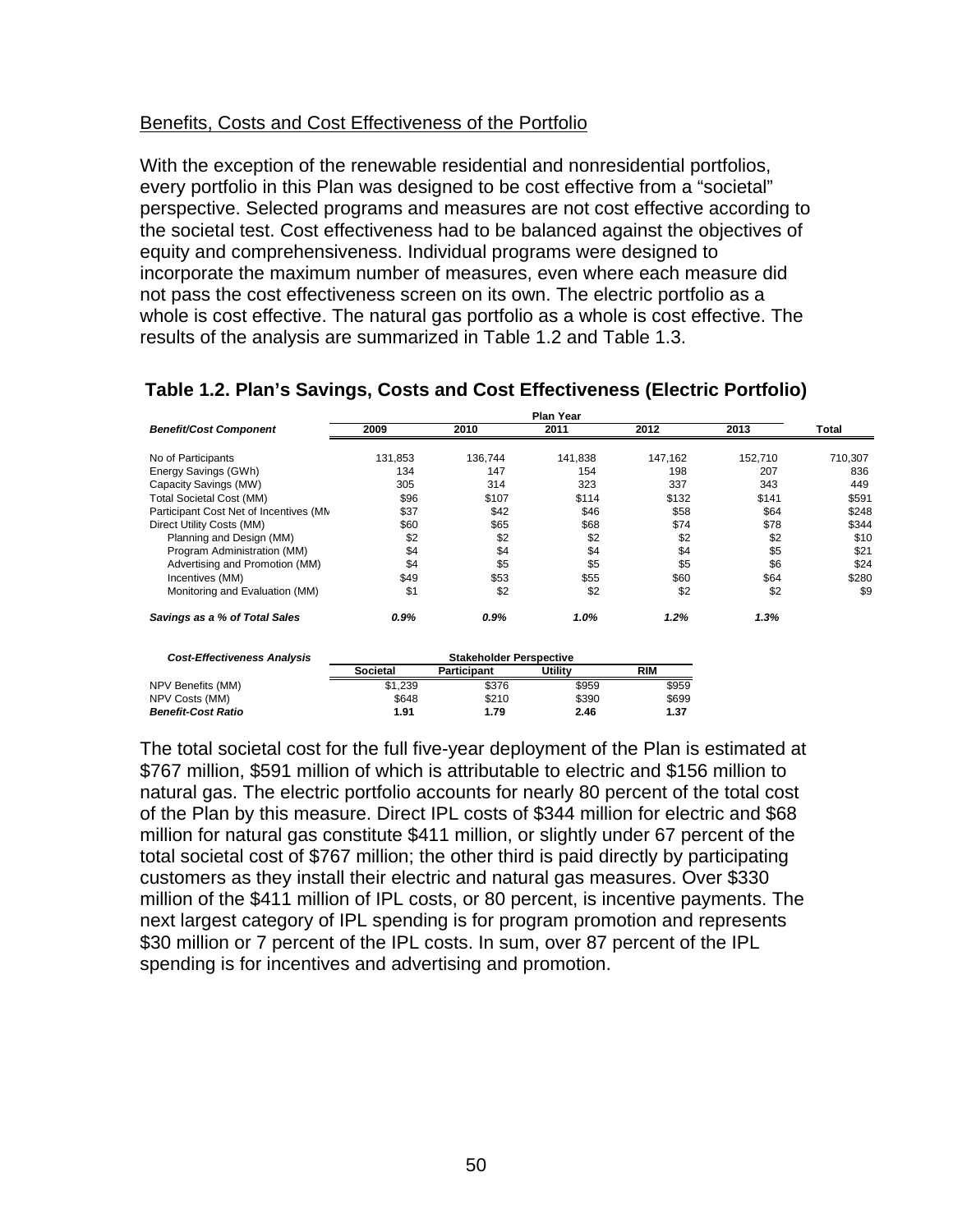|                                                                            | <b>Plan Year</b> |                 |                 |                 |                 |                   |  |  |
|----------------------------------------------------------------------------|------------------|-----------------|-----------------|-----------------|-----------------|-------------------|--|--|
| <b>Benefit/Cost Component</b>                                              | 2009             | 2010            | 2011            | 2012            | 2013            | Total             |  |  |
| No of Participants<br>Savings (000 therms)                                 | 25,633<br>2.696  | 26,953<br>2,882 | 28,338<br>3.052 | 29,800<br>3.263 | 31,336<br>3.475 | 142,060<br>15.369 |  |  |
| Capacity Savings (peak day 000 therms)                                     | 20               | 21              | 22              | 23              | 25              | 111               |  |  |
| <b>Total Societal Cost (MM)</b><br>Participant Cost Net of Incentives (MM) | \$26<br>\$15     | \$28<br>\$16    | \$31<br>\$18    | \$34<br>\$19    | \$36<br>\$21    | \$156<br>\$88     |  |  |
| Direct Utility Costs (MM)                                                  | \$11             | \$12            | \$14            | \$15            | \$16            | \$68              |  |  |
| Planning and Design (MM)                                                   | \$0              | \$0             | \$1             | \$1             | \$0             | \$2               |  |  |
| Program Administration (MM)<br>Advertising and Promotion (MM)              | \$1<br>\$1       | \$1<br>\$1      | \$1<br>\$1      | \$1<br>\$1      | \$2<br>\$2      | \$7<br>\$6        |  |  |
| Incentives (MM)                                                            | \$8              | \$9             | \$10            | \$11            | \$12            | \$50              |  |  |
| Monitoring and Evaluation (MM)                                             | \$0              | \$0             | \$0             | \$1             | \$1             | \$2               |  |  |
| Savings as a % of Total Sales                                              | 0.9%             | 1.0%            | 1.1%            | 1.1%            | 1.2%            |                   |  |  |

# **Table 1.3. Projected Savings, Costs and Cost Effectiveness (Natural Gas Portfolio)**

| <b>Cost-Effectiveness Analysis</b> | <b>Stakeholder Perspective</b> |                    |         |            |  |  |  |  |
|------------------------------------|--------------------------------|--------------------|---------|------------|--|--|--|--|
|                                    | Societal                       | <b>Participant</b> | Utility | <b>RIM</b> |  |  |  |  |
| <b>NPV Benefits</b>                | \$213                          | \$133              | \$153   | \$153      |  |  |  |  |
| <b>NPV Costs</b>                   | \$141                          | \$72               | \$58    | \$224      |  |  |  |  |
| <b>Benefit-Cost Ratio</b>          | 1.51                           | 1.83               | 2.63    | 0.68       |  |  |  |  |

An analysis of the Plan's benefits and costs indicated the Plan's benefits outweigh its costs by 1.9 to 1 for the electric portfolio and 1.5 to 1 for the natural gas portfolio, as measured from a societal point of view. The two portfolios are also cost effective from the participant and utility points of view. Only the electric portfolio passes the cost effectiveness criterion from the non-participant point of view, since the electric portfolio but not the gas portfolio passes the RIM test. The Rate Impact Measurement (RIM) test measures the impact of the rates of those customers who do not participate in the programs.

IPL's expenditures are projected to lead to an initial increase of 1.2 percent on average across all electric customer classes, as measured by the average bill increase from implementing the first year of this plan as compared to the current plan. The comparable value for natural gas customers is 1.1 percent.

#### Portfolio Outcomes Assuming a 1.5 Percent Savings Scenario

As directed by the January 14<sup>th</sup> Order, the Plan's expected savings, costs and rate impacts were analyzed assuming a 1.5 percent resource acquisition target for energy efficiency and renewable energy components of the Plan. As defined in the Board's order, this scenario assumes the portfolio's savings would increase to 1.5 percent of annual electricity and natural gas retail sales by the end of 2011, then continue at that level through 2013, the last year of the planning horizon. This scenario was developed by incrementally raising the base case targets for each fuel until cumulative portfolio-level savings reached 1.5 percent of retail sales. This analysis assumed achieving the scenario's targets would require a greater marketing effort and higher incentive amounts. Program costs were accordingly escalated at annual rates of 15 percent for planning and design, administration, and advertising and promotion, 20 percent for incentives and 5 percent for monitoring and evaluation.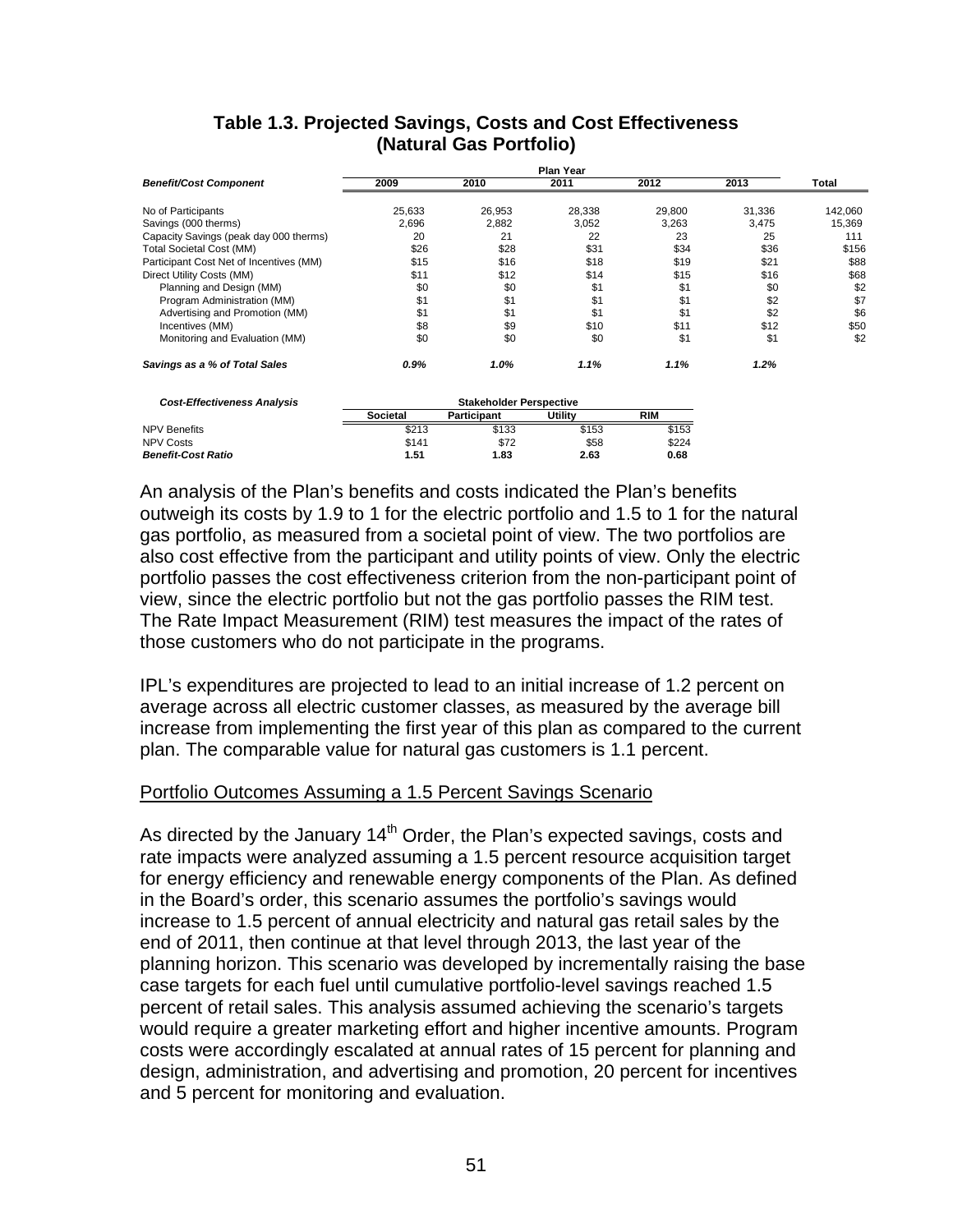Results of this analysis indicate attempting to achieve the 1.5 percent savings target would increase the electric societal costs from \$590 million to \$820 million, or \$229 million—a 38 percent increase (Tables 1.2 vs. 1.4). The natural gas societal costs would increase from \$156 million to \$212 million, or \$56 million—a 36 percent increase (Tables 1.3 vs. 1.5). Both electric and natural gas portfolios, however, remain cost effective from the societal perspective in the 1.5 percent scenario, albeit with lower benefit-to-cost ratios.

From the utility's perspective, once demand response and Outreach, Education and Training costs (which remain flat) and participant net costs are removed from the societal cost figures, analysis reveals that cumulative IPL costs would increase from \$236 million to \$435 million under the 1.5 percent scenario, an approximate \$200 million or 85 percent increase.

|                                          | <b>Plan Year</b> |                                |         |            |       |       |  |  |
|------------------------------------------|------------------|--------------------------------|---------|------------|-------|-------|--|--|
| <b>Benefit/Cost Component</b>            | 2009             | 2010                           | 2011    | 2012       | 2013  | Total |  |  |
| No of Participants                       |                  |                                |         |            |       |       |  |  |
| Energy Savings (GWh)                     | 134              | 195                            | 238     | 242        | 247   | 1,051 |  |  |
| Capacity Savings (MW)                    | 305              | 323                            | 337     | 345        | 350   | 486   |  |  |
| <b>Total Societal Cost (MM)</b>          | \$96             | \$139                          | \$180   | \$199      | \$205 | \$820 |  |  |
| Participant Cost Net of Incentives (MM)  | \$37             | \$57                           | \$72    | \$73       | \$77  | \$315 |  |  |
| <b>Total Scenario Utility Costs (MM)</b> | \$60             | \$83                           | \$108   | \$126      | \$128 | \$506 |  |  |
| Planning and Design (MM)                 | \$2              | \$3                            | \$3     | \$4        | \$4   | \$17  |  |  |
| Program Administration (MM)              | \$4              | \$5                            | \$7     | \$9        | \$9   | \$33  |  |  |
| Advertising and Promotion (MM)           | \$4              | \$6                            | \$9     | \$9        | \$9   | \$37  |  |  |
| Incentives (MM)                          | \$49             | \$67                           | \$87    | \$101      | \$103 | \$407 |  |  |
| Monitoring and Evaluation (MM)           | \$1              | \$2                            | \$3     | \$3        | \$3   | \$12  |  |  |
| Savings as a % of Total Sales            | 0.9%             | 1.3%                           | 1.5%    | 1.5%       | 1.5%  |       |  |  |
| <b>Cost-Effectiveness Analysis</b>       |                  | <b>Stakeholder Perspective</b> |         |            |       |       |  |  |
|                                          | <b>Societal</b>  | <b>Participant</b>             | Utility | <b>RIM</b> |       |       |  |  |
| <b>NPV Benefits</b>                      | \$1,443          | \$449                          | \$1,112 | \$1,112    |       |       |  |  |
| <b>NPV Costs</b>                         | \$853            | \$255                          | \$524   | \$859      |       |       |  |  |
| <b>Benefit-Cost Ratio</b>                | 1.69             | 1.76                           | 2.12    | 1.29       |       |       |  |  |

# **Table 1.4. Electric Portfolio Assuming 1.5 Percent Target**

#### **Table 1.5. Natural Gas Portfolio Assuming 1.5 Percent Target**

| <b>Benefit/Cost Component</b>            | 2009  | 2010  | 2011  | 2012  | 2013  | Total  |
|------------------------------------------|-------|-------|-------|-------|-------|--------|
| No of Participants                       |       |       |       |       |       |        |
| Energy Savings (000 therms)              | 2,696 | 3,591 | 4,327 | 4,347 | 4,367 | 19,329 |
| Capacity Savings (peak day 000 therms)   | 20    | 25    | 30    | 31    | 31    | 137    |
| <b>Total Societal Cost (MM)</b>          | \$26  | \$36  | \$49  | \$50  | \$51  | \$212  |
| Participant Cost Net of Incentives (MM)  | \$15  | \$19  | \$24  | \$24  | \$25  | \$108  |
| <b>Total Scenario Utility Costs (MM)</b> | \$11  | \$17  | \$25  | \$25  | \$26  | \$104  |
| Planning and Design (MM)                 | \$0   | \$0   | \$1   | \$1   | \$1   | \$3    |
| Program Administration (MM)              | \$1   | \$2   | \$2   | \$2   | \$2   | \$10   |
| Advertising and Promotion (MM)           | \$1   | \$1   | \$2   | \$2   | \$2   | \$9    |
| Incentives (MM)                          | \$8   | \$13  | \$19  | \$19  | \$19  | \$79   |
| Monitoring and Evaluation (MM)           | \$0   | \$0   | \$1   | \$1   | \$1   | \$3    |
| Savings as a % of Total Sales            | 0.9%  | 1.3%  | 1.5%  | 1.5%  | 1.5%  |        |

| <b>Cost-Effectiveness Analysis</b> | <b>Stakeholder Perspective</b> |             |         |            |  |  |  |  |
|------------------------------------|--------------------------------|-------------|---------|------------|--|--|--|--|
|                                    | <b>Societal</b>                | Participant | Utility | <b>RIM</b> |  |  |  |  |
| NPV Benefits                       | \$266                          | \$165       | \$191   | \$191      |  |  |  |  |
| NPV Costs                          | \$190                          | \$88        | \$88    | \$253      |  |  |  |  |
| <b>Benefit-Cost Ratio</b>          | 1.40                           | 1.88        | 2.16    | 0.75       |  |  |  |  |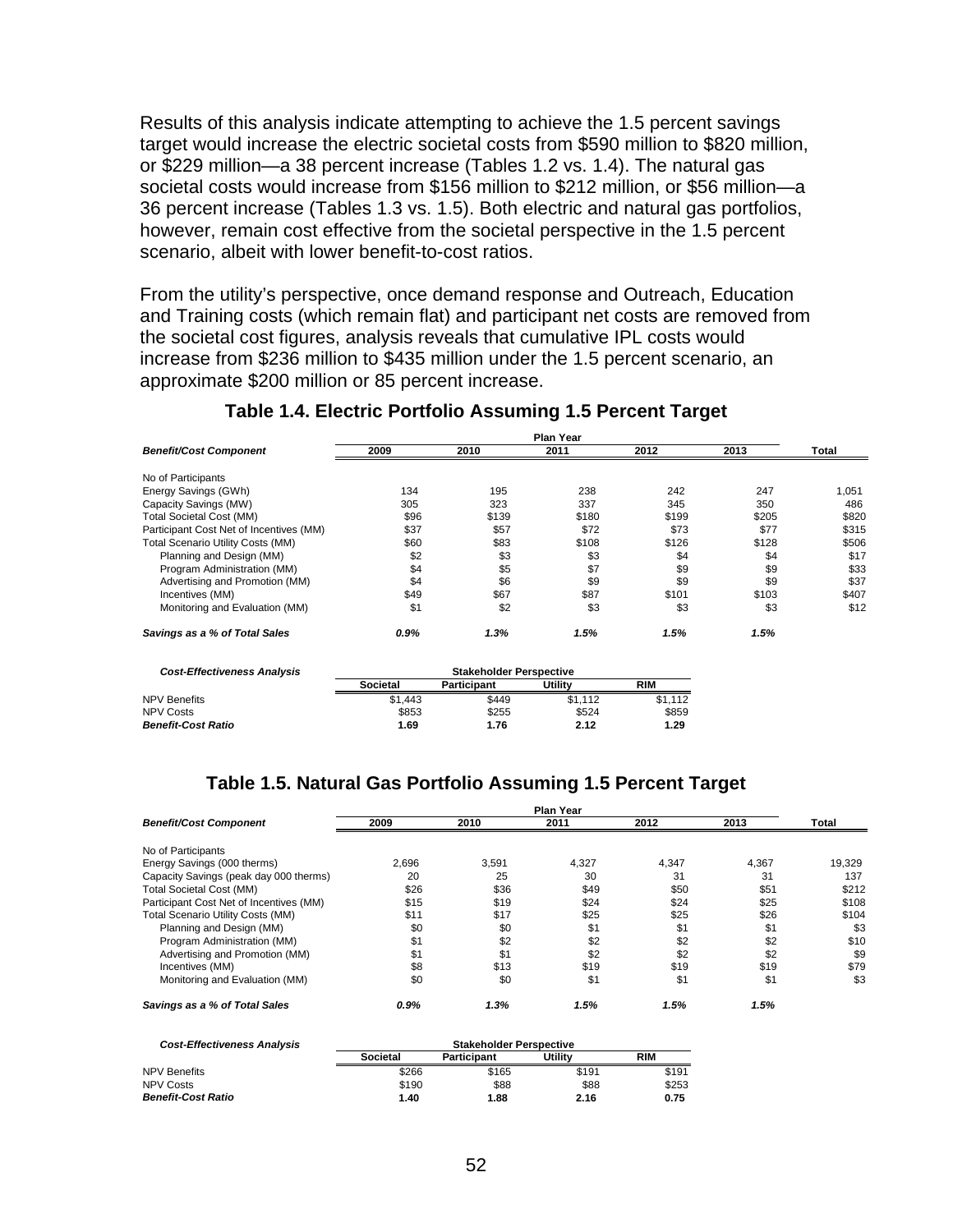Available evidence suggests the base case savings targets in the IPL Plan are aggressive by all measures, especially when compared to IPL's 2004-2008 Energy Efficiency Plan and to what has been accomplished by utilities with the most successful DSM initiatives. A review of targets in states with some form of Energy Efficiency Resource Standards (EERS)<sup>4</sup> indicate that in the majority of cases, the targets are set at levels below that proposed in IPL's base case.

Moreover, in states with an EERS of 1.5 percent, targets are expected to be met through mechanisms such as codes and standards (e.g., California), transmission and distribution efficiency improvements, or both (e.g., Minnesota). The 1.5 percent scenario being discussed in Iowa contemplates targets significantly above IPL's aggressive base case targets. IPL believes the 1.5 percent should not be viewed as a simple alternative to the base case. Rather, it should be viewed as a modeling exercise outlining an outcome that would be very costly and very difficult to attain.

By 2013, IPL's expenditures on deployment of all DSM resources proposed in the base case Plan will reach 6.4 percent and 4.9 percent of electric and natural gas sales, respectively. Under the 1.5 percent scenario, by 2013, IPL expenditures would reach 11 percent of its retail electric revenues and 8 percent of its retail natural gas revenues.

These figures represent markedly higher levels of spending for DSM in general and energy efficiency in particular, when compared to states and utility jurisdictions with aggressive programs. The latest data available from the Energy Information Administration indicate 61 investor-owned utilities in the United States reported energy efficiency savings and expenditures in 2006. According to this information, these utilities on average spent 1.4 percent of their revenues on energy efficiency in 2006. In California, for example, the three investor-owned utilities spent approximately 3 percent of their annual revenues, achieving savings of slightly over 1 percent of retail sales (San Diego Gas & Electric's savings were lower—about 0.75 percent of retail sales). In Oregon, the Energy Trust of Oregon reported savings of approximately 0.7 percent of retail sales at a cost of approximately 3 percent of retail revenues. Indeed, industry experts have considered annual energy efficiency spending targets of 0.75 percent an indication of a "successful" energy efficiency resource standard.

Analysis of the 1.5 percent scenario further assumed the costs of acquiring additional savings tend to increase as low-cost savings are captured in the early stages of a program's life cycle and the "early-adopter" markets become saturated. Higher incentives and more aggressive marketing are expected to mitigate the effects of the main barriers to program participation, namely awareness, perception of value and access to capital (first cost). However, as

 $\overline{a}$ 

<sup>4</sup> Currently eleven states (California, Colorado, Connecticut, Hawaii, Illinois, Minnesota, Nevada, New Jersey, Pennsylvania, Vermont and Washington) have some form of EERS in place. Similar regulations have also been put in place in several European countries such as parts of Belgium, France, Italy and the United Kingdom.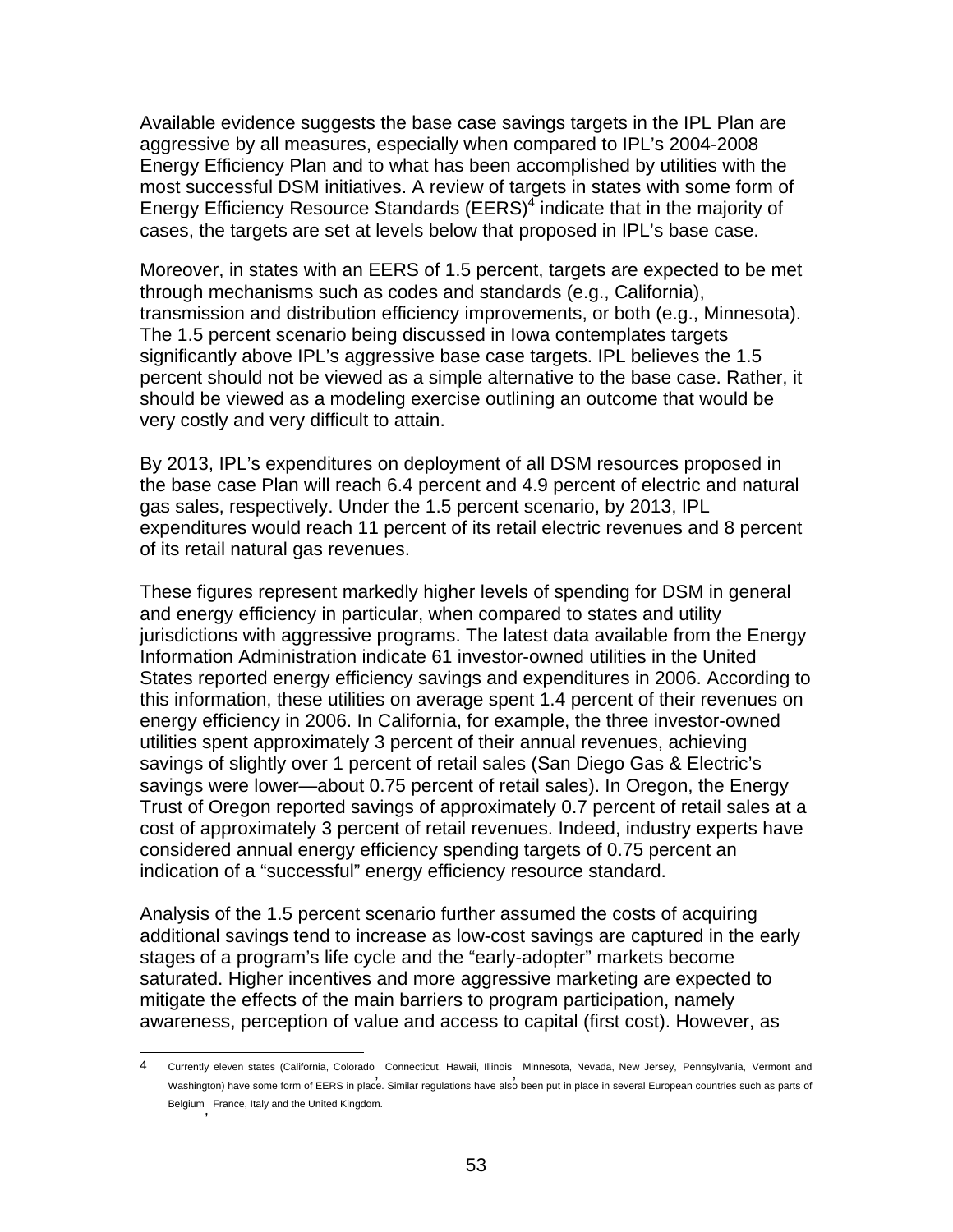IPL's own experience and the research literature on energy efficiency suggest, there are other barriers impeding widespread adoption of energy efficiency measures. Additional barriers in the equipment replacement and new construction markets are associated with the concept of economically favorable "windows of opportunity" for purchase decisions.

#### The Impact of Carbon Standards

As directed by the January  $14<sup>th</sup>$  Order, additional analyses were performed to determine an estimate of the impact on supply option costs caused by the adoption of national carbon dioxide  $(CO<sub>2</sub>)$  standards, such as a "cap and trade" system or a carbon tax. IPL analyzed two carbon cost scenarios, which are identical to the low and high carbon scenarios analyzed in IPL's application for the proposed Sutherland Generating Station Unit No. 4 in Docket No. RPU-08-1.

The low avoided cost scenario was based on assumed future carbon costs of \$8 per ton starting in 2010 and rising at 5.8 percent throughout the planning horizon; for example, the cost per ton is \$14 in 2020. The high avoided cost scenario was based on assumed future carbon costs of \$15 per ton starting in 2010 and rising at 8.5 percent throughout the planning horizon; for example, the cost per ton is \$34 in 2020. Levelized 2009–2018 avoided costs for electricity and natural gas calculated under the four scenarios are summarized in Table 1.6. Only one scenario is reported for the natural gas row in this table since only one natural gas price scenario was examined in the carbon analysis conducted in IPL's application in Docket No. RPU-08-1. Analyzing a second, lower natural gas price scenario associated with a low carbon cost scenario would have little impact on the conclusions of the plan in this EEP proceeding, as will be seen below.

| Levelized<br><b>Avoided</b><br>Cost | <b>Potential</b><br><b>Study</b> | <b>Updated</b><br><b>Base Case</b> | <b>Low Carbon</b><br><b>Scenario</b> | <b>High Carbon</b><br><b>Scenario</b> |
|-------------------------------------|----------------------------------|------------------------------------|--------------------------------------|---------------------------------------|
| <b>Electric</b><br>(\$/MWh)         | \$0.061                          | \$0.071                            | \$0.080                              | \$0.094                               |
| <b>Natural Gas</b><br>(\$/Therm)    | \$0.798                          | \$0.904                            |                                      | \$0.998                               |

**Table 1.6. Avoided Electric and Natural Gas CostsUnder Alternative Scenarios, including Losses and Externality Factor, Levelized Over 2009-2018** 

The results of the assessment of economic energy efficiency potentials under the four avoided cost assumptions for electricity and natural gas are shown in Figures 1.3 and 1.4. The effects of the March 2008 updates on economic potentials were relatively small, increasing total electric economic potentials from 3,304 GWh to 3,415 GWh (3 percent) and natural gas economic potentials from 76.8 million therms to 77.6 million therms (1 percent). The largest increases were in the residential sector. Avoided electric costs under the high and low carbon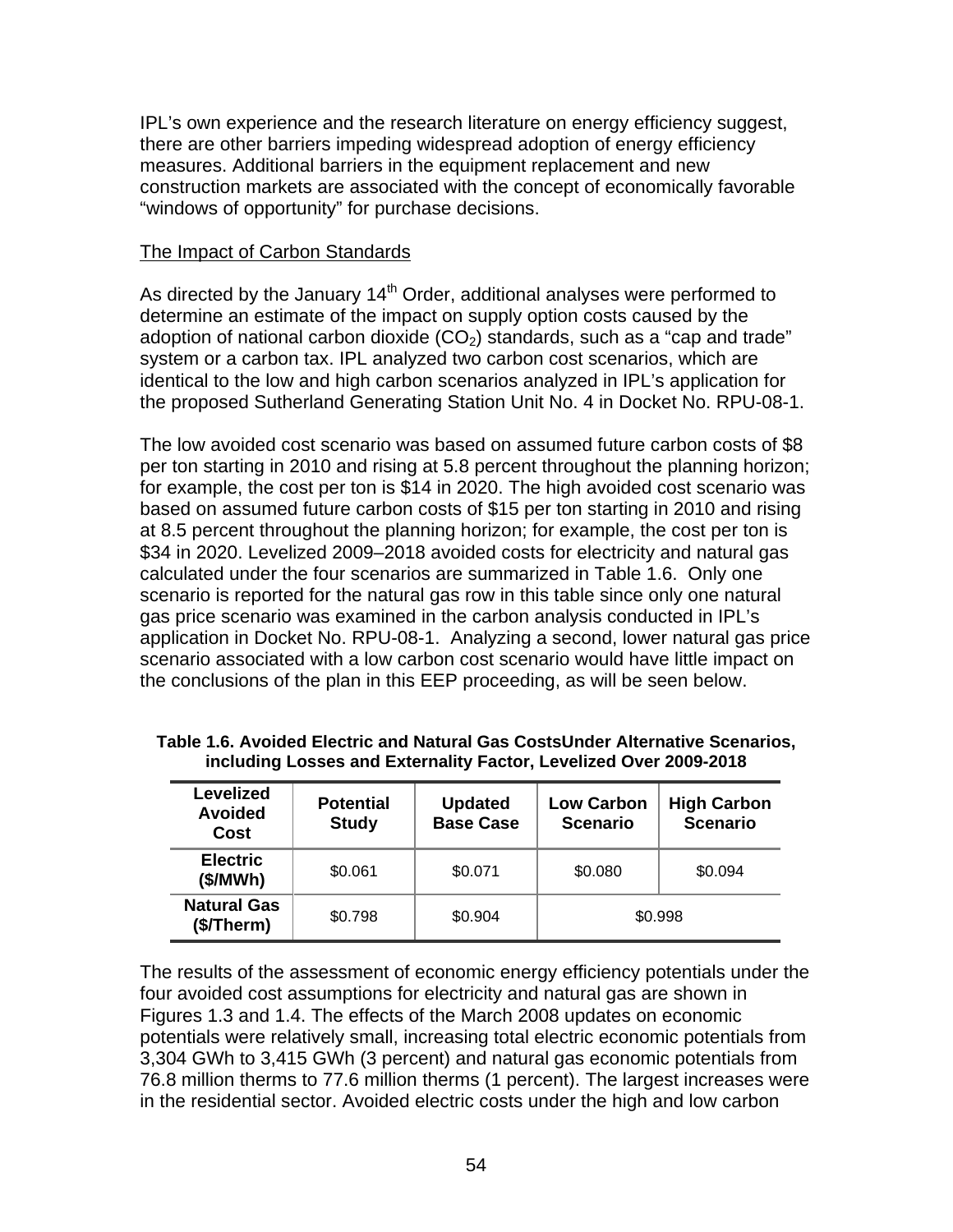cost scenarios resulted in additional increases of 7 percent and 1 percent over the updated economic potential, respectively. Avoided natural gas costs under the carbon-constrained scenario led to a relatively small increase of 1 percent in economic potential over the updated base case scenario.



# **Figure 1.3. Estimates of Economic Electric Energy Efficiency Potential Under Alternative Avoided Cost Scenarios (2004-2013)**

**Figure 1.4. Estimates of Economic Natural Gas Energy Efficiency Potential Under Alternative Avoided Cost Scenarios (2004-2013)** 

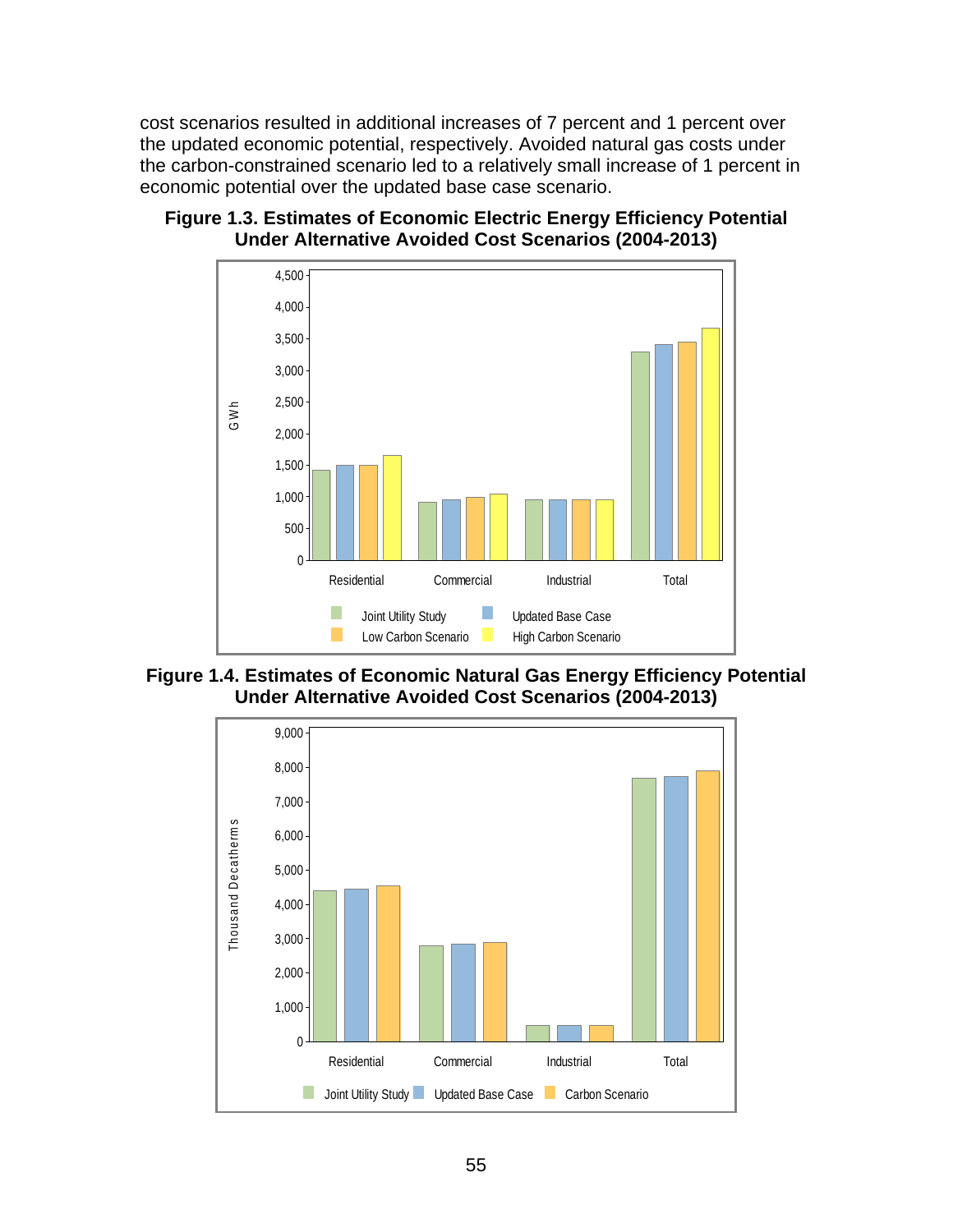Once economic potentials were calculated for each scenario, further analysis was conducted to identify measures that became cost effective from a societal perspective under these scenarios. This analysis identified 17 additional costeffective measures under the high carbon cost scenario, 13 of which were already included in 2009 programs, although they had not passed the economic screen in the Assessment. To account for potential future carbon constraints, rebates for the remaining four measures will be included in IPL's 2009 programs, unless further research by IPL product managers indicates they are not appropriate for IPL's service territory and customers. For nonresidential segments, 12 measures were identified as becoming cost effective. However, between the Nonresidential Prescriptive Rebates and Custom Rebates programs, rebates were already planned for all of these measures; thus no modification will be necessary to account for future carbon constraints on the nonresidential side.

The adoption of carbon restrictions would increase avoided costs significantly, cause a very modest increase in economic potential and have virtually no effect on the total number of measures included in IPL's base case Plan.

#### Quality Assurance

Continuous improvement is the guiding principle in IPL's approach to managing its DSM portfolio. IPL views managing its DSM portfolio as a set of interdependent sequential activities that start with planning, proceeds to design, then to implementation and culminates in evaluation. IPL's portfolio management approach provides a framework for continually assessing program performance, assuring quality and adaptively managing programs to meet overall portfolio goals. IPL's continuous improvement process relies on three essential elements: (1) activity tracking, (2) quality control and (3) process and impact evaluations.

An effective activity tracking system forms the foundation of IPL's robust DSM planning and delivery process. To assure accurate tracking of DSM results, IPL uses a .NET application (DSM Tracking System) to pay and track prescriptive rebate payments and impacts. The system receives data feeds from the Company's customer billing system to ensure the customer's premise is active in the billing system and to verify service type. iAvenue application is utilized to pay and track managed account rebate payments and impacts.

Quality control is an integral part of IPL's program delivery and customer/vendor relations-management processes. Quality control measures will be incorporated into program delivery systems at various stages of every program's life cycle.

Evaluations of IPL's program development and delivery process are the principal means of ensuring the validity and reliability of program savings and cost effectiveness. All programs will be evaluated on an ongoing basis. Evaluations will be publicly available, and; where appropriate, they will be conducted by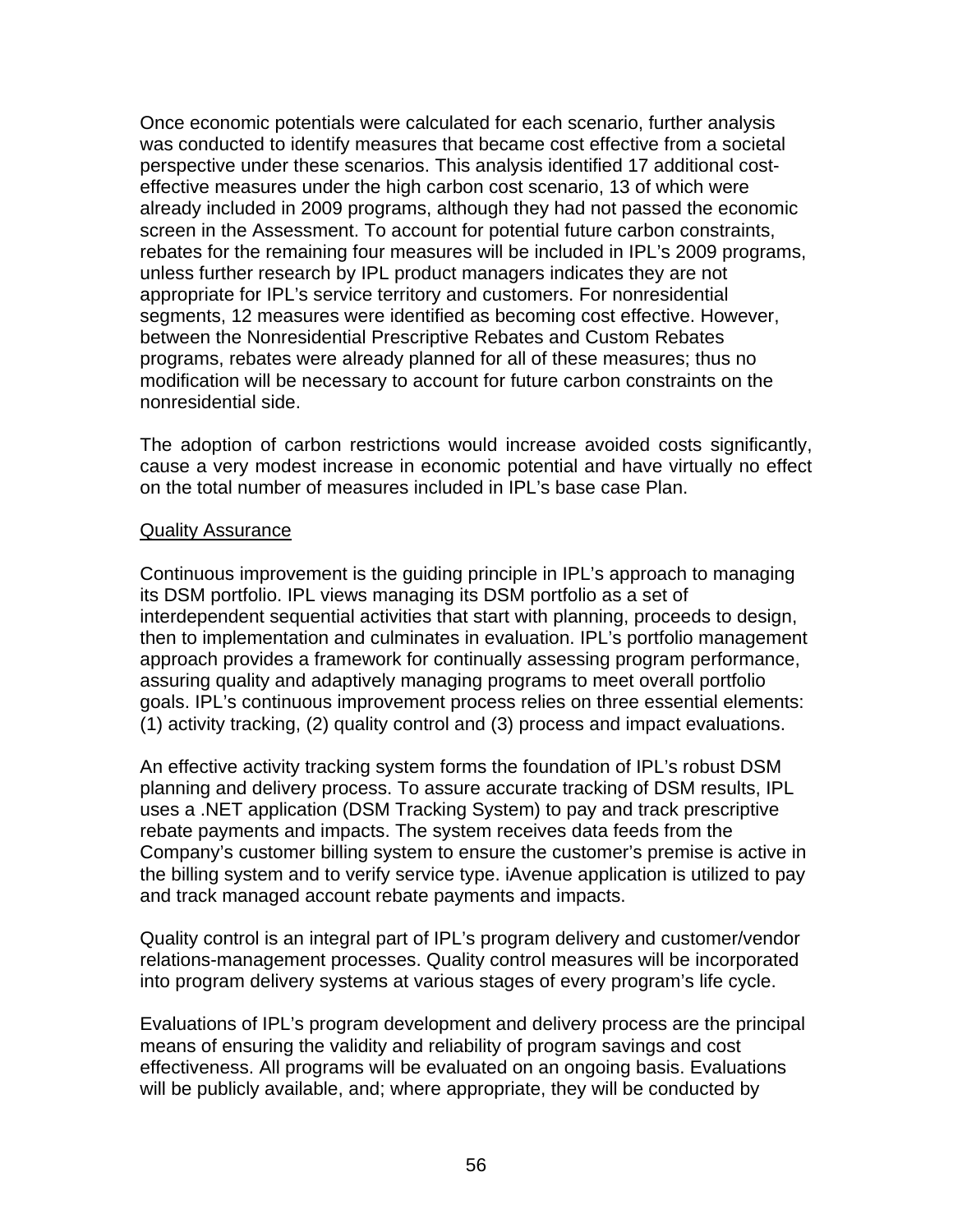objective, independent contractors. There will be two types of evaluation: (1) impact evaluation, measuring actual program savings, and (2) process evaluation which examines program implementation issues related to deployment and delivery. Evaluations will be primarily impact evaluations, with process evaluation undertaken as-needed based on program performance and feedback from the field.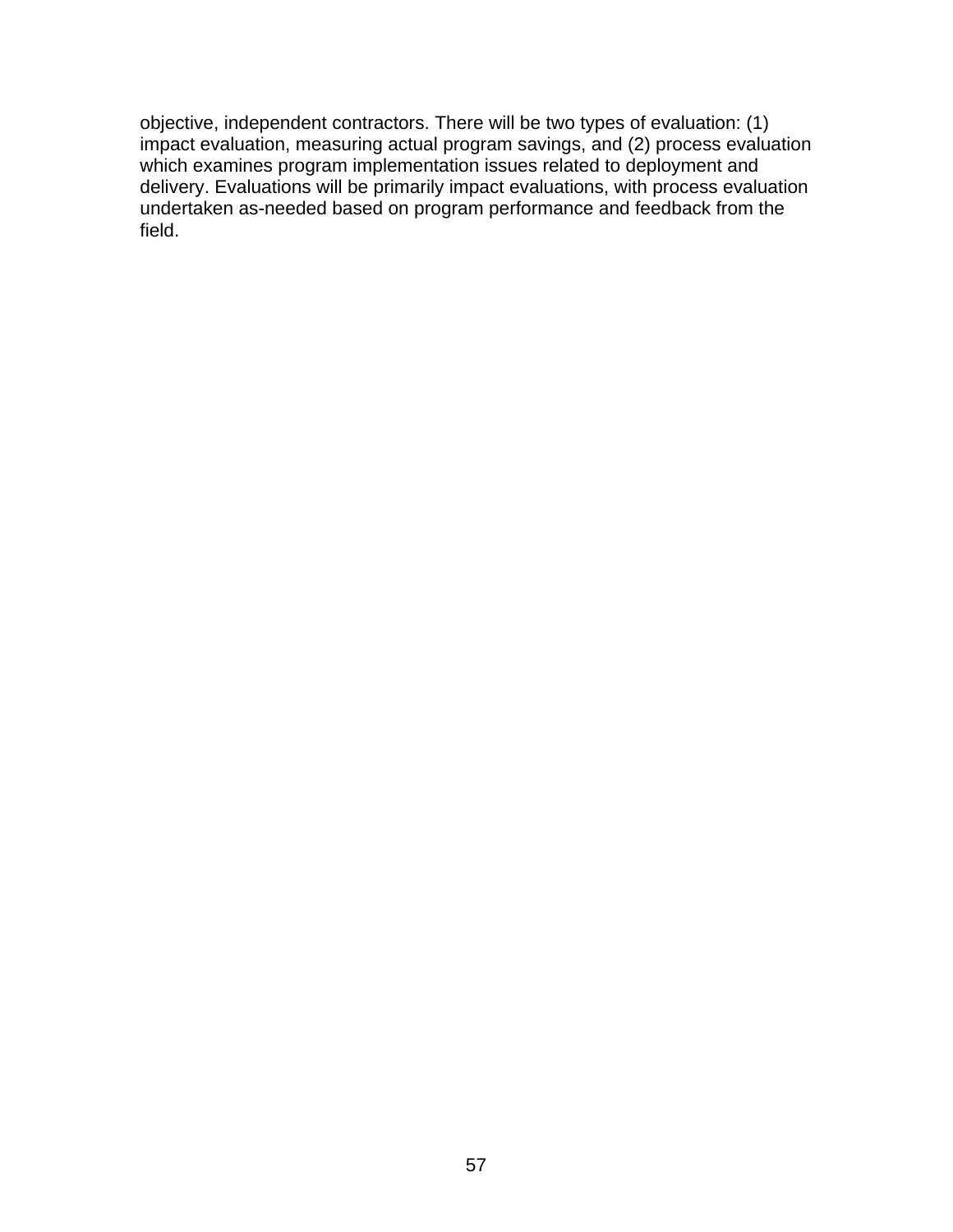# **Section 4. Aquila - Iowa – Proposed 2009-2013 Energy Efficiency Plan**

# EXECUTIVE SUMMARY

Aquila is pleased to present this energy-efficiency plan (Plan) pursuant to Iowa Code § 476.6(16) 199 IAC 35, and the order issued by the Iowa Utilities Board (Board) on January 14, 2008, in Docket No. 199 IAC 35.4(1). Energy efficiency has been a long-time component of Aquila's operations in Iowa, with numerous programs serving the needs of different customer types throughout the service territory. The two key tenets of Aquila's programs are:

- *The state of Iowa benefits greatly from energy-efficiency programs*. As part of the overall strategy for meeting the needs of its customers, energy-efficiency programs are a less costly alternative to construction of new pipelines and purchase of natural gas. Iowans benefit from a cleaner environment and more stable communities with fewer disruptions.
- *Aquila customers benefit from energy-efficiency programs*. Energy efficiency means lower bills; so participants in Aquila's programs immediately benefit from a reduction in their consumption of natural gas. Furthermore, the programs are designed to be inclusive; so all customers have the opportunity to benefit from Aquila's energy-efficiency programs.

Guided by these tenets, the creation of this plan has adhered to a rigorous planning process, beginning in 2007 with the Joint Utility Technology Assessment (Joint Utility Study) and culminating in this document. The various phases of this process are shown in Figure ES.1; the first box, Assessment of Potentials, pertained to the Joint Utility Study, and the rest are specific to the development of Aquila's energy-efficiency portfolio.



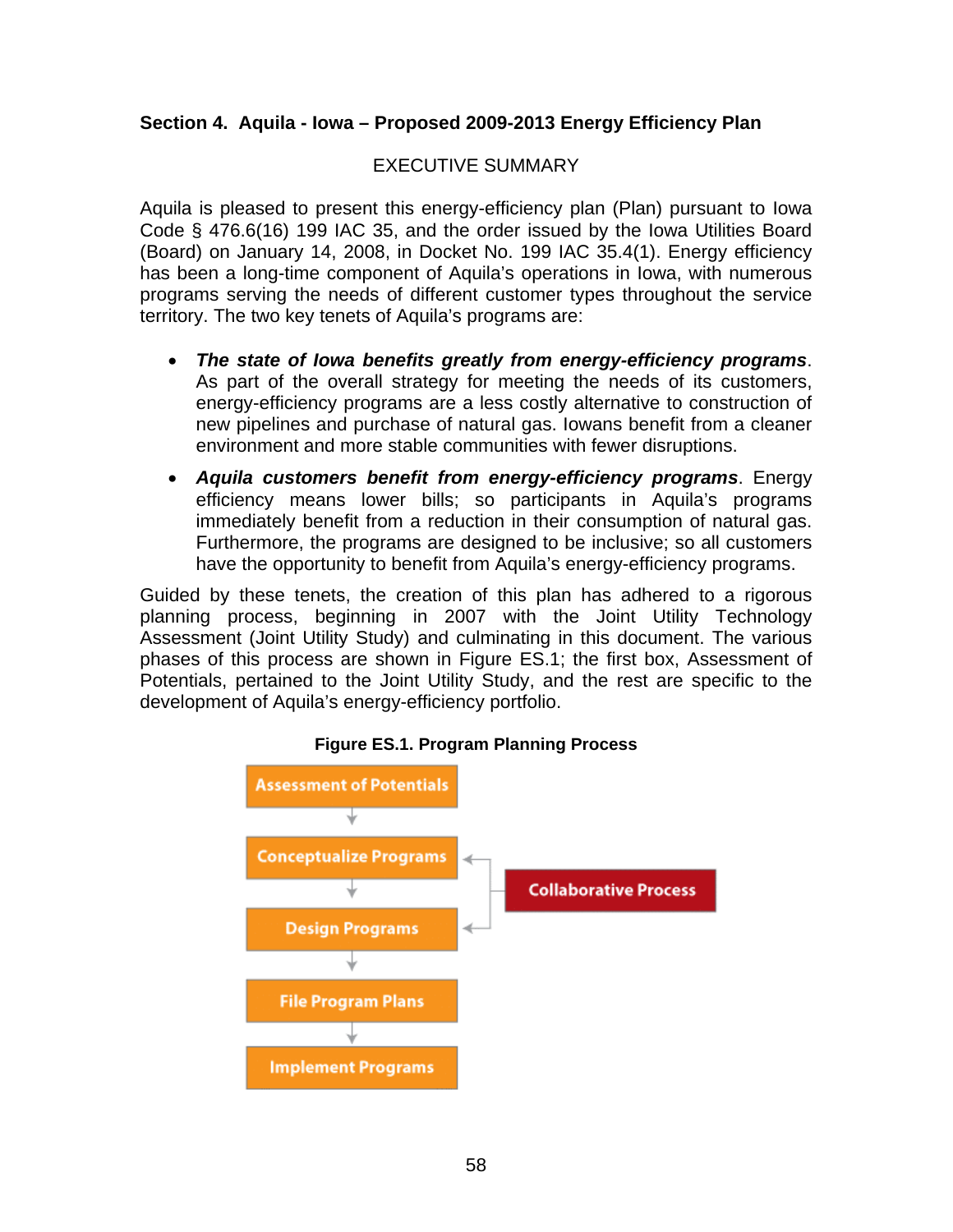#### Program Portfolio Overview

Aquila's energy-efficiency portfolio is composed of three broad categories: residential programs, commercial programs, and special programs, with each designed to address the needs of various customer types. The residential program category is further separated into subcategories of space and water heating programs, audit programs, and new construction programs. The commercial programs are the prescriptive and custom rebate program, new construction, and the small commercial audit program. The special programs category consists of the Low-Income Programs, School-Based Energy Education, Tree Planting, and funding for the Iowa Energy Center and the Center for Global and Regional Environmental Research. In addition to these classic programs, Aquila will be sponsoring joint-utility training sessions.

#### Program Budgets, Savings, and Cost-Effectiveness

Development of this plan has provided an opportunity for Aquila to review its programs and explore both program improvements and innovative new offerings. As a result, the overall budget for Aquila's energy-efficiency portfolio represents a substantial increase over the historical funding levels. The total annual budget for 2009, the first year of this portfolio, is \$5,825,000, more than a 60% increase over actual 2007 expenditures. Table ES.1 presents the budgets for individual programs in 2009.

The budget increase reflects Aquila's commitment toward obtaining the greatest amount of cost-effective energy-efficiency savings feasible over the planning horizon, and an equitable balance of the energy efficiency costs between participants and ratepayers. The resulting 2009–2013 Energy Efficiency Plan has annual savings goals of nearly 1% of consumption, double that of the 2004–2008 Plan.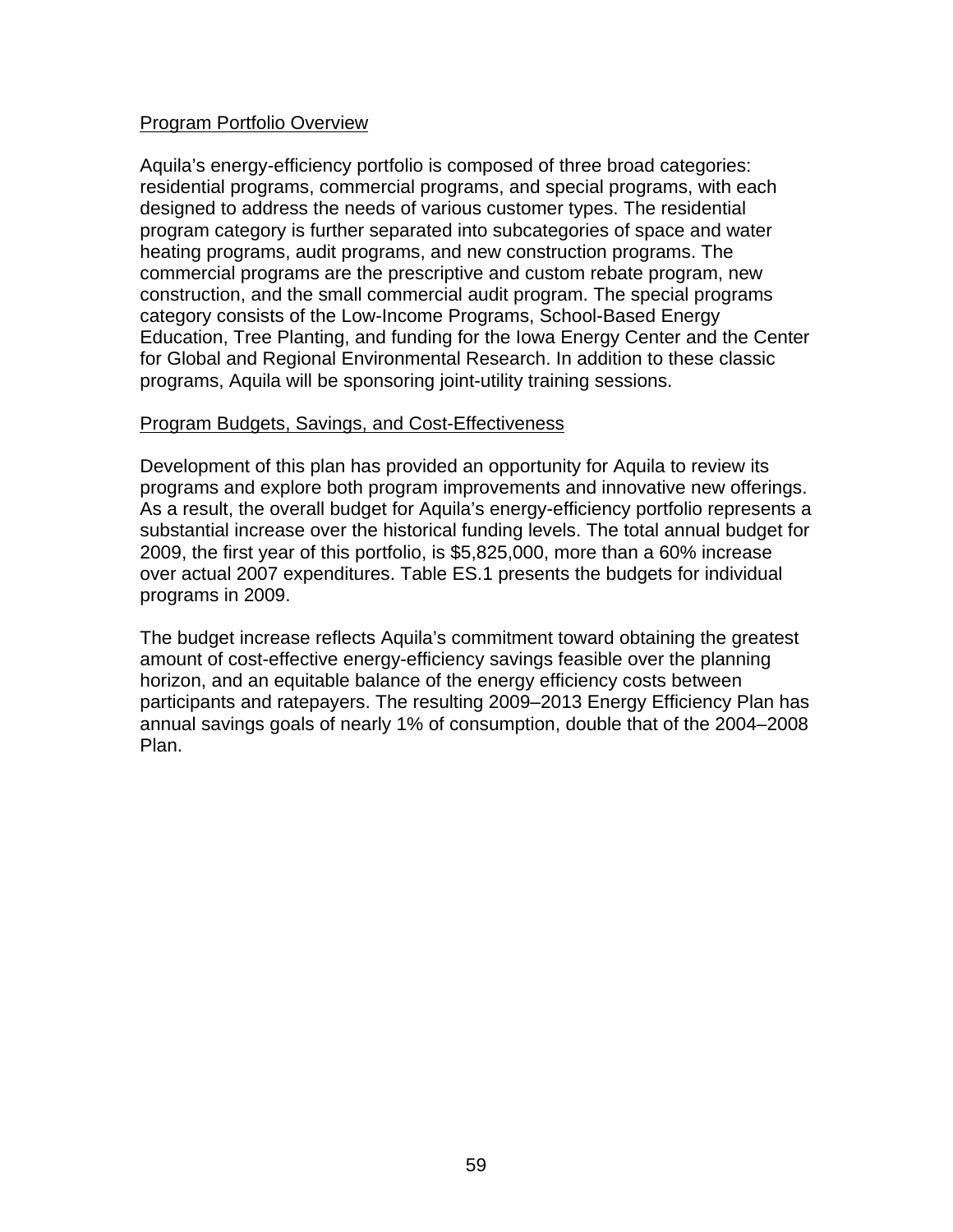|                                                                                  | 2009 Budget                                                  |             |  |
|----------------------------------------------------------------------------------|--------------------------------------------------------------|-------------|--|
| <b>Residential Programs</b>                                                      |                                                              |             |  |
| R-1 - Residential Space & Water Heating                                          | \$1,655,000                                                  |             |  |
| R-2 - Residential Envelope Measures Retrofit                                     |                                                              | \$1,090,000 |  |
| R-3 - Residential New Construction                                               |                                                              | \$393,000   |  |
| R-4 - Residential Audits                                                         |                                                              | \$410,000   |  |
| <b>Non-Residential Programs</b>                                                  |                                                              |             |  |
| NR-1 - Small Commercial Audits                                                   |                                                              | \$85,000    |  |
| NR-2 - Non-Residential Prescriptive Rebates                                      |                                                              | \$400,000   |  |
| NR-3 - Non-Residential Custom Rebates                                            |                                                              | \$210,000   |  |
| NR-4 - Non-Residential New Construction                                          | \$36,000                                                     |             |  |
| NR-5 - Builder Operator Certification                                            | \$11,000                                                     |             |  |
| <b>Special Programs</b>                                                          |                                                              |             |  |
| S-1 - Low-Income                                                                 | S-1.1 - Weatherization                                       | \$525,000   |  |
| Programs                                                                         | S-1.2 - Energy Education                                     | \$60,000    |  |
|                                                                                  | S-1.3 - Multi-Family & Institutional Efficiency Improvements | \$20,000    |  |
|                                                                                  | S-1.4 - Affordable Homes (New Construction)                  | \$20,000    |  |
|                                                                                  | S-1.5 - Weatherization Teams                                 | \$20,000    |  |
|                                                                                  | S-2-School-Based Energy Education                            |             |  |
| S-3 - Tree Planting                                                              | S-2.1 - Trees Forever                                        | \$109,000   |  |
| Programs                                                                         | S-2.2 - Trees For Kids                                       | \$17,000    |  |
| S-4 - Iowa Energy Center and Center for Global & Regional Environmental Research | \$200,000                                                    |             |  |
|                                                                                  | Cross Program Training, Marketing, and Administration        |             |  |
|                                                                                  |                                                              | \$500,000   |  |
| <b>Total Budget</b>                                                              |                                                              |             |  |
|                                                                                  |                                                              | \$5,825,000 |  |

# **Table ES.1. Program 2009 Budget Summaries**

As some programs are new, budgets will ramp up to cover greater participation in later years. In addition, costs are assumed to inflate at 2.5% per year. Annual budgets by category are given in Table ES.2.

| <b>Sector</b>                 | 2009        | 2010        | 2011        | 2012        | 2013        | <b>Average</b> |
|-------------------------------|-------------|-------------|-------------|-------------|-------------|----------------|
| Residential                   | \$3,546,733 | \$3,673,252 | \$3,836,775 | \$3,975,298 | \$4,112,431 | \$3,828,898    |
| Non-Residential               | \$741.931   | \$781,655   | \$794.065   | \$838,122   | \$878,033   | \$806,761      |
| Special                       | \$1,036,000 | \$1,061,900 | \$1,088,448 | \$1,115,658 | \$1,143,550 | \$1,089,111    |
| Training, Marketing and Admin | \$500,000   | \$512,500   | \$525,313   | \$538,445   | \$551,906   | \$525,663      |
| <b>ITotal</b>                 | \$5,824,664 | \$6,029,307 | \$6,244,598 | \$6,467,524 | \$6,685,921 | \$6,250,403    |

**Table ES.2. Annual Utility Budget by Sector by Year** 

The analysis of the program's cost-effectiveness is an important part of the planning process, both in terms of meeting the regulatory requirement and in selecting and designing the various programs. Table ES.3, Table ES.4, and Table ES.5 show first-year therm savings and cost-effectiveness results for the societal test for the first five years of program activity for residential, commercial, and special programs, respectively. Programs without claimed savings are not shown.